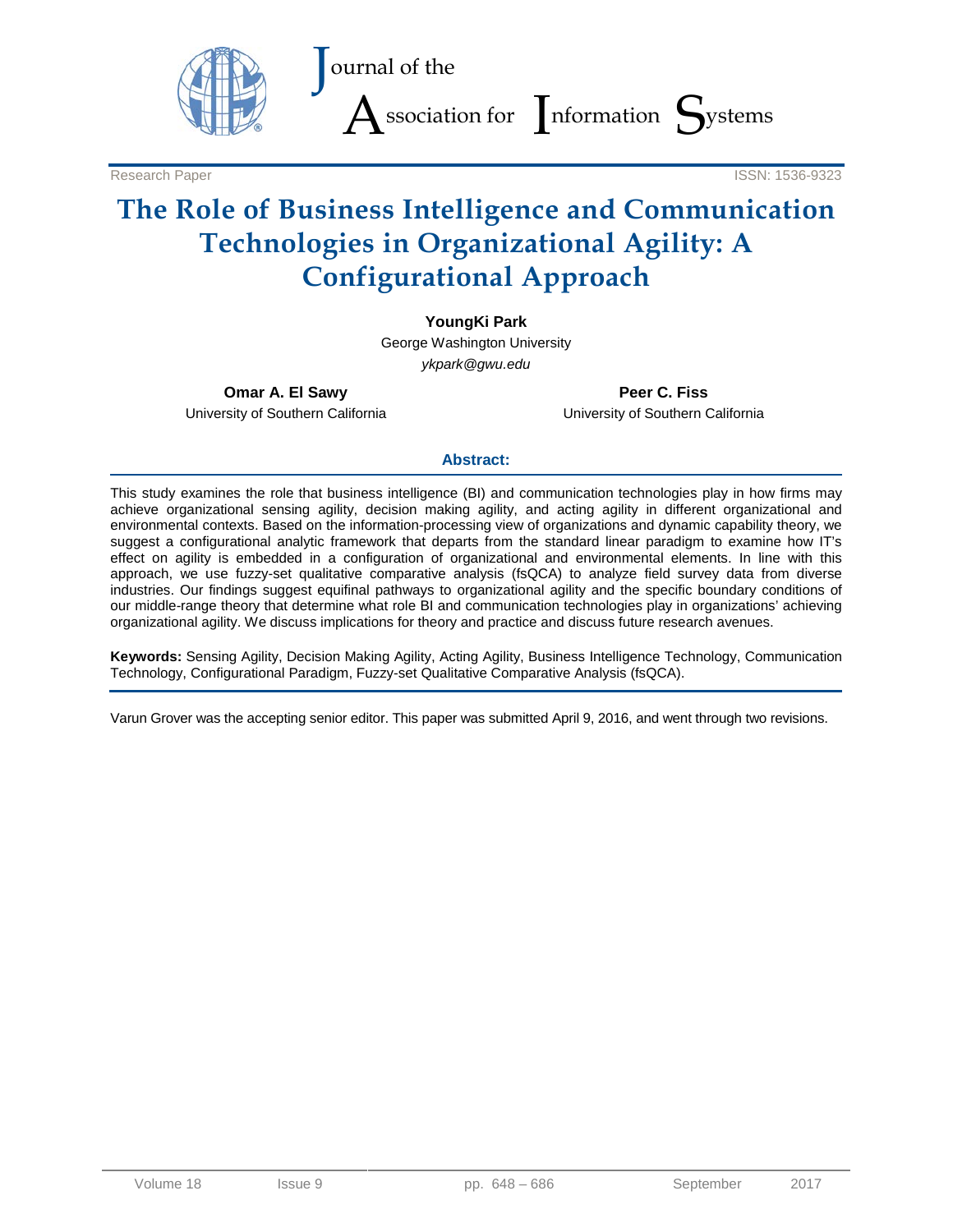## **1 Introduction**

Organizational agility—an organization's ability to quickly sense and respond to environmental changes in order to quickly seize market opportunities—is a key aspect of surviving and thriving in high-velocity environments (D'Aveni, Dagnino, & Smith, 2010; Overby, Bharadwaj, & Sambamurthy, 2006; Sambamurthy, Bharadwaj, & Grover, 2003). Prior IS studies have suggested IT as a key way to achieve organizational agility and investigated IT's impact on agility with diverse models and approaches (e.g., Chakravarty, Grewal, & Sambamurthy, 2013; Lee, Sambamurthy, Lim, & Wei, 2015; Lu & Ramamurthy, 2011; Overby et al., 2006; Roberts & Grover, 2012; Sambamurthy et al., 2003; Tallon & Pinsonneault, 2011).

While extant studies strongly suggest that organizations need IT to achieve organizational agility, little research has examined just how they do so at a high level of granularity. The literature has mostly treated IT as a single unarticulated construct measured at the organizational level; thus, we lack understanding about the critical IT components that organizations need to achieve agility and their detailed relationships. In today's pervasively digitized business environment in which information technologies have rapidly evolved to become more fused with business processes and in which enterprises both internally and externally use such technologies in their interactions with customers and partners (El Sawy, 2003; Yoo, 2010; Zammuto, Griffith, Majchrzak, Dougherty, & Faraj, 2007), organizations can collect data at every interaction and interface with business processes, supply chains, and customers (Chen, Chiang, & Storey, 2012; Wixom, Ariyachandra, Douglas, Goul, & Gupta, 2014). However, at the same time, the vast amounts of diverse types of data often create information overload, a situation in which organizations cannot process the big data in a timely manner and, thus, experience difficulty in sensing and responding to rapidly changing customer preferences, new emerging technologies, regulations, and competitors' moves in a timely manner (Jacobs, 2009; The Economist, 2010). In practice, to effectively handle the challenge of information processing in the current big data era, organizations have extensively developed data-centric approaches to business intelligence and communication, such as advances in techniques, technologies, and governance for data collection; data warehousing; analytics to extract intelligence from big data (Chen et al., 2012; Roberts & Grover, 2012; Tallon, Short, & Harkins, 2013; Wixom & Watson, 2001); and sharing information in and between themselves in real time (Malhotra et al., 2007; Sahaym et al., 2007). Such advancement in information technologies and data management can ostensibly help organizations to quickly sense and respond to important business events. However, we lack studies (except for some anecdotal and consulting reports) that explain how and under what conditions such BI and communication technologies enable organizations to achieve agility.

Accordingly, in this paper, we build a middle-range theory of IT-agility relationships that explains the role that BI technologies and communication technologies play in organizations' achieving agility in different organizational and environmental contexts. First, we conceptualize three key dimensions of organizational agility (i.e., sensing, decision making, and acting agility) based on the theoretical framework that views organizations as information processing and interpretation systems (Daft & Lengel, 1986; Daft & Weick, 1984; Galbraith, 1973; Houghton, El Sawy, Gray, Donegan, & Joshi, 2004; Morgan, 1986; Thomas, Clark, & Gioia, 1993) and dynamic capability theoretical articulations (Eisenhardt & Martin, 2000; Helfat & Winter, 2011; Peteraf, Stefano, & Verona, 2013; Teece, Pisano, & Shuen, 1997).

Second, we adopt a configurational theory approach to explain how IT and organizational and environmental elements simultaneously combine to produce agility. Zammuto et al. (2007, p. 755) suggest, "Attending to either IT or organizational aspects alone would not provide a complete picture" and that "by examining the process and outcomes of the *combination* process and how the organization and IT accommodate and support these combinations, new theories of organizational agility can be created" (emphasis added). To set a theoretical perspective for our study, we adopt this suggestion and argue that a configurational approach that focuses on combinations best applies to investigating the complex relationships between the three types of agility (sensing, decision making, acting) and the two types of IT systems (BI, communication technology) under different organizational contexts and environmental conditions. Accordingly, we adopt a corresponding method—fuzzy-set qualitative comparative analysis (fsQCA)—which can effectively handle the exponentially increasing complexity of a configurational perspective (Fiss, 2007; Misangyi et al., 2017; Ragin, 2008).

Third, by following the stream of IS research on the relationship between IT and agility (Chakravarty et al., 2013; Lee et al., 2015; Tallon & Pinsonneault, 2011), we empirically investigate the contingency effects of organizational contexts and environmental conditions on the relationships between IT and agility. We n T

с ď.

EĒ.

FF.

C,

n T

a.

**TT**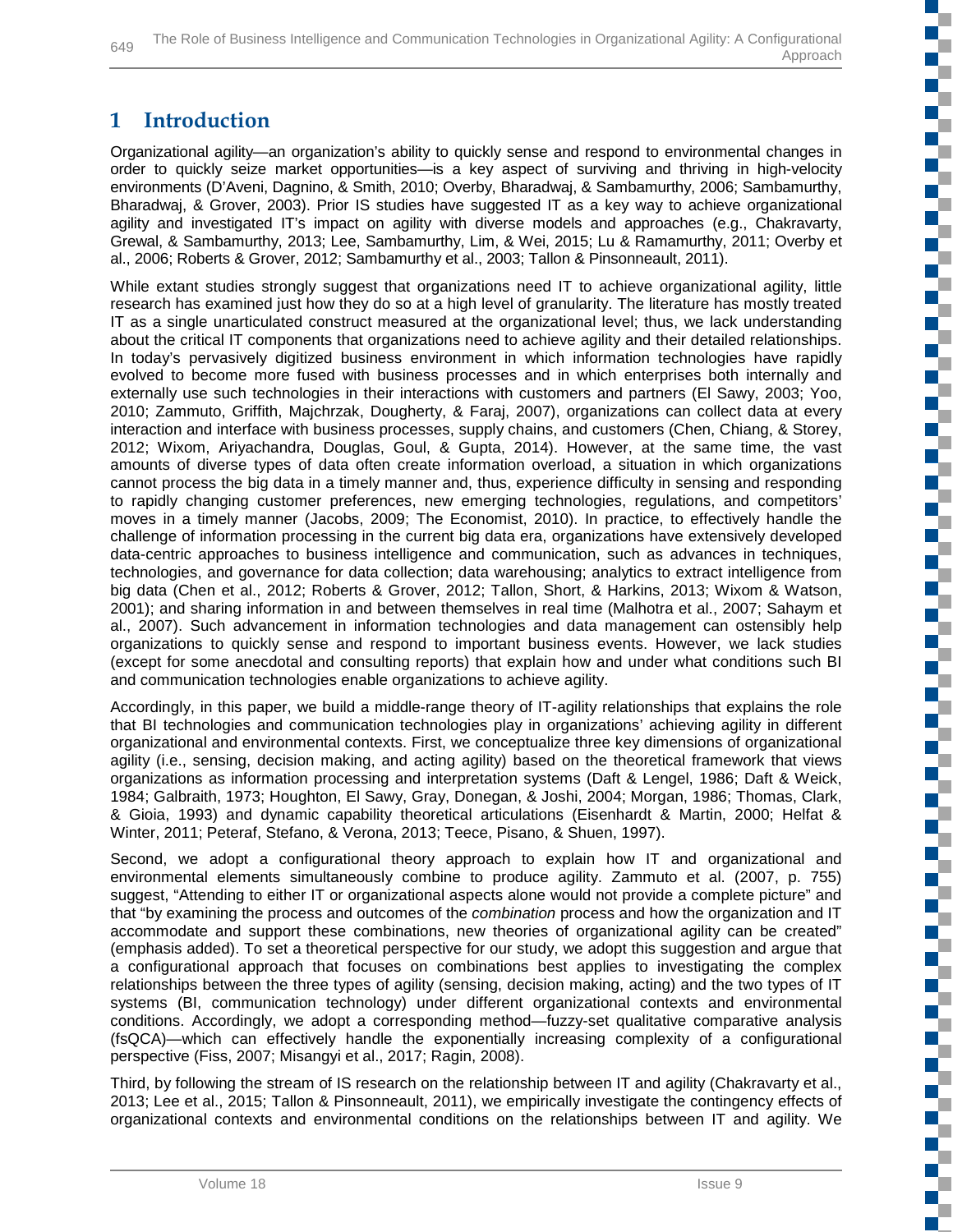apply fsQCA to field survey data on 106 organizations from diverse industries and find multiple distinct configurations that produce high sensing agility, decision making agility, and acting agility, which suggests multiple equifinal pathways to organizational agility in which BI and communication technologies play different roles depending on the specific context.

Our study offers several contributions to the IT-agility literature<sup>[1](#page-2-0)</sup>. First, we suggest a framework to conceptualize key constructs for IT-agility research by synthesizing the extant theoretical frameworks with a grounding in the information-processing view of organizations. This framework augments the traditional input-output box of the sense-response process by more fully and explicitly explaining the core tasks of interpreting captured events and making decisions for action. Second, we explain the complex dynamics of IT-agility with a holistic configurational approach. Instead of focusing on IT's unique effect on agility while holding all other factors constant, we show how IT and organizational and environmental elements combine into multiple configurations in different ways to achieve each type of agility. Our findings indicate that organizations may significantly depend on IT to produce agility in some configurations but that IT may be irrelevant or even counterproductive in other configurations. Third, we examine the relationship between BI and communication technologies and the three types of agility with specific boundary conditions in detail and suggest a middle-range theory with theoretical propositions that reflect agility's context specificity. Finally, we also offer a methodological contribution to the information systems research area by demonstrating the merits of applying a configuration approach and fsQCA to explicate the complex relationship between IT and agility in the form of configurations.

In combination, our research study offers a novel way of thinking about theory building in the context of the interconnected, non-linear digital world. It departs from the standard linear paradigm by charting a configural, equifinal approach to an important digital phenomenon, which results in different theory structures, propositions, and articulations. Thus, it opens up a novel path and structure for both theorizing and empirical analysis. Broadly, we view our study as part of an emerging neo-configurational perspective (Misangyi et al., 2017) that examines causal complexity through the logic of set theory.

This paper proceeds as follows: in Section 2, we conceptualize the main constructs of the study and explain our theoretical framework. In Section 3, we describe our research methodology, including a sample of data, measurement development, and fsQCA. In Section 4, we present the fsQCA results and interpret in detail multiple configurations of organizational agility. In Section 5, we suggest theoretical propositions for the roles of BI and communication technology in achieving agility. Finally, in Section 6, we discuss the study's theoretical contributions and implications to the literature on IT and agility and discuss future research avenues.

## **2 Theoretical Background and Research Model**

## **2.1 IT and Organizational Agility**

<span id="page-2-0"></span>i<br>1

Studies that have examined the strategic management of information technologies to cope with rapidly changing environments have moved the conceptualization of dynamic capabilities conceived in the strategic management literature (e.g., Eisenhardt & Martin, 2000; Teece et al., 1997) in the direction of organizational agility (e.g., Overby et al., 2006; Sambamurthy et al. 2003). Researchers have formally defined dynamic capability as a "firm's ability to integrate, build, and reconfigure internal and external competences to address rapidly changing environments" (Teece et al., 1997, p. 516), which ultimately focuses on an organization's capability to effectively and efficiently address and manage environmental changes for superior performance. Thus, continuous environmental change requires organizations to develop and exercise dynamic capabilities that enable them to keep adjusting existing (or creating new) operational capabilities in order to sustain competitive advantage. Prior research has further noted that dynamic capabilities support very specific purposes and activities that typically depend on the context (Helfat & Winter, 2011; Peteraf et al., 2013; Winter, 2003; Pavlou & El Sawy, 2011).

Researchers have also realized that organizational agility is a manifested type of dynamic capability (Teece, Peteraf, & Leih, 2016). Organizational agility focuses on and is manifested by supporting organizational-level strategic tasks of sensing and responding to internal and external business events of environmental changes in a timely manner in order to seize opportunities and handle threats effectively and efficiently (Lee et al., 2015; Overby et al., 2006; Roberts & Grover, 2012; Sambamurthy et al., 2003). As we explain below, organizational agility enables a firm to adjust its existing techniques and routines or

 <sup>1</sup> Here, the IT-agility literature means the literature on the relationship between IT and agility.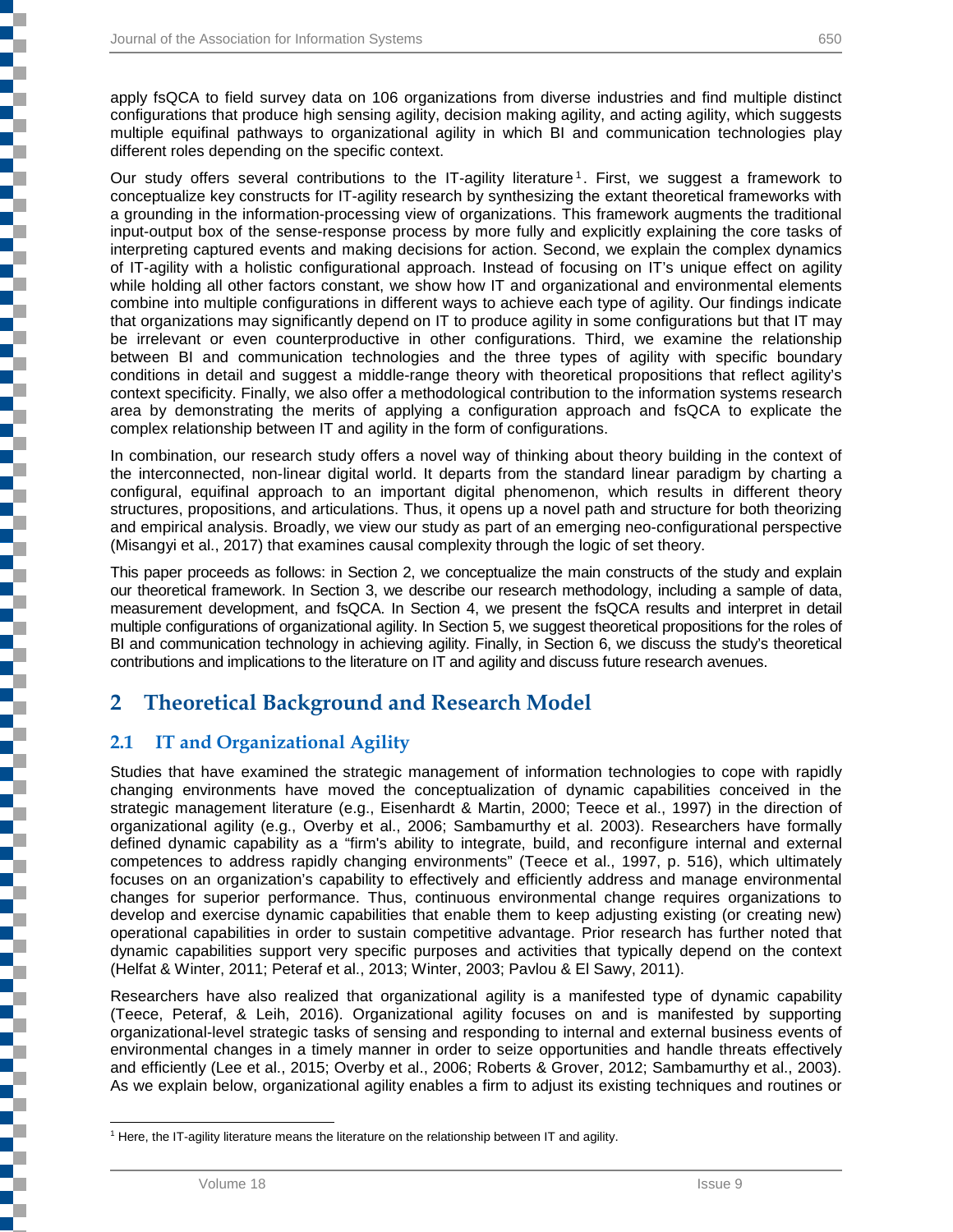create new ways of acting in a timely manner to cope effectively with environmental changes regarding their customers, supply chains, technologies, regulations, and competition.

The IS research literature suggests that IT plays a central role in firms' achieving organizational agility, which Table 1 summarizes (ordered by date of publication).

| Research type<br>Paper             |                                                     | <b>Conceptualization:</b><br>dimensions of agility                   | IT and agility relationships                                                                                                                                                                                                             |
|------------------------------------|-----------------------------------------------------|----------------------------------------------------------------------|------------------------------------------------------------------------------------------------------------------------------------------------------------------------------------------------------------------------------------------|
| Sambamurthy<br>et al. (2003)       | Conceptual theory<br>development                    | Customer agility,<br>partnering agility, and<br>operational agility  | IT generates digital options, which in turn enable<br>agility.                                                                                                                                                                           |
| Overby et al.<br>(2006)            | Conceptual theory<br>development                    | Sensing agility and<br>responding agility                            | Knowledge-oriented IT increases sensing agility,<br>and process-oriented IT increases responding<br>agility.                                                                                                                             |
| $Lu$ &<br>Ramamurthy<br>(2011)     | <b>Empirical theory</b><br>testing &<br>development | Market capitalizing agility<br>and pperational adjustment<br>agility | IT enables agility. It does not find evidence of an<br>inhibiting role of IT.                                                                                                                                                            |
| Tallon &<br>Pinsonneault<br>(2011) | <b>Empirical theory</b><br>testing &<br>development | Customer agility,<br>partnering agility, and<br>operational agility  | IT-business alignment has a positive impact on<br>agility. It does not find a negative impact of IT on<br>agility.                                                                                                                       |
| Nazir &<br>Pinsonneault<br>(2012)  | Conceptual theory<br>development                    | Sensing agility and<br>responding agility                            | Both external and internal electronic integrations<br>are required to increase organizational agility.                                                                                                                                   |
| Roberts &<br>Grover (2012)         | <b>Empirical theory</b><br>testing &<br>development | Sensing customer agility<br>and responding customer<br>agility       | IT enables both customer sensing and responding<br>capabilities through knowledge creating synergy<br>and processing enhancing synergy. Alignment<br>between sensing and responding agility types<br>matters for competitive activities. |
| Chakravarty<br>et al. (2013)       | <b>Empirical theory</b><br>testing &<br>development | Entrepreneurial agility and<br>adaptive agility                      | IT has an enabling and facilitating impact on<br>agility.                                                                                                                                                                                |
| Lee et al.<br>(2015)               | <b>Empirical theory</b><br>testing &<br>development | Proactiveness, radicalness,<br>responsiveness, and<br>adaptiveness   | IT ambidexterity enables operational<br>ambidexterity, which, in turn, increases<br>organizational agility.                                                                                                                              |

#### **Table 1. Selected IS Studies on Agility**

For example, prior research has shown that the ability to effectively manage and use IT resources enables and facilitates organizational agility (Chakravarty et al., 2013; Roberts & Grover, 2012). IT ambidexterity the ability to simultaneously exploit and explore IT resources (Lee et al., 2015)—IT infrastructure flexibility (Lu & Ramamurthy, 2011), and the strategic alignment between IT and business (Tallon & Pinsonneault, 2011) all appear to play an enabling role in achieving agility. Further, organizational operational capability mediates and environmental dynamism, IS integration, and analytical capabilities moderate IT's impact on agility (Chakravarty et al., 2013; Lee et al., 2015; Roberts & Grover, 2012).

## **2.2 Conceptualization of Organizational Agility through a Sense-Response Process**

IS studies have defined various types of agility in specific ways to best support their research foci and contexts (Table 1). For example, Sambamurthy et al. (2003) define customer agility, partnering agility, and operational agility; Lu and Ramamurthy (2011) define market capitalizing agility and operational adjustment agility; and Lee et al. (2015) conceptualize organizational agility as a higher-order construct that comprises four lower-order constructs (proactiveness, radicalness, responsiveness, and adaptiveness). Although these researchers conceptualized these types of agility from different theoretical perspectives, they all show some ways to effectively sense and respond to business events to capture market opportunities. In fact, some studies conceptualized "sense and response" as the two major components that comprise agility (e.g., Nazir & Pinsonneault, 2012; Overby et al., 2006). Moreover, most Œ

c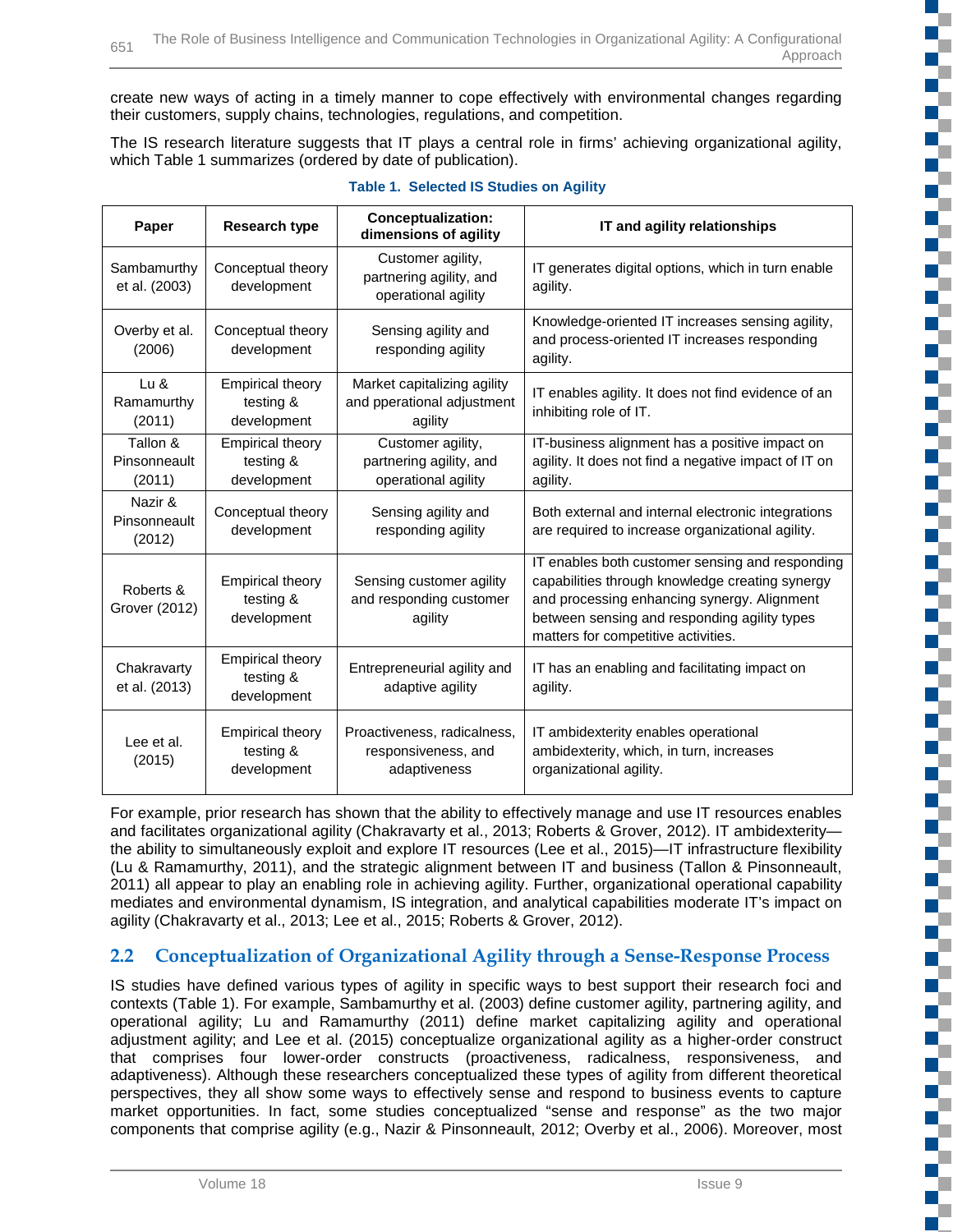Ę

ī

studies have not empirically operationalized and investigated sensing and responding agility and their relationships with IT, though some notable exceptions exist, such as Roberts and Grover (2012). More importantly, we believe that this two-step input-output conceptualization of the sense-response process may not fully and effectively reflect the whole process—especially for the core tasks of interpreting the captured events of environmental changes and making strategic decisions on how to respond to them.

In this study, we ground how we conceptualize organizational agility in the information-processing view of organizations (Daft & Lengel, 1986; Daft & Weick, 1984; Galbraith, 1973; Morgan, 1986; Thomas et al., 1993). This perspective and its theoretical constructs articulate and operationalize the detailed strategic tasks of an organizational sense-response process (which includes scanning, filtering, interpreting, deciding, learning about events of environmental changes, and making action plans to respond and adapt to such changes) from the informational capability perspective. Although the original definition of dynamic capabilities does not explicitly articulate the aspects of information capabilities for sensing and decision making, more recent studies include them as a core part of the dynamic capabilities for addressing environmental changes (e.g., Helfat & Winter, 2011; Pavlou & El Sawy, 2011; Peteraf et al., 2013; Teece et. al., 2016). Thus, we find that the information-processing view and dynamic capabilities conceptualizations naturally complement and mutually reinforce each other for building a theoretical framework with which we can effectively conceptualize organizational agility.

The theoretical framework that views organizations as information processing and interpretation systems has several fundamental assumptions (e.g., Daft & Lengel, 1986; Daft & Weick, 1984; Galbraith, 1973; Morgan, 1986). First, it posits that organizations are open social systems in that organizations and environments interact with each other and, thus, mutually depend on each other's changes. Second, organizations have cognitive systems, memories, communication systems that preserve and share knowledge, behaviors, norms, and values over time among managers who constitute the interpretation system. Third, organizational information processing is the core task of top managers, who interpret important business events, make strategic decisions, and create organizational action plans. Fourth, variation in the sense-response process across organizations is not random but systematic depending on organizational and environmental characteristics, which suggests that contingency effects influence agility. Lastly, unlike at the individual level, organizational-level information processing and strategic decision making must involve coordination and information sharing between top managers across multiple departments to sense and respond to rapidly changing environments in a timely manner.

Based on these assumptions, we extend the existing conceptualizations of agility and add decision making as a distinct element. We also treat sensing as input of information of new events, decision making as processing, and acting as output and, thus, more fully and explicitly represent the whole agility-building process. Specifically, we define three strategic tasks of the sense-response process (i.e., scanning (sense events), interpretation/decision making (giving meaning and making a plan to act), and learning/action) for which we conceptualize three types of agility: sensing agility, decision making agility, and acting agility.

Further, with these assumptions, we can select other theoretically relevant constructs for the sense and response process; that is, IT as a central nervous system to manage and share information and knowledge. We take a top-down view with the top management team as the key actor for all these strategic tasks and activities. We consider environmental velocity as a key contextual factor (Bourgeois & Eisenhardt, 1988; Eisenhardt & Martine, 2000; Mendelson & Pillai, 1998; Nadkarni & Narayanan, 2007). We also consider organization size as an important definer of context (Roberts & Grover, 2012; Harris & Katz, 1991).

Building on the dynamic capabilities theoretical framework and the "organizations as information processing and interpretation systems" framework (see above), we suggest and articulate an organizational senseresponse framework with appropriate accompanying constructs. Figure 1 shows our framework.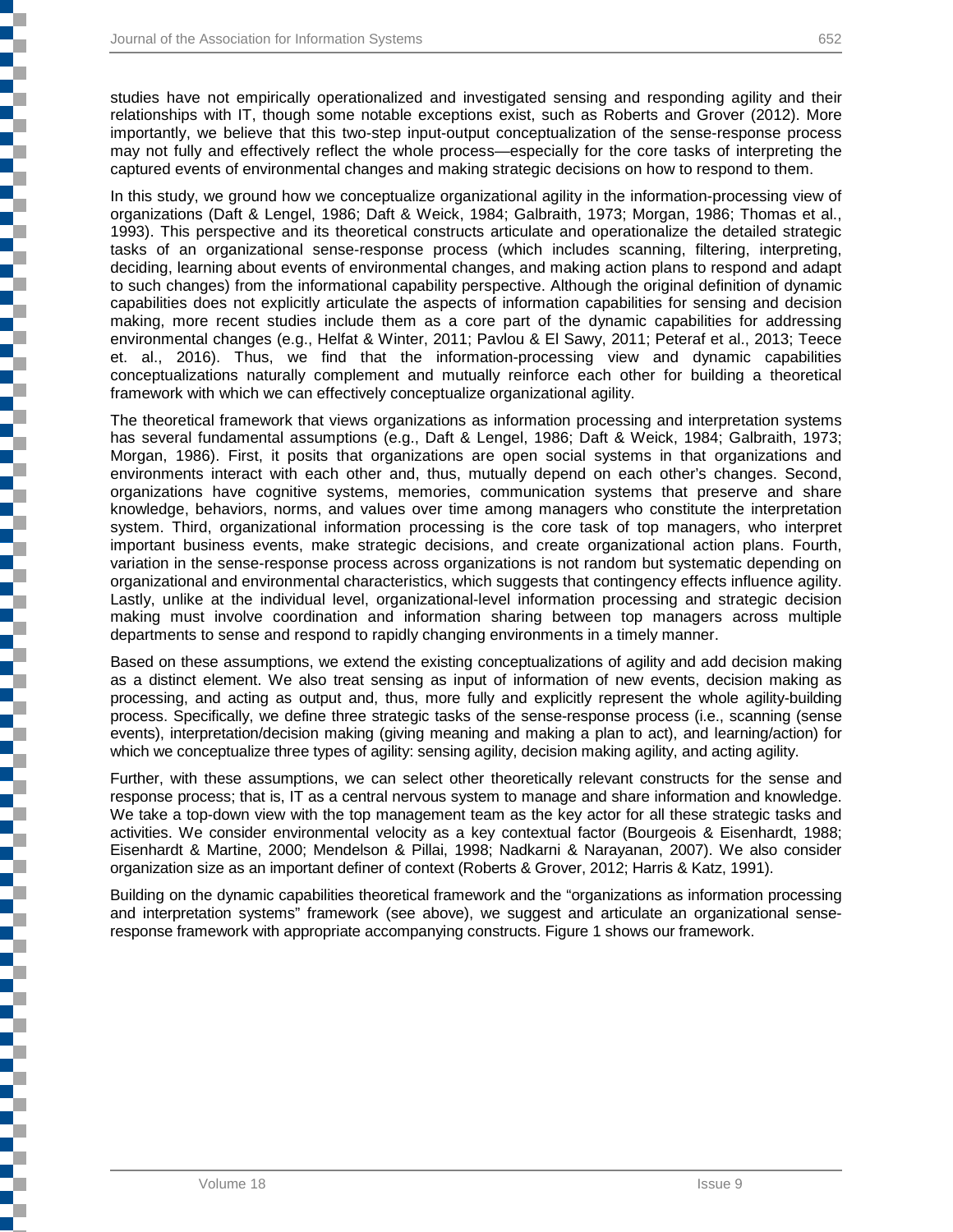

**Figure 1. Organizational Sense-response Process Loop**

From the organizational perspective, the framework articulates and describes how organizations reactively and proactively sense and respond to environmental changes manifested in strategically important business events and how IT systems support the three strategic tasks of sensing, decision making, and acting. The inter-related complexity between environments, organizations, and information technologies that this process loop depicts shows that one can better explain organizational agility with a configuration of such related elements, not by a single element. Thus, with this process, we can not only conceptualize agility but also explain how all the theoretically relevant elements combine to produce organizational agility. We consider organizational agility as a form of manifested dynamic capability and conceptualize it at a process level in an operationalized way through strategic event management tasks.

In Figure 1, the process that identifies and manages opportunities and threats generated from environmental changes comprises three strategic event-management tasks (i.e., sensing, decision making, and acting), and we emphasize that the top management team (TMT) plays a central role in the whole process:

- The *sensing* task refers to strategically scanning business events that manifest business environment changes that might have significant impact on organizational strategy, competitive action, and future performance (Daft & Weick 1984; Milliken, 1990; Thomas et al., 1993). The sensing task includes such activities as acquiring information about events of environmental change (e.g., customer preference change, competitors' strategic moves, emergence of new technologies, and new regulations) and filtering out relatively unimportant information (El Sawy, 1985). This task initiates decision making and acting tasks (Daft & Weick, 1984; Dutton & Duncan, 1987) that eventually lead to organizational reactive adaptations to environmental changes or proactive enactments of new environmental changes (Smircich & Stubbart, 1985; Weick, Sutcliffe, & Obstfeld, 2005).
- The *decision making* task refers to several inter-related activities that interpret the captured events and define opportunities and threats (Thomas et al., 1993). Organizations gather, aggregate, structure, and evaluate relevant information from diverse internal and external sources to understand the implications of the captured events to their business. Through these activities, they define opportunities and threats. Then, they decide and make an action plan of activities for maximizing the effect of opportunities and minimizing the effect of threats (Haeckel & Nolan, 1993; Houghton et al., 2004; Kester, Griffin, Hultink, & Lauche, 2011; Mendonça, 2007).
- The *acting* task refers to a set of activities defined in the action plan that explains how to reconfigure resources or adjust business processes in a way that initiates new competitive actions in the market (Daft & Weick, 1984; Teece et al., 1997). The acting task includes new competitive actions such as introducing new products/services and new pricing models to the market and changing policies with strategic partners and major customers (D'Aveni, 1994; Ferrier, Smith, & Grimm, 1999; Thomas et al., 1993). Organizations can also change extant business processes with different procedures and resources, or they can redesign organizational structure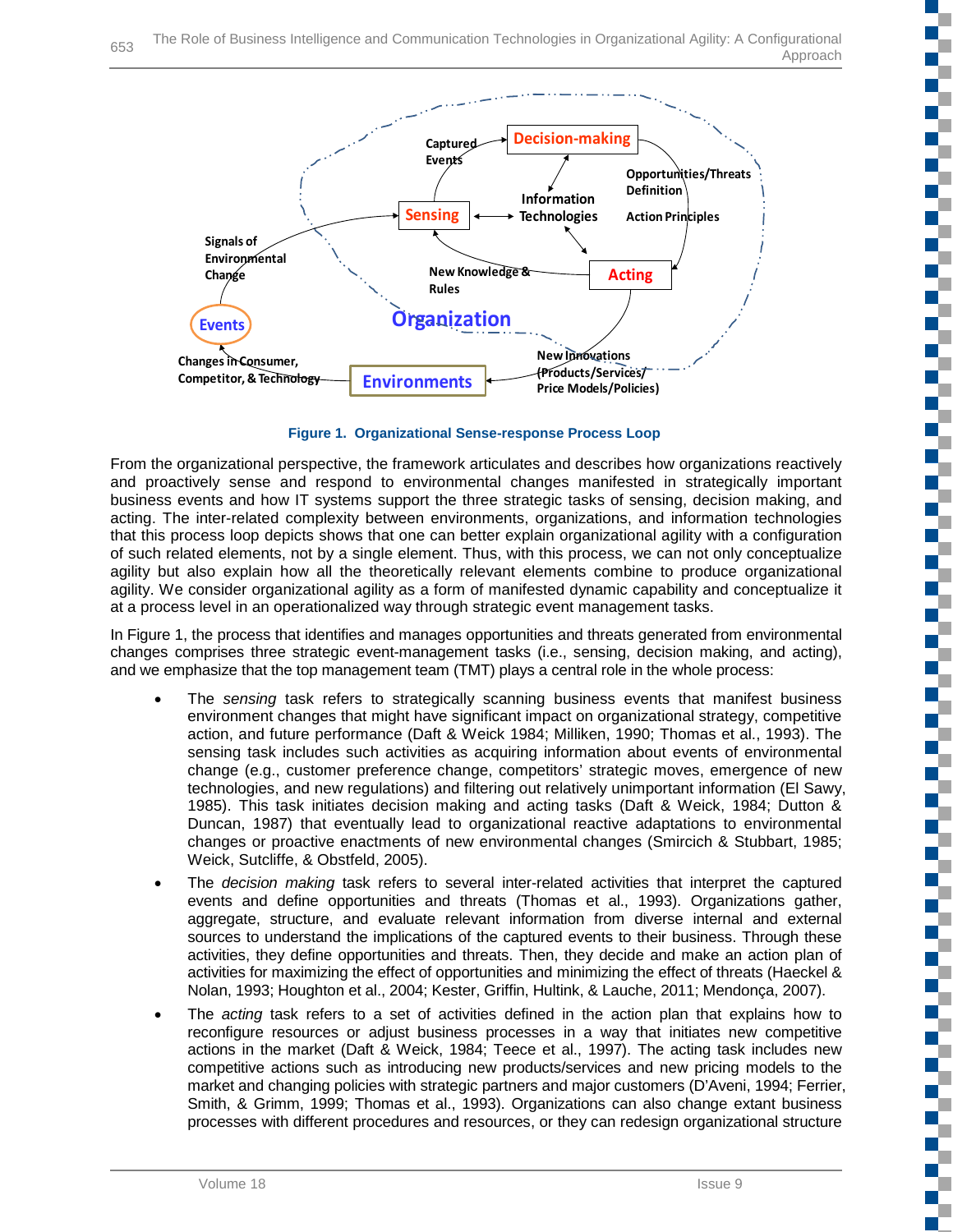j

j

i<br>1

E

į

The model has open loops to the environment. Thus, a cycle of these tasks is also an organizational learning process, which creates new knowledge of environmental change and commands organizations to adjust or replace extant knowledge and rules. Organizations can store and manage this new knowledge in IT systems using knowledge databases or rule-bases and use it for the next cycle of the sense-response process.

In the framework we describe here, each type of agility represents distinct aspects of enterprise-wide agility for the core tasks, and organizational agility refers to an organization's ability to execute the constellation of all three tasks in a timely manner in order to seize market opportunities. We would expect that an organization with a high level of sensing, decision making, and acting agility can have faster experimentation cycles and more frequently introduce innovations to the market.

## **2.3 Information Technology Functionalities as a Central Nervous System for the Organizational Sense-response Process Loop**

We explain how IT supports all the tasks for the whole sense-response process and focus on business intelligence (BI) and communication technologies due to their fit to the core tasks. The IS literature defines many different types of information technologies in a way that supports specific business tasks (Goodhue & Thomson, 1995; Sabherwal & Chan, 2001). For example, Zigurs and Buckland (1998) define three IT types (i.e., information processing, communication support, and process structuring technologies) that are relevant to group decision making tasks. Pavlou and El Sawy (2006, 2010) define three types of information technologies in a way that specifically supports new product development tasks. Roberts and Grover (2012) focus on the role of two dimensions (components) of IT infrastructure (i.e., Web-based customer tools and analytical tools) that can support customer sensing agility and the indirect magnifying role of IT infrastructure for customer responding agility. Tallon and Pinsonneault (2011) explain the moderating role of IT infrastructure flexibility on the main relationship between strategic IT alignment and agility. As such, based on the task-technology fit theory, studies on agility choose and focus on specific types of IT systems instead of including all types of information technologies.

We also have such a specific focus on the role of IT in the three core tasks of sense-response process from the view of organizations as information processing and interpretation systems, and we argue that BI and communication technologies can best fit the tasks. Based on the working assumptions of our framework (Daft & Weick, 1984), we argue that the functionalities that BI and communication technologies provide (e.g., those functionalities to capture, process, store, and share data, information, rules, and knowledge) form a central nervous system for the sense-response process. Through sensing and decision making tasks, organizations learn from new events and create new data, rules, and knowledge that BI systems store and managers across different business units and departments share via communication technologies, which, in turn, can effectively support collaborative action tasks. Thus, business intelligence (BI) technologies and communication technologies can best fit to the event management tasks in the sense-response process by sufficiently providing such functionalities that best support all the tasks. This task-technology fit can be further supported by the fact that they are most widely adopted by organizations to support the information processing tasks in the big data era and receive great attention from information systems research studies on agility (Chen et al., 2012; Houghton et al., 2004; Roberts & Grover, 2012; Watson, 2009; Wixom et al., 2014).

More specifically, BI technologies provide a set of functionalities that help one to effectively build, manage, and access enterprise-wide consistent data and extract patterns from complex big data, which supports sense-response tasks (Chen et al., 2012; Wixom & Watson, 2001). Specifically, BI technologies enable organizations to store and manage codified knowledge and rules, which, in turn, enable them to automatically monitor and keep watch for important business events (e.g., digital dashboard with workflow algorithms and rule-base). BI technologies also allow one to access enterprise-wide consistent databases (e.g., data warehouse) and include what-if analyses, data explorations, and visualizations, which may support timely decision making. In practice, in order to cope with rapid and uncertain business changes, organizations have extensively developed data-centric business intelligence systems, including data warehousing, data mining, balanced scorecard, digital dashboard, and online analytical processing (OLAP) solutions (Anderson-Lehman, Watson, Wixom, & Hoffer, 2004; Chandy & Schulte, 2009; Carte, Schwarzkopf, Shaft, & Zmud, 2005; Chen et al., 2012; Cooper, Watson, Wixom, & Goodhue, 2000; Houghton et al., 2004; Roberts & Grover, 2012; Watson, 2009).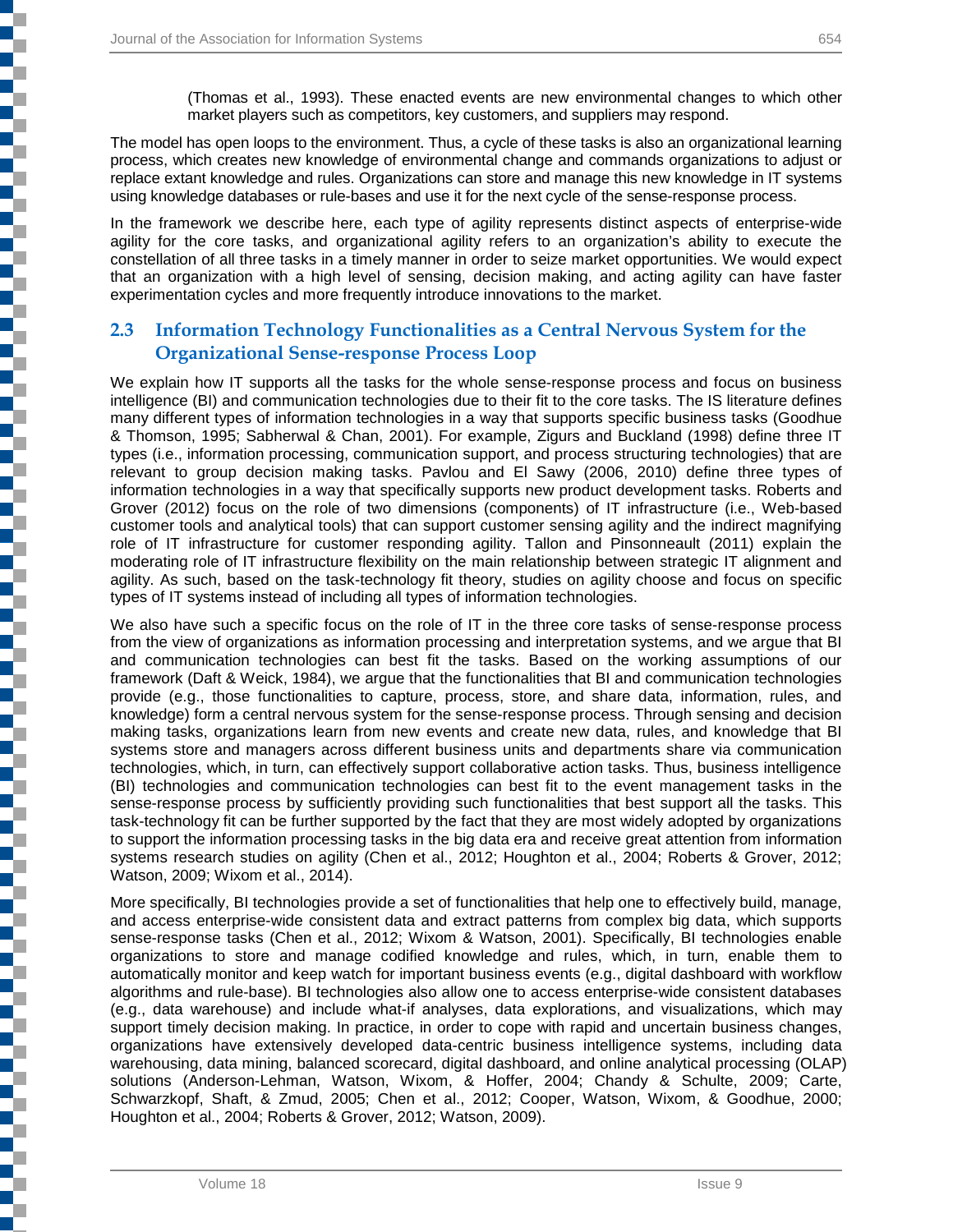Communication technologies provide a set of functionalities that support interactive communication and collaboration, such as real-time information dissemination and sharing with key stakeholders, two-way communication between co-workers, and real-time video/audio conferencing (Wagner & Majchrzak, 2007; Zigurs & Buckland, 1998). Exchanging information in a timely manner in and between organizations possibly enables them to quickly sense and respond to important business events (Malhotra, Gosain, & El Sawy, 2007; Sahaym, Steensma, & Schiling, 2007).

Table 2 summarizes the key functionalities and provides illustrative examples of BI and communication technologies that can effectively support all the tasks. In particular, for acting tasks, high-quality information and its seamless flow via BI and communication technologies in and between organizations can enable managers and different business units to effectively collaborate and execute operational processes, which enhances acting agility (Roberts & Grover, 2012, pp. 238-239; Dove, 2001; Haeckel, 1999). We add some examples in the table in order to help one easily understand BI and communication technologies. Many of the example technologies may provide the same functionalities. In any case, the functionalities are key characteristics that can sufficiently reflect what BI and communication technologies do and support for the tasks and, thus, enable one to investigate their roles in achieving agility. Accordingly, we measure each type of technology based on these key functionalities, not on the examples in Table 2.

| <b>Type</b>                                          | <b>Key functionalities</b>                                                                                                                                                                                                                                                    | <b>Examples</b>                                                                                                                                                                                             |
|------------------------------------------------------|-------------------------------------------------------------------------------------------------------------------------------------------------------------------------------------------------------------------------------------------------------------------------------|-------------------------------------------------------------------------------------------------------------------------------------------------------------------------------------------------------------|
| <b>Business</b><br>intelligence (BI)<br>technologies | • Providing access to multiple data sources<br>• Rule-based exception handling<br>Alerting managers about business events<br>• Accessing enterprise-wide consistent<br>database<br>• Supporting what-if analysis<br>Presenting data visually<br>Extracting patterns from data | Digital dashboards, balanced<br>scorecards, data warehouses, data<br>mining, OLAP, Web analytics                                                                                                            |
| Communication<br>technologies                        | Disseminating relevant information to<br>stakeholders in real time<br>• Information sharing and interaction within an<br>organization and with key partners<br>Real-time virtual video/audio conference                                                                       | Video/audio conferences, collaboration<br>systems (e.g., Yammer, Google Wave,<br>Lotus Notes), mobile apps (e.g., SMS,<br>digital bulletin board), help desks, instant<br>messaging, Web 2.0, blogs, email. |

Other types of information technologies may be able to support sense-response tasks as well, such as production and enterprise systems, supply chain management and customer relationship management systems. We understand the importance of such information technologies for supporting manufacturing and service delivery to customers, which may directly relate to acting tasks. However, we do not consider such technologies because our study focuses on organizations' information processing and interpretations. One could conduct another study to investigate the role of such other types of IT systems in firms' agility (e.g., Kharabe, Lyytinen, & Grover, 2013). Thus, in this study, we focus on these BI and communication technologies and their relationships with organizational agility.

## **2.4 Organizational and Environmental Elements**

As we mention above, the information-processing view assumes that variation in the sense-response process across organizations depends on organizational and environmental characteristics, which suggests the importance of considering the contingency effects of environmental and organizational factors on the relationships between IT and agility. We include environmental velocity, TMT energy, and organizational size as key organizational and environmental elements.

## **2.4.1 Environmental Velocity**

Agility as a type of dynamic capability specifically focuses on sensing and responding to environmental changes in order to seize opportunities and handle threats in a timely manner (Sambamurthy et al., 2003). While more environmental changes grow in speed and become unpredictable and discontinuous (Bourgeois & Eisenhardt, 1988; D'Aveni, 1994; Meyer, Gaba, & Colwell, 2005; Wiggins & Ruefli, 2005), studies on organizational dynamic capabilities and agility have not conceptualized environments as a c

E.

ç.

EÇ,

Ċ,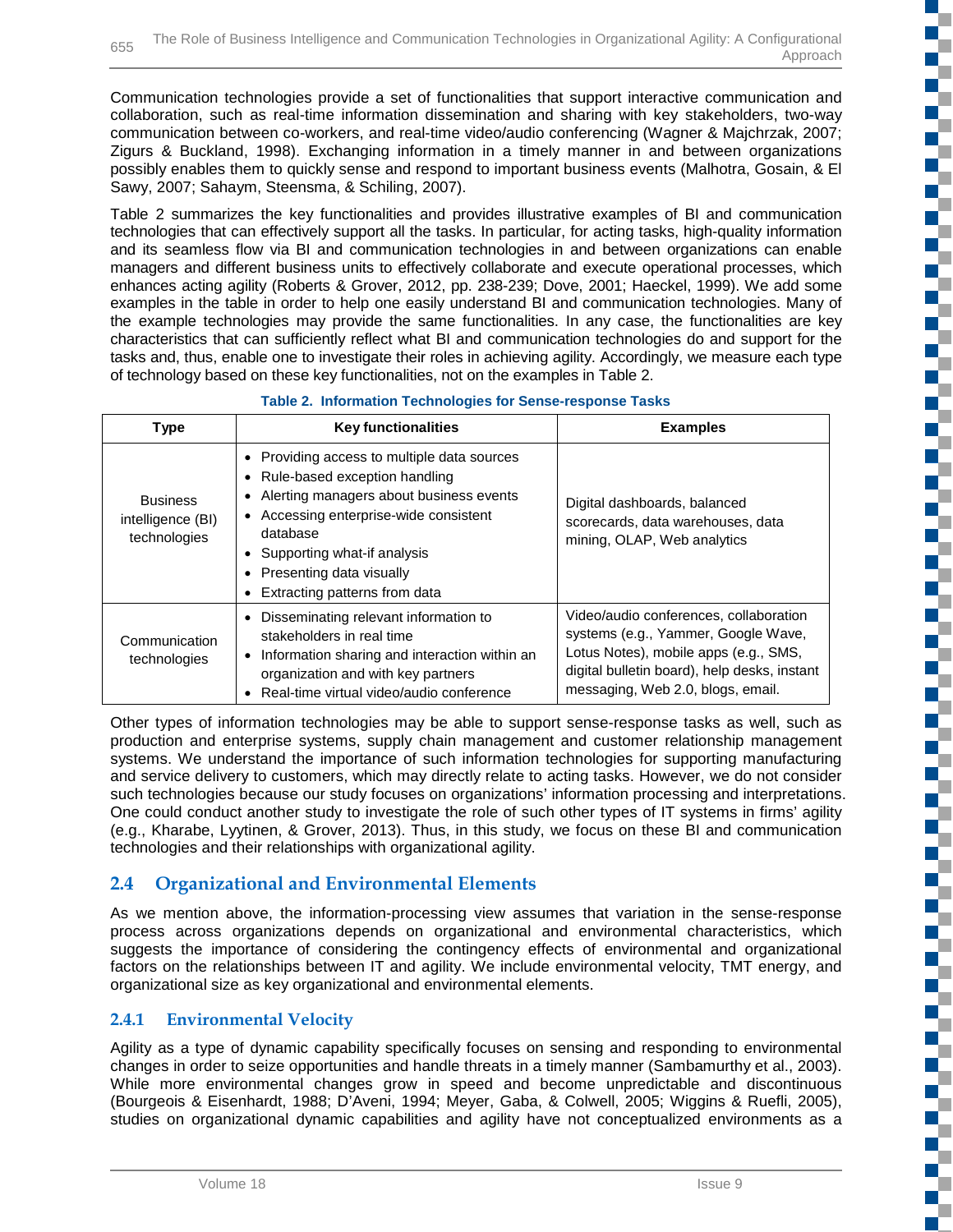single dimensional construct (Lee et al., 2015; Sambamurthy et al., 2003; Tallon & Pinsonneault, 2011). However, to develop a richer understanding of the relationship between business environments and organizational agility, it is helpful to go beyond one dimension (Davis, Eisenhardt, & Bingham, 2009; Eisenhardt, Furr, & Bingham, 2010; McCarthy, Lawrence, Wixted, & Gordon, 2010). Indeed, many studies call for conceptualizing environments with multiple dimensions instead of treating it as a single dimension (e.g., Davis et al., 2009; Eisenhardt et al., 2010) with, for example, industry clockspeed concepts (Mendelson & Pillai, 1998; Nadkarni & Narayanan, 2007) and industry velocity concepts (Bourgeois & Eisenhardt, 1988; Eisenhardt, 1989; Eisenhardt & Martin, 2000). Some studies (e.g., Bourgeois & Eisenhardt, 1988; McCarthy et al., 2010; Fiss, 2011) have conceptualized environmental change and velocity with two dimensions (speed and direction/unpredictability of a change—the two key dimensions of velocity in physics) and empirically measured and investigated the roles that the multiple environmental dimensions play in the dynamics of organizational configurations. These studies also provide some examples of different environmental types (e.g., McCarthy et al., 2010). Based on those studies, we define environmental change using the two key dimensions of velocity: *the speed of change* and *unpredictability*. The *speed of change* refers to the rate at which new events and opportunities emerge (Davis et al., 2009; Eisenhardt, 1989) and the rate at which new products and services are introduced (Mendelson & Pillai, 1998; Nadkarni & Narayanan, 2007). *Unpredictability*, which relates to the direction of environmental change, refers to the amount of disorder and whether it shows consistent similarity or a pattern (Davis et al., 2009). For example, the current desktop computer manufacturing industry may have fast speed and moderate or low level of uncertainty, while a new digital ecosystem based on digital platform (e.g., sharing economy, such as with Uber, Lyft, Airbnb) can exemplify rapidly and unpredictably changing environments. We investigate how these two dimensions of environmental change have distinct but combinatorial impacts on the role of IT for agility.

#### **2.4.2 Top Management Team (TMT) Energy**

Another important organizational factor to consider in the context of this study is the top management's role in managing business events (e.g., Eisenhardt, 1989; Hambrick, Cho, & Chen, 1996; Markus, 1983; Wixom & Watson, 2001). Hambrick (2007) has clarified—based a series of papers on upper echelon theory over twenty years—that focusing on a top management team's characteristics yields stronger explanations of organizational outcomes. The theoretical framework of information processing and interpretation (Daft & Weick, 1984) assumes that top managers are the most exposed to the environment and are the key players in charge of the strategic tasks of the sense-response process. According to TMT theories, TMT plays a critical role in an organization's successfully sensing and responding to environmental change (Eisenhardt, 1989; Hambrick et al., 1996; Houghton et al., 2004). TMT interprets important business events arising in environments and formulate organizational actions that respond to environmental changes and then drive actions (Daft & Weick, 1984; Kaplan, 2008). We conceptualize the role of TMT in this study as *TMT energy*. We define TMT energy as top managers' energy to steadfastly and energetically drive organizational changes to adapt to changing environments. One can reasonably assume that greater TMT energy will influence outcomes. Practitioners have identified the concept of TMT energy as a key influencer of organizational performance consistent with upper echelon theory (cf. Bruch & Vogel, 2011). TMT energy goes beyond simple support and opportunistic top management entrepreneurship and includes continuous proactivity and committed action in changing environments.

#### **2.4.3 Organizational Size**

┇

į

Studies of strategic management and technology have demonstrated the importance that an organization's size (e.g., Fiss, 2011; Harris & Katz, 1991; Mabert, Soni, & Venkataramanan, 2003) plays in its ability to successfully adapt to changing environments. Thus, we include organization size as a key element since extant studies have widely adopted size as a key contingency factor to explain organizational behaviors and capabilities (e.g., Roberts & Grover, 2012; Harris & Katz, 1991) because different organization sizes may mean different levels of available resources, structures, and complexity. As we explain above, organizational level information processing and strategic decision involve coordination and information sharing between top managers across multiple departments. Thus, as an organization's size increases, information processing's complexity also increases due to the difficulties that managers from different departments face in coordinating and sharing information. To capture the effects of organizational size, we consider various proxies of organization size such as the number of employees, sales revenue, gross capital, and industry type. Thus, our construct for organization size contains rich information to better capture the diverse effects of organization size on agility.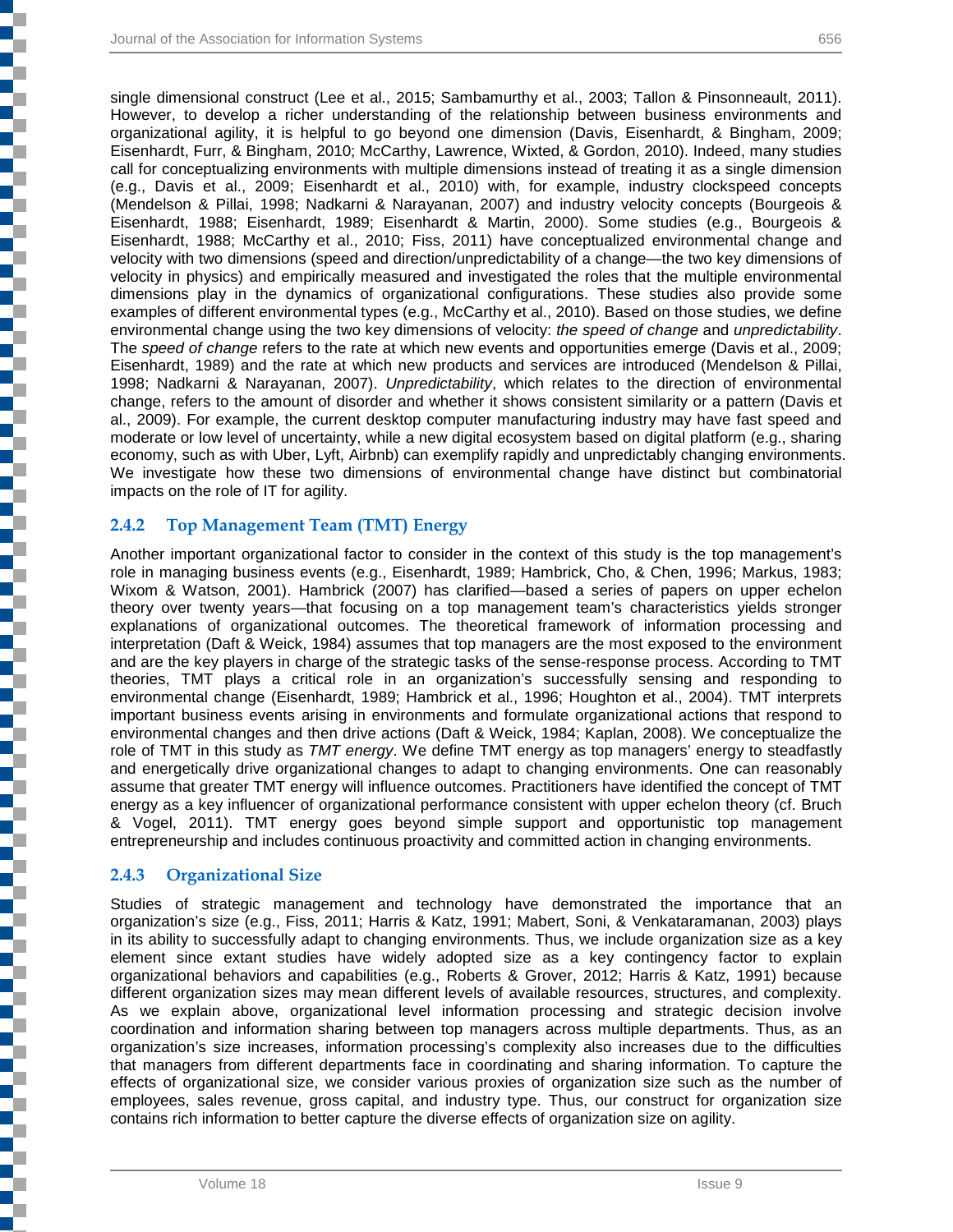## **2.5 Research Model and Approach**

Agility as a type of dynamic capability views the source of competitive advantage not as independent individual elements but as configurations of organizational resources, IT, and competencies (El Sawy, Malhotra, Park, & Pavlou, 2010; Teece et al., 1997; Sambamurthy et al., 2003). Thus, a configurational approach best supports this view of organizational strategic competitiveness by explaining how the IT and organizational and environmental elements combine into bundles to make the outcome of interest. Figure 2 depicts the nomological network of our research. The figure illustrates the configuration paradigm we used to build a context-specific middle-range theory that explains complex simultaneous interactions between all the elements and that suggests specific, not general, prescriptive causal recipes to produce organizational agility depending on specific organizational and environmental contexts.



**Figure 2. Nomological Network of Configurations Producing Agility**

Note that, in the current study, we align the configurational approach and fsQCA methods and use them in a retroductive way that embraces the view that social research advances most when it involves an iterative dialogue between ideas and evidence (Ragin, 1994). With this retroductive theory-building approach—also known as an abductive approach (Locke, Golden-Biddle, & Feldman, 2008; Van Maanen, Sorenson, & Mitchell, 2007)—we select and define theoretical concepts and ideas about IT and agility based on existing theories of agility and the information-processing view of organizations and on contextspecific knowledge or past unmet expectations or findings. Then, we devise a theoretical framework that helps us collect empirical data and evidence and that further drives our theory elaboration and building about the IT-agility relationship. Therefore, we create a context-specific middle-range theory that comprises configurational propositions or hypotheses that others can further develop and advance with the retroductive approach or the deductive theory-testing approach. Thus, we build the findings and theoretical inferences that we present in this study with a retroductive theory-building approach, which is distinct from a traditional purely deductive approach that relies on only theoretical logic rather than evidence to create hypotheses and from a traditional purely inductive approach that focuses on directly observing and avoiding theory testing. We believe that, for social science research topics in which concepts are not all clear or knowledge is fragmented and inconsistent, this approach is particularly useful, and the configuration approach with fsQCA methods that we use in this paper particularly suits such topics. For example, Misangyi and Acharya (2014) address the inconsistent arguments and findings of corporate governance studies. They argue that one main reason for the inconsistent findings is the traditional research approach that adopts deductive theory testing with correlation-based analyses. Then, using fsQCA with a retroductive approach, they investigate how key governance mechanisms combine and interact with each other to make the outcome of interest. Based on the findings of configurations, they suggest theoretical propositions that can reconcile the inconsistencies in extant studies. Bensaou and Venkatram (1995) also adopted this approach: they develop a conceptual model on inter-organizational relations and derive a set of constructs and corresponding operational measures. Then, they empirically investigate how the elements naturally combine together and show consistent patterns, and they eventually suggest a configuration-based middle-range theory. One can find more examples that use this approach in the management literature (e.g., Misangyi et al., 2017; Crilly, 2011; Crilly, Zollo, & Hansen, 2012). For more information, in Appendix A, we provide a table that compares our research approach with traditional deductive correlational approach and inductive case study approach.

Œ

U.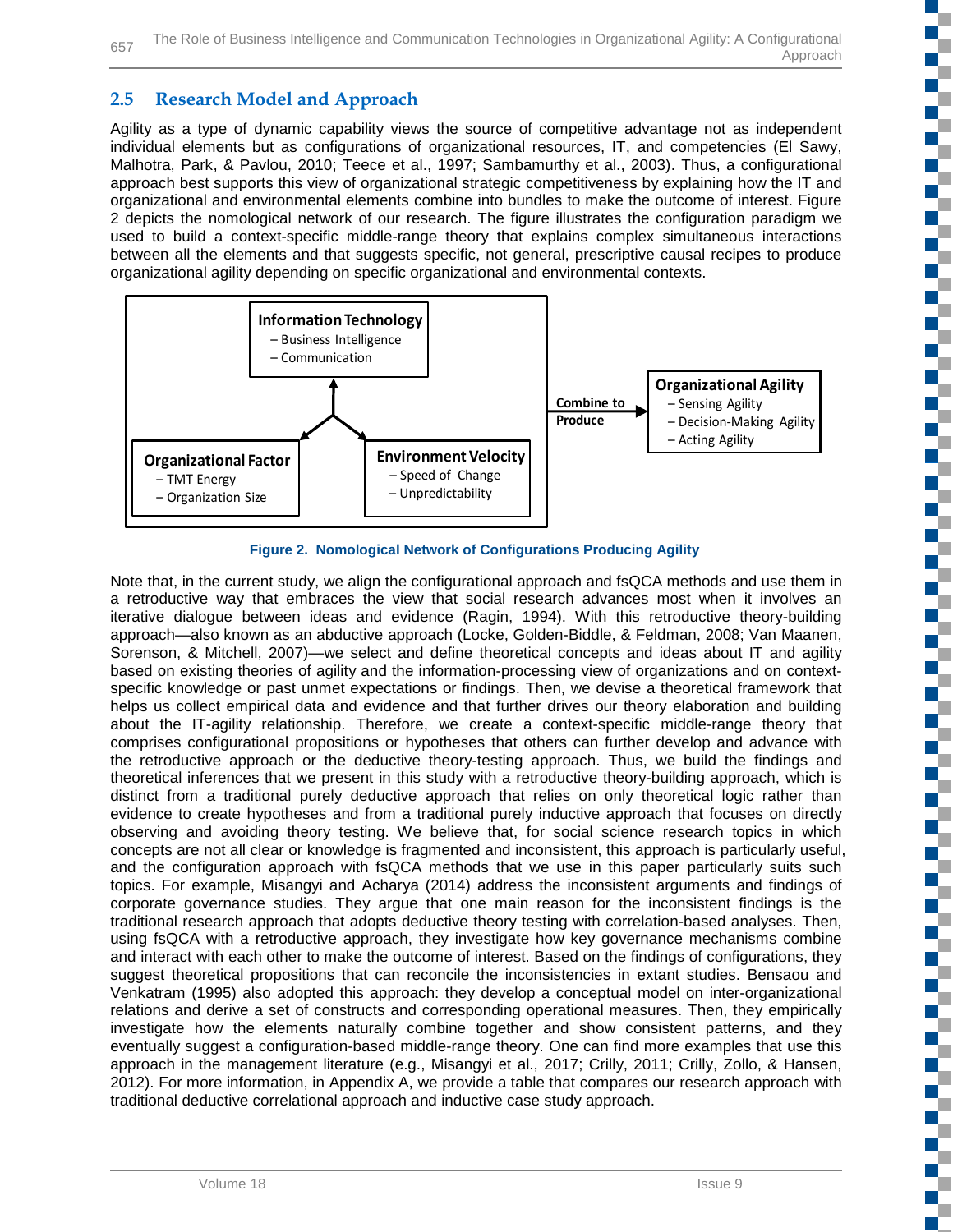## **3 Data and Set-theoretic Analysis**

## **3.1 Data Collection**

į

We collected survey data from senior managers in Korean companies in diverse industries that differed in their level of environmental dynamism. Korea is well known for its advanced information technologies and network infrastructure; for example, it ranks first in high-speed Internet coverage in the world, and its economy relies heavily on the high-tech industry. Further, Korea has a "Pali-Pali culture" marked by a strong preference for fast service that reduces wait time (Braun & Röse, 2007), which makes the context particularly relevant for understanding agility. Our sample data include a broad array of companies associated with major Korean business schools. This sampling frame suits our study given that we explore the dynamics of the sense and response process of companies across a variety of different environments. Further, non-random sampling does not present a problem from a statistical perspective due to the non-parametric nature of our fsQCA analysis, and, in fact, we follow several influential studies of organizational configurations that have for the same reasons employed non-random sampling based on research contexts (e.g., Doty, Glick, & Huber, 1993; Fiss, 2011; Ketchen, Thomas, & Snow, 1993).

A total of 218 managers from 106 firms from diverse industries completed surveys; we received multiple responses from 47 firms. We excluded all incomplete responses from data analysis. The firm-level response rate was 93 percent. The sampling method we used, which relied on personal contacts or interviews before administering the survey questionnaires, may explain this high response rate. For the firms with multiple responses, we calculated average scores across items for each construct so that we averaged out the biases of individual responses. The intra-class correlation coefficient (ICC) was relatively large, with 25.7 percent of the total variance's being accounted for purely by grouping responses into firms (Luke, 2004, pp. 18-21; Raudenbush & Bryk, 2002, p. 71). Appendix B shows detailed descriptive statistics of our sample data in terms of survey participants and firms.

## **3.2 Measurement and Validation**

Whenever possible, we used existing scales from the literature in order to increase reliability and validity. When we had to develop new measures, we followed scale-development procedures (Bagozzi & Phillips, 1982; Boudreau, Gefen, & Straub, 2001). To develop items for measuring sensing, decision making, and acting agility, we referenced existing scales of market orientation capabilities (Jaworski & Kohli, 1993) and the major features of each type of agility as we explain in Section 2.2. Although we did not directly use all the items for market intelligence generation (sensing), response design (decision), and implementation (action) from Jaworski and Kohli (1993), the items helped us to develop our survey items in a way that fully reflected the main characteristics of each type of agility.

We used three items for measuring the speed and unpredictability of change in customers, competitors, and technologies (Daft, Sormunen, & Parks, 1988; McCarthy et al., 2010). We developed new items for measuring IT based on the major functionalities for BI and communication technologies. We developed two new items to measure TMT energy. We measured all variables with multiple items on a seven-point Likert scale (see Appendix C for final items).

Before administering the full-scale survey, we conducted a pilot survey with industry managers, business school professors, and business PhD students to test the face and content validity of the survey. We corrected such problems as equivocal wording, syntax errors, overuse of jargon, not enough time to finish the questionnaire, and any biased factors in the scale (Babbie, 1973). Then, we translated English to Korean using a translation committee approach (van de Vijver & Leung, 1997), which previous IT studies have proven to be valid and useful (e.g., Lee et al., 2015). A committee of bilinguals that comprised four business professors participated in the translation. After translating the questionnaire to a Korean version, we tested it with managers of Korean companies and corrected all possible problems in the same way we corrected problems in the English version.

Table 3 presents the descriptive statistics and correlations for all constructs. Composite reliabilities were greater than 0.9 for all constructs, which indicates sufficient internal consistency (Nunnally, 1978). All Cronbach alpha values were greater than 0.8, which evidences reliability (Bagozzi & Edwards, 1998; Fornell & Larcker, 1981). The average variance extracted (AVE) values for individual constructs were greater than their correlations with other constructs and greater than 0.8. Further, all standardized-item loadings resulting from a factor analysis were greater than 0.7 and loaded on their corresponding factor (described in Appendix D). Thus, all these validity tests confirmed that our constructs have discriminant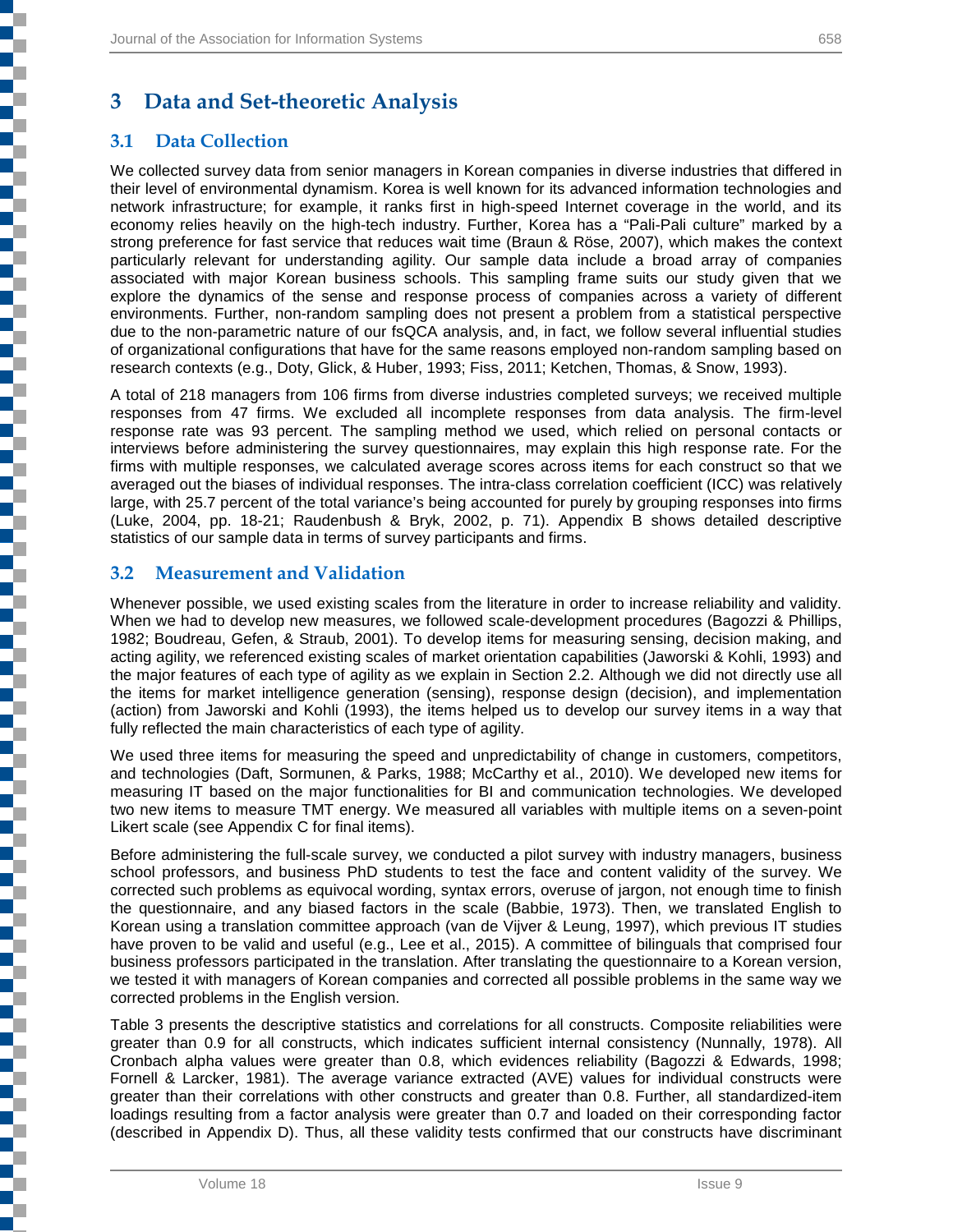and convergent validity (Chin, 1998; Gefen, Straub, & Boudreau, 2000). In addition, we applied Harman's single-factor test and found no evidence of common-method bias due to our using a single method (i.e., survey) to collect data (Podsakoff & Organ, 1986). Eight factors were extracted from the data with Eigenvalue greater than one, corresponding to the latent variables in this study.

|                            | Item #l |      | Mean St.dev | Reliability | Cronbach $\alpha$   SPD   UNP   SEN |      |                            | <b>DM</b>                   | <b>ACT</b>             | BI   | <b>COMMITMT</b> |      |
|----------------------------|---------|------|-------------|-------------|-------------------------------------|------|----------------------------|-----------------------------|------------------------|------|-----------------|------|
| Speed (SPD)                | 3       | 4.92 | 1.10        | 0.92        | 0.87                                | 0.89 |                            |                             |                        |      |                 |      |
| Unpredictability (UNP)     | 3       | 3.97 | 0.91        | 0.89        | 0.81                                |      | $0.30 \mid 0.85$           |                             |                        |      |                 |      |
| Sensing (SEN)              | 3       | 4.73 | 1.00        | 0.92        | 0.88                                |      | $0.20 \mid 0.09 \mid 0.90$ |                             |                        |      |                 |      |
| Decision making (DM)       | 5       | 4.26 | 0.95        | 0.91        | 0.88                                | 0.11 | 0.05                       | $0.21$ 0.82                 |                        |      |                 |      |
| Acting (ACT)               | 7       | 4.24 | 0.94        | 0.92        | 0.89                                |      | $0.34 \cdot 0.08$          |                             | $0.20$   $0.28$   0.78 |      |                 |      |
| Business intelligence (BI) | 6       | 3.98 | 1.03        | 0.95        | 0.93                                | 0.31 | 0.21                       | $0.33 \mid 0.19 \mid$       | 0.52                   | 0.86 |                 |      |
| Communication (COMM)       | 6       | 4.38 | 1.00        | 0.93        | 0.90                                | 0.22 | 0.07                       | $0.40 \,   \, 0.14 \,   \,$ | 0.29                   | 0.57 | 0.82            |      |
| TMT energy (TMT)           | 2       | 5.05 | 1.10        | 0.97        | 0.94                                |      | $0.16$ 0.20                |                             | $0.37$   0.26   0.38   | 0.44 | 0.41            | 0.97 |
|                            |         |      |             |             |                                     |      |                            |                             |                        |      |                 |      |

| <b>Table 3. Correlation and Composite Reliability for Principal Constructs</b> |  |
|--------------------------------------------------------------------------------|--|
|--------------------------------------------------------------------------------|--|

The diagonal shows the square roots of average variances extracted (AVEs).

Correlations greater than 0.30 were significant at the 0.01 level; those greater than 0.23 were significant at the 0.05 level.

## **3.3 Set-theoretic Analysis with fsQCA**

In line with our configurational approach, we used fuzzy-set qualitative comparative analysis (fsQCA), a set-theoretic method, to explore how the key elements systemically combine into configurations. In doing so, we could elaborate, build, and test configurational theories (e.g., Crilly, 2011; Crilly et al., 2012; El Sawy et al., 2010; Fiss, 2011; Greckhamer, 2011; Misangyi & Achara, 2014; Misangyi et al., 2017; Pajunen, 2008). While we cannot explain this method in depth here, we briefly explain the key concept and steps of fsQCA that pertain to our study[2.](#page-11-0)

As a research approach, fsQCA provides several unique benefits for effectively describing the complex relationships between multiple elements that stem from its using set theory, Boolean algebra, and counterfactual analysis. fsQCA primarily focuses not on identifying the net effects of individual independent variables on an outcome but on identifying causal "recipes" (Ragin, 2000) associated with an outcome—in our case, on showing how multiple IT and organizational and environmental elements simultaneously combine to produce the outcome of interest. Unlike the traditional interaction term in regression analysis that tends to be limited to three-way interaction effects (cf. Fiss, 2007; Ganzach 1998, Drazin & Van de Ven 1985), fsQCA can handle the complex multi-way relationships in which all elements theoretically relevant to the outcome participate, which reduces concern that unobserved heterogeneity may cause (Grewal, Chandrashekaran, Johnson, & Mallapragada, 2013; Chakravarty et al. 2013). Further, QCA overcomes the main limitations of the traditional cluster analyses that find clusters of homogeneous cases based on empirical data without theoretical foundation and control over the outcome and, thus, cannot explain why and how the clusters are made. QCA allows researchers to theoretically select the outcome of interest and possible causes relevant to the outcome and then determine how the causes combine into multiple bundles that produce the outcome. As such, it enables researchers to examine the role of each element in achieving the outcome. Fiss (2007) and Vis (2012) compare QCA and other analysis methods in more detail.

### **3.3.1 Calibration**

Using fsQCA requires one to calibrate the attributes  $3$  and outcomes into set-membership scores. Calibration defines the extent to which a given case has membership in the set of, for example, a high level of organizational agility. Ragin's (2008) direct methods of calibration are based on three qualitative anchors: full membership, full non-membership, and the crossover point of maximum ambiguity regarding membership of a case in the set of interest. A researcher should define these three anchors based on empirical and theoretical knowledge of the context and cases (Ragin 2000, 2008). For example, Fiss a.

Ş

c

ī.

<span id="page-11-0"></span><sup>&</sup>lt;sup>2</sup> One can find detailed, in-depth explanations and quidelines for fsQCA in several papers and books (e.g., Fiss, 2007; Ragin, 2008; Rihoux & Ragin, 2009).

<span id="page-11-1"></span><sup>&</sup>lt;sup>3</sup> In QCA, element, attribute and causal condition represent the same meaning and, thus, can be used interchangeably (Rihoux & Ragin, 2009).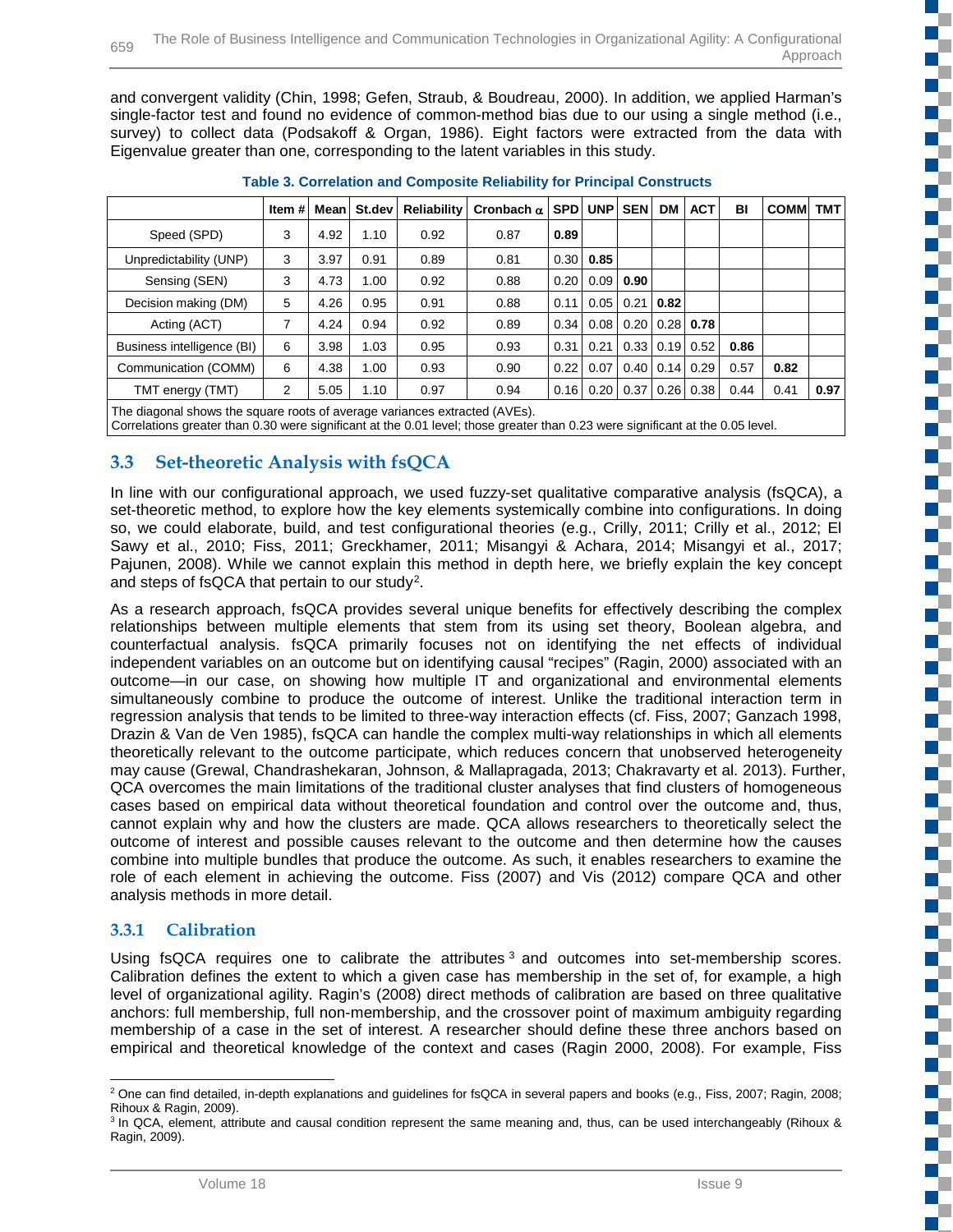(2011) defines ROA of 16.3, 12, and 7.8 percent as anchors for full membership, cross-over, and full nonmembership, respectively, in the set of high firm performance by referring to external industry reports about firm performance in the U.K and U.S manufacturing industries. Calibration allows a researcher to tie attributes of cases to substantive theoretical concepts and more exactly define a group of cases that have similar memberships (i.e., a clear boundary of contingency effects) (Fiss, 2011; Ragin, 2008). We used Ragin's (2008) direct method of calibration implemented in the fsQCA 2.5 software package, which transforms a variable into a fuzzy set using the metric of log-odds and the distance of the variable value from the crossover point with the values of full membership and full non-membership as the upper and lower bounds (Ragin, 2008). The resulting fuzzy membership score are between 0 and 1: 0 indicates a full non-membership and 1 indicates full membership.

By following the guideline of calibration for survey measurement (e.g., Fiss 2011; Misangyi et al., 2016, p. 9), we defined the three anchors of memberships using a seven-point Likert scale (1 = "strongly disagree", 4 = "neither agree in nor disagree", 7 = "strongly agree"). Specifically, we defined a value of 6 as the full membership anchor for the set of high-agility, 2 as the anchor for full non-membership, and 4 as the crossover point (i.e., a qualitative status of a case as "not in nor out in the set" of agility). Thus, instead of calibrating based on the sample statistics, we used the qualitatively defined scale for calibration, which we believe reflects reality more exactly. We recognize that some elements (e.g., TMT energy and environment speed) had a high average around 5 (Table 3). However, we do not see such values as containing bias or resulting from a mistake in measurement; rather, we see them as reflecting a reality that there are more firms in highly turbulent environments and with high levels of TMT energy. However, to further validate our calibration, we conducted sensitivity analyses with a value of 7 as the threshold for full membership. However, we obtained substantially similar results, which supports the appropriateness of our calibration. Appendix A provides a more detailed explanation.

We applied this same calibration to other variables except for organization size. We define organization size as either large (1) or small/medium (0). Regarding organization size, we follow the definition provided by the Small and Medium Business (SMB) Administration, the Korean Government agency that administers small and medium-sized companies (http://smba.go.kr/eng). This definition considers not only the number of employees and sales revenue but also other factors such as gross capital, industry type, and whether the company is a subsidiary of a larger company. Thus, this definition can more comprehensively measure the effects of firm size on organizational agility and also captures some external effects such as government support for a company, which can change depending on whether a firm is a SMB or large company. Thus, in our measurement, a firm size as either large or SMB is not determined by a single traditional measure of firm size. Rather, the traditional measures of firm size such as sales revenue and the number of employees are more appropriately used together with a firm's other characteristics for defining it as an SMB or large company. In our measurement, the same amount of sales revenue or the same number of employees can represent an SMB in one industry but a large business in another industry, because, for example, the Small and Medium Business Administration of Korea defines a company with fewer than 300 employees or with gross capital less than \$8M as a SMB in the manufacturing industry but a company with fewer than 100 employees and less than \$10M in gross capital in the wholesale industry as a SMB.

### **3.3.2 Truth Table Analysis**

 $\overline{a}$ 

After calibration, to use fsQCA, one next needs to apply the truth-table algorithm (Ragin, 2008) that identifies combinations of elements that produce the outcome of interest. A truth table includes all logically possible combinations of the elements, and each row corresponds to one combination. In Appendix E, we present truth tables for all types of agility. For example, Table E2 is the truth table of sensing agility, and each row combines the causal conditions for high sensing agility. In the truth table, the "number" column shows the frequency of cases allocated to each combination. We set the minimum acceptable frequency of cases at three and, thus, consider combinations only with at least three empirical instances for subsequent analysis.

The truth table algorithm then calculates a consistency score that explains how reliably a combination results in the outcome, a measure roughly comparable to the significance level in standard econometric analysis. fsQCA contains two kinds of consistency: 1) raw consistency, which is calculated analogously to crisp set consistency but in addition gives credit for "near misses" and penalties for large inconsistencies; and 2) proportional reduction in inconsistency (PRI) consistency, an alternate measure of consistency that additionally eliminates the influence of cases that have simultaneous membership in both the outcome and its complement (i.e., y and  $-\gamma$ ). In this study, we rely on both raw consistency and PRI consistency.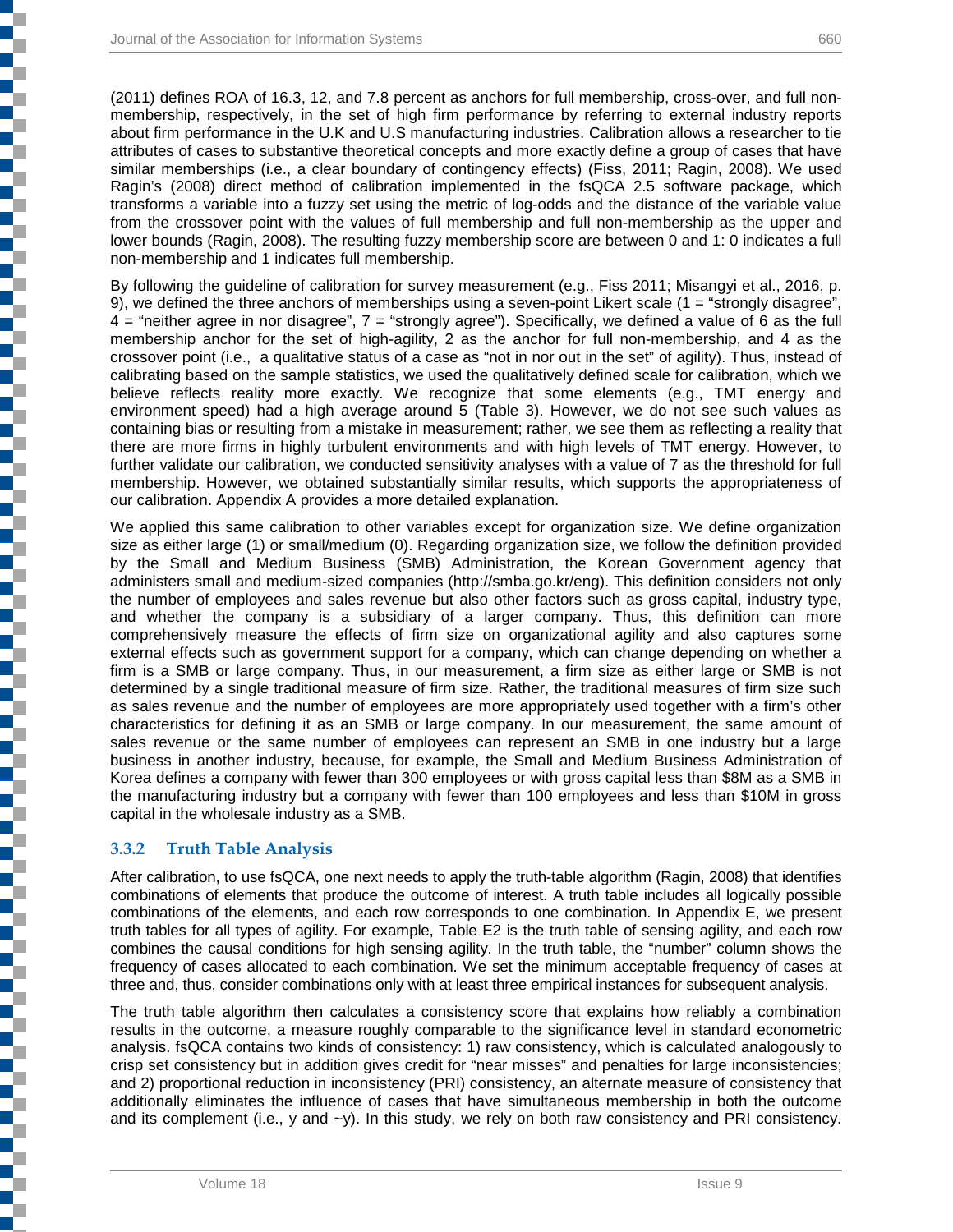That is, for rows (i.e., combinations of conditions) that satisfy the frequency threshold, we set 0.9 as cutoff for raw consistency and 0.75 for PRI consistency, which means that we considered only combinations with a raw consistency of at least 0.9 and a PRI consistency of at least 0.75 as reliably resulting in agility. In the truth table, the agility column shows a value 1 for the combinations with raw consistency higher than 0.9 and PRI consistency higher than 0.75 or otherwise 0. With the truth table assembled, we next apply the truth table algorithm (Ragin, 2008) to reduce the numerous combinations into a smaller set of configurations based on the QM algorithm and counterfactual analysis<sup>4</sup>.

As an analysis method, fsQCA can identify multiple equifinal configurations associated with an outcome, which means that a system can reach the same outcome through different paths from different initial conditions (Fiss, 2007, 2011). Across the configurations, IT may play a different role as part of a causal "recipe" for the outcome, which means that the status of other elements in a configuration determines IT's role in an organization's achieving agility. Thus, IT may be essential for producing agility in one configuration but may be irrelevant or even counterproductive in another configuration. Lastly, with fsQCA, we can identify which element or a set of elements are necessary and/or sufficient conditions for the outcome of interest and, thus, provide insight into two core aspects of causality (Ragin 2000, 2008; Rihoux & Ragin, 2009). In Section 4, we present a necessary condition for agility and then multiple configurations that sufficiently produce agility from which we extract patterns to achieve agility.

## **4 Set-theoretic Configurational Analysis Results**

## **4.1 Identifying Necessary Conditions**

Due to its set-analytic nature, fsQCA allows one to identify both necessary conditions and sufficient solutions for agility (Ragin, 2008; Rihoux & Ragin, 2009). Specifically, if the value of set membership of an element is essentially always equal to or higher than value of set membership in the outcome, then that element is a candidate for a necessary condition. Figure 3 is a fuzzy-set membership plot that depicts the membership distribution of cases in terms of TMT energy and sensing, decision making, and acting agility. Most cases appear below the diagonal and much fewer cases just above the diagonal, a pattern consistent with a necessary condition. We confirmed this result via a necessary condition test that fsQCA provides. Our findings indicate that consistency values of TMT energy for decision making and acting agility were 0.94 and 0.92 and, thus, above the typically used threshold of 0.90 and that coverage values (the proportion of the outcome covered by this condition) were 0.73 and 0.71, which indicates that TMT energy was a widely shared antecedent for decision making and acting agility. Further, consistency of TMT energy for sensing agility was 0.88 and coverage was 0.82, which indicates an empirically relevant, valid-necessary condition (Ragin, 2008, p. 53). Based on this evidence, we identified TMT energy as an almost always necessary condition for agility, which means that, with few exceptional cases, an organization needs it to achieve agility. We further conducted sensitivity analysis to evaluate whether this finding was robust to the use of different calibrations. Given that the sample average of TMT energy was quite high (5.05), we increased the value for full membership to 7 (i.e., maximum value) while keeping the values for cross-over and full non-membership as before at 4 and 2. The consistency and coverage values for this alternative calibration of TMT energy regarding the three outcomes were quite similar at 0.86 and 0.86 for sensing, 0.92 and 0.77 for decision making, and 0.91 and 0.75 for acting agility. These results confirm TMT energy as a valid, almost-always necessary condition for each type of agility. This alternative calibration also had essentially no effect on subsequent analyses, and, thus, we found the same configurations with similar consistencies and coverages. In Appendix E, we present the results of the necessary condition test for all elements and the truth tables for all types of agility.

r. c

ŧ

c

ď.

<span id="page-13-0"></span> <sup>4</sup> Methodologically, fsQCA relies on Boolean algebra that allows for the logical reduction of all theoretically possible combinations. Further, fsQCA uses counterfactual analysis to overcome the limitations of a lack of empirical instances (Ragin, 2008, p. 162). This counterfactual analysis allows one to distinguish between "easy" and "difficult" counterfactuals where "easy" counterfactuals deal with empirically unobserved combinations that add a condition and "difficult" counterfactuals deal with empirically unobserved combinations that omit a condition. This truth table algorithm results in three kinds of sufficient solutions: a complex one that uses no counterfactuals, an intermediate one that uses only "easy" counterfactuals, and a parsimonious one that uses both "easy" and "difficult" counterfactuals.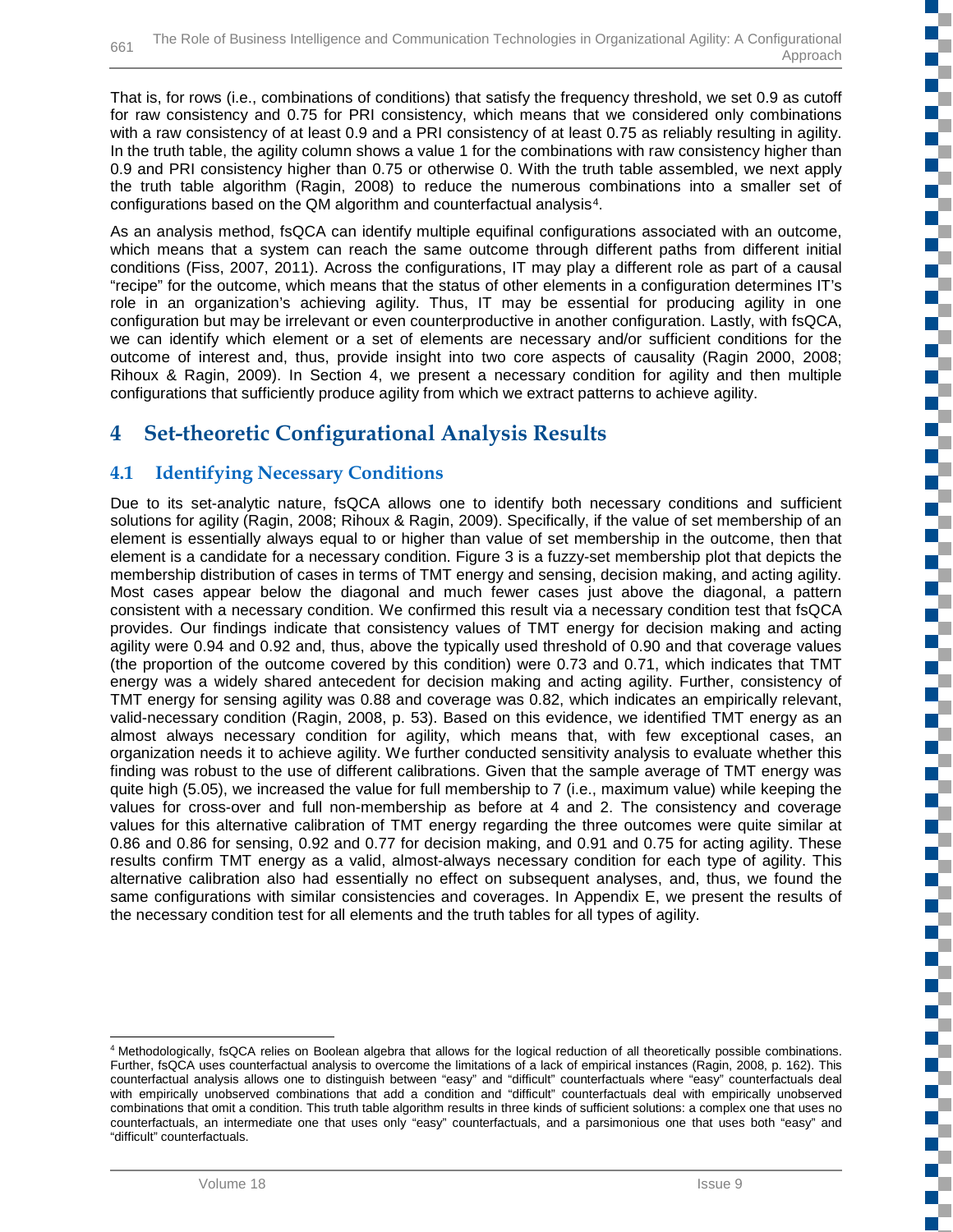



Consistency =  $0.92$ , coverage =  $0.71$ 

#### **Figure 3. Membership Plot for Checking TMT Energy as a Necessary Condition**

#### **4.2 Identifying Sufficient Solutions for Agility**

Next, we focused on identifying causal recipes sufficient for agility using truth table analysis (Ragin, 2008). Table 4 presents the fsQCA results in the Boolean expression for intermediate and parsimonious solutions: + means logical OR, \* means AND, and ~ means negation. For example, for sensing agility, our findings indicate a parsimonious solution with two recipes (i.e., two combinations of elements producing high sensing agility): BI\*OrgSize + TMT\*OrgSize  $\rightarrow$  sensing agility, which one can interpret as that large organizations with a high level of BI or large organizations with high TMT energy are likely to produce high sensing agility. Further, the results show an intermediate solution with three recipes for sensing agility. Here, the elements in the parsimonious solution are embedded in the intermediate solution, marked as a bold font, and these elements are core conditions that have a strong causal relationship with the outcome. On the other hand, the elements that appear only in the intermediate solution are peripheral conditions that have a relatively weaker relationship with the outcome and complement core elements for achieving the outcome.

Figure 4 graphically depicts the results of Table 4 using the notation system from Ragin and Fiss (2008)<sup>[5](#page-14-0)</sup>. Each rectangle in this figure (e.g., S1, D1, A1) represents one configuration of conditions and corresponds to one recipe of the intermediate solution. Large circles indicate core elements, and small circles indicate peripheral elements. Full circles indicate the presence of a condition, and crossed-out circles indicate its absence, which suggests that dark circle elements are an enabler for the outcome and that crossed-out elements may inhibit a firm from achieving the outcome. For example, the presence of COMM (dark circle) means that full membership in a high level of communication technology exists (i.e., enabling role), and its absence (X circle) means that full membership in a high level of communication technology does not exist in the configuration that results in agility (i.e., inhibiting role). In addition, blank spaces indicate a "don'tcare situation" where the element may be either present or absent.

<span id="page-14-0"></span><sup>&</sup>lt;sup>5</sup> In configuration tables, researchers commonly number the configurations based on core conditions to indicate first- and secondorder equifinality (Fiss, 2011). For instance, according to this convention, in Figure 4, one would label the configurations D1 and D2 D1a and D1b because they have the same set of core conditions and, thus, are first-order equifinal. However, since this distinction is not a key issue here, we number the configurations consecutively for ease of presentation.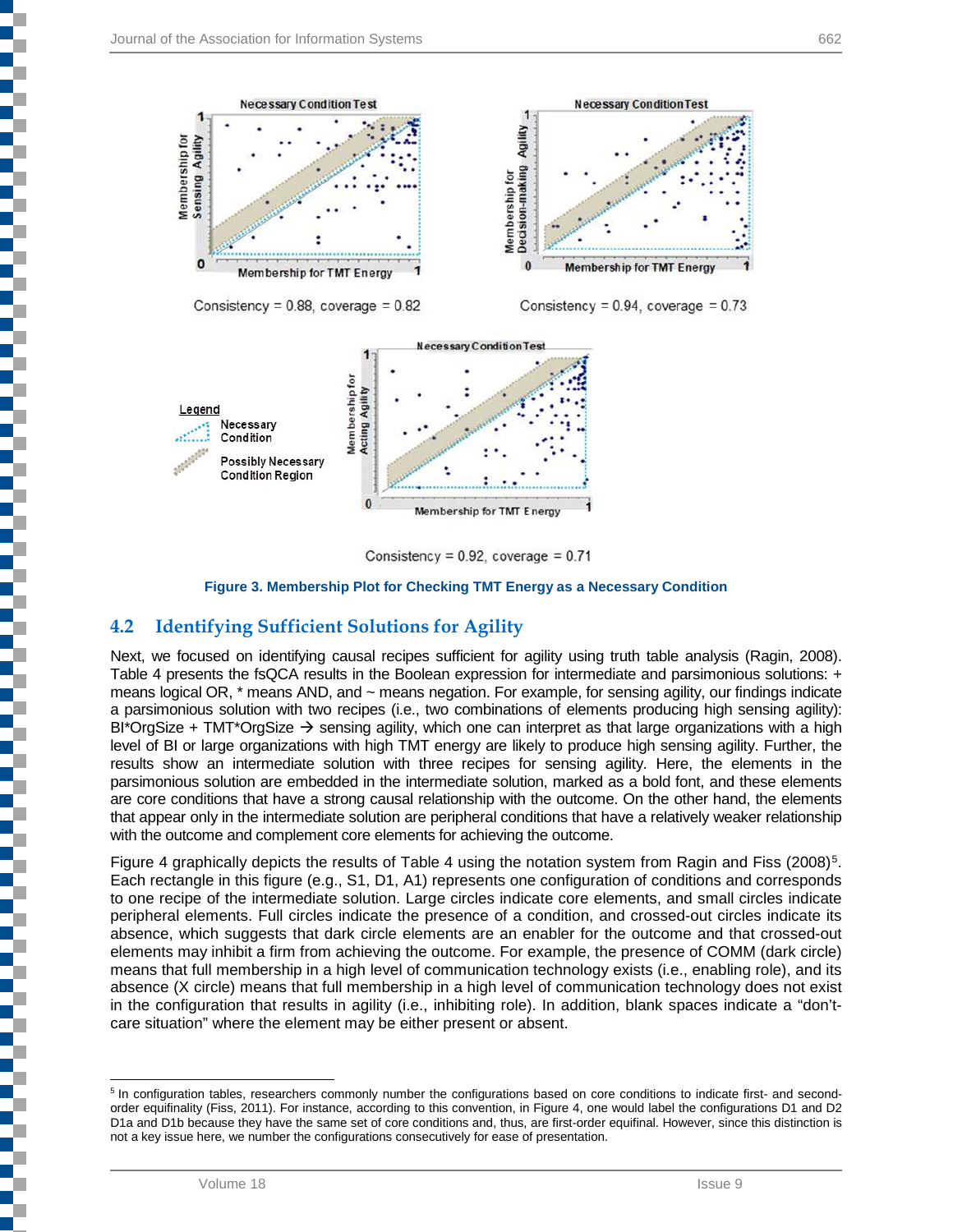|                                                                                                                                                                                     | <b>Parsimonious solution</b>                                | Intermediate solution                                                                                                |  |
|-------------------------------------------------------------------------------------------------------------------------------------------------------------------------------------|-------------------------------------------------------------|----------------------------------------------------------------------------------------------------------------------|--|
| <b>Sensing agility</b>                                                                                                                                                              | OrgSize*BI + OrgSize*TMT<br>$\rightarrow$ sensing agility   | BI*OrgSize*TMT*SPD+<br>BI*~COMM*OrgSize*SPD*~UNP+<br>COMM*OrgSize*TMT*SPD*UNP → sensing agility                      |  |
| <b>Decision making</b><br>agility                                                                                                                                                   | <b>BI*TMT*~UNP</b><br>$\rightarrow$ decision making agility | BI*COMM*OrgSize*TMT*SPD*~UNP +<br>BI*~COMM*~OrgSize*TMT*SPD*~UNP<br>$\rightarrow$ decision making agility            |  |
| <b>Acting agility</b>                                                                                                                                                               | <b>BI*TMT</b><br>$\rightarrow$ acting agility               | BI*OrgSize*TMT*SPD*UNP + BI*COMM*OrgSize*TMT*SPD +<br>$BI^*$ ~COMM*~OrgSize*TMT*SPD*UNP $\rightarrow$ acting agility |  |
| * Bold font elements in intermediate solutions represents parsimonious solutions, which means they are core elements that have a<br>stronger causal relationship with the outcomes. |                                                             |                                                                                                                      |  |



| Configuration<br><b>Elements</b>                                        | 1) Configurations for<br><b>Sensing Agility</b>    | 2) Configurations for<br><b>Decision-making Agility</b> | 3) Configurations for<br><b>Acting Agility</b> |  |  |
|-------------------------------------------------------------------------|----------------------------------------------------|---------------------------------------------------------|------------------------------------------------|--|--|
|                                                                         | S <sub>2</sub><br>S <sub>3</sub><br>S <sub>1</sub> | D <sub>1</sub><br>D <sub>2</sub>                        | A <sub>3</sub><br>A1<br>A2                     |  |  |
| <b>Information Technology</b>                                           |                                                    |                                                         |                                                |  |  |
| B <sub>1</sub>                                                          |                                                    |                                                         |                                                |  |  |
| Communication                                                           | 0                                                  | ര                                                       | ര                                              |  |  |
| <b>Environmental Velocity</b>                                           |                                                    |                                                         |                                                |  |  |
| Speed                                                                   | Δ                                                  |                                                         |                                                |  |  |
| Unpredictability                                                        | 0                                                  | $\otimes$<br>$\otimes$                                  | ଉ                                              |  |  |
| <b>Organization Size</b>                                                |                                                    | ര                                                       | ଉ                                              |  |  |
| <b>TMT Energy</b>                                                       |                                                    |                                                         |                                                |  |  |
| Consistency                                                             | 0.95 0.96<br>0.97                                  | 0.95<br>0.98                                            | 0.90<br>0.88<br>0.96                           |  |  |
| Raw Coverage                                                            | 0.44 0.36<br>0.19                                  | 0.33<br>0.13                                            | 0.39<br>0.13<br>0.46                           |  |  |
| Unique Coverage                                                         | $0.09$ $0.36$<br>0.13                              | 0.33<br>0.13                                            | 0.02<br>0.09<br>0.13                           |  |  |
| <b>Overall Solution Consistency</b><br><b>Overall Solution Coverage</b> | 0.94<br>0.49                                       | 0.96<br>0.46                                            | 0.89<br>0.61                                   |  |  |

**Figure 4. Configurations for Achieving High Agility[6](#page-15-0)**

By graphically showing configurations, we can more effectively interpret and compare the complex structures of configurations in a way that explains how the elements combine simultaneously and systemically to result in the outcome and the role of each element in the dynamics involved in achieving agility. Thus, unlike the traditional method such as cluster analysis, with fsQCA, we can not only find clusters of high agility but also examine in fine detail the connections between the elements and the role of each element of a configuration in achieving high agility and, thus, build a systemic middle-range theory (Fiss, 2007, 2011). In Sections 4.2.1 to 4.2.3, we further delve into the dynamics of agility by explaining the details of configurations for each type so we can more deeply understand the role of BI and communication technologies play in firms' achieving agility.

<span id="page-15-0"></span><sup>&</sup>lt;sup>6</sup> Full circles indicate the presence of a condition, and crossed-out circles indicate its absence. Large circles indicate core conditions; small ones, peripheral conditions. Blank spaces indicate "don't care" situations.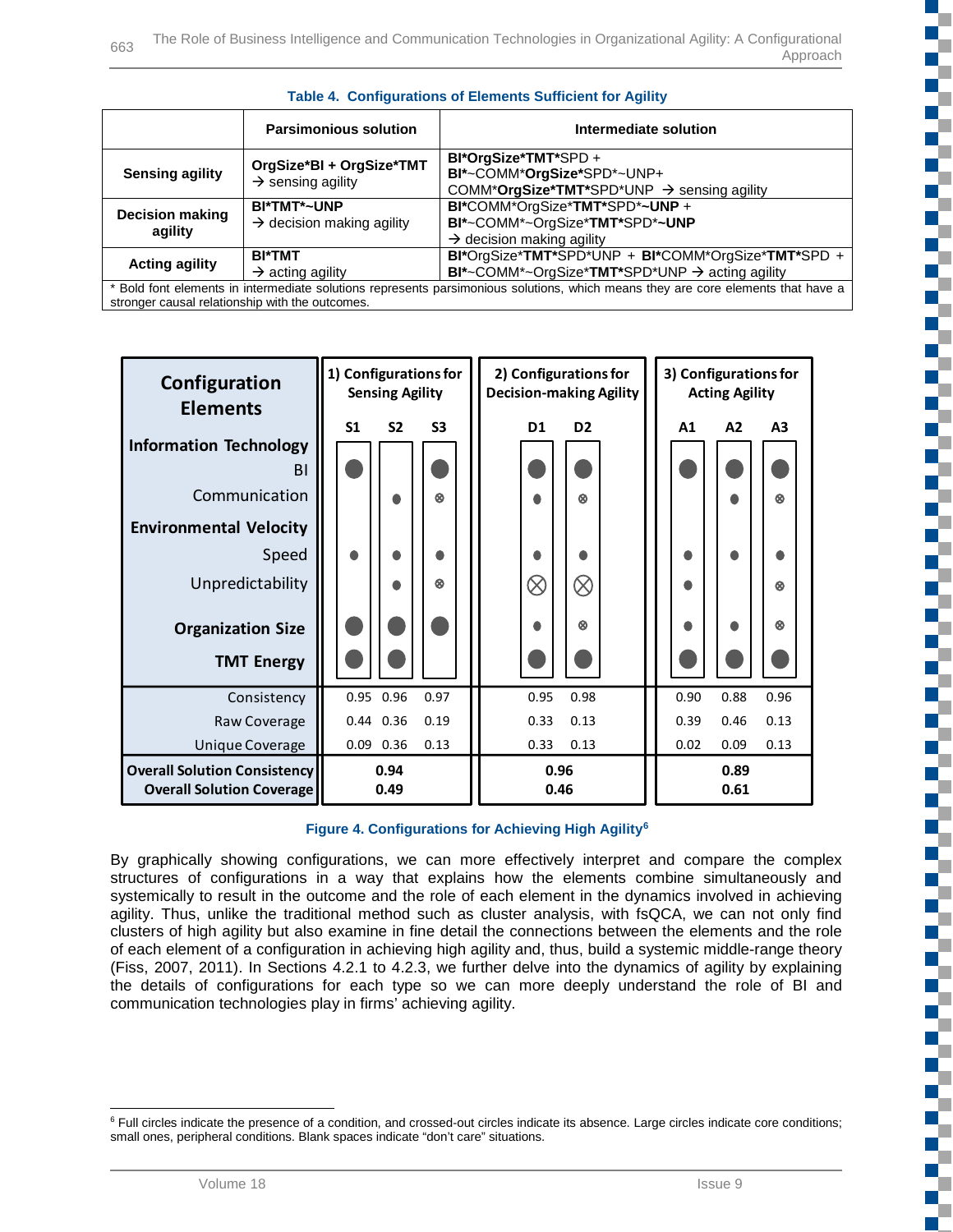### **4.2.1 Sensing Agility**

٦

First, as Figure 4 shows, we found three configurations that organizations can adopt to achieve high sensing agility, which indicates situation of equifinality. BI (in configuration S1) or communication technologies (S2) can support large organizations to achieve sensing agility in fast and unpredictable environments. Interestingly, large organizations in fast, predictable environments (S3) can achieve sensing agility only with BI technologies—they do not need a high level of communication technology. For configurations of sensing agility, BI technologies are core elements that have a strong causal relationship with sensing agility, while communication technologies are a peripheral element that may complement core BI technologies in a firm's achieving high sensing agility. In addition, all the configurations of high sensing agility applied to large organizations, which means that organization size matters for sensing fast environmental changes in a timely manner. Large organizations' significant resources and diverse communication channels may help them to more effectively collect data about changing environments (Cohen & Klepper, 1996) and, thus, possible more easily achieving sensing agility.

Figure 4 shows two types of measures for validating the solutions: consistency and coverage. First, sensing agility's overall solution consistency measures the degree to which all configurations together consistently result in high sensing agility. In this example, overall consistency was 0.94—far above the usually acceptable level of 0.80 (Ragin, 2008). Raw coverage is roughly the extent to which each configuration covers the cases of outcome, more exactly the proportion of cases that have membership in its respective path to the outcome. Thus, it shows an empirical relevance and effectiveness of the solution for the outcome, although a higher coverage does not necessarily mean theoretical importance (Ragin, 2008, p. 44). Thus, organizations can achieve sensing agility with different paths (i.e., equifinality), but individual paths differ in their empirical importance and effectiveness. In these equifinal solutions, configuration S1 has the largest coverage, which means it is empirically most relevant and effective in a firm's achieving sensing agility.

#### **4.2.2 Decision Making Agility**

Two configurations are available for organizations to achieve high decision making agility in which BI technologies are a core element and communication technologies are peripheral. In fast and relatively predictable environments, BI and communication technologies together effectively support large organizations to make a timely decision (D1). However, for smaller organizations in fast, predictable environments (D2), only BI technologies are enough to achieve decision making agility, and a high level of communication technology is absent. Further, our results do not suggest any solution for decision making agility in fast and unpredictable environments.

#### **4.2.3 Acting Agility**

Organizations can use three configurations to achieve high acting agility. The structures of these configurations are similar to those of sensing agility configurations. BI technologies as core elements and communication technologies as peripheral elements can support organizations to achieve acting agility, and firms that use them together more effectively achieve acting agility (A2) when considering the highest raw coverage for this path that shows a complementary relation between BI and communication technologies in enabling large organizations to act in a timely fashion in fast environments regardless of environmental unpredictability. However, smaller organizations in fast, predictable environments (A3) need BI but not a high level of communication technology to achieve acting agility.

Using Boolean algebra, we can now find common solutions that can achieve more than one type of agility simultaneously by examining the intersections of the all configurations and their set-subset relationships (Ragin, 1987; Frambach, Fiss, & Igenbleek, 2016). By performing this analysis, we found find that configuration D1 is a subset of configuration A2 because they share the same elements except for unpredictability. We can formally express both configurations as follows:  $D1 = {BI, COMM, SPD, ~UNP,}$ OrgSize, TMT}, A2 = {BI, COMM, SPD, (UNP or ~UNP), OrgSize, TMT}. Thus, D1 is subset of A2 (i.e., A2 ⊃ D1). Similarly, D1 is also a subset of S1 (i.e., S1 ⊃ D1). In other words, D1 is a common recipe that can achieve all three types of agility simultaneously for large organizations. Analyzing the intersection of all configurations indicates that D1 is, in fact, the only recipe sufficient for achieving all three forms of agility. However, several recipes are sufficient for achieving two out of three types of agility. Specifically, A1 is a subset of S1 (i.e., S1  $\supset$  A1), meaning a solution for sensing and acting agility. A3 is equal to D2 (i.e., D2=A3), meaning a solution for decision making and acting agility. Single solution S2 and S3 are for sensing agility without intersection with decision making and acting agility. Figure 5 depicts these results.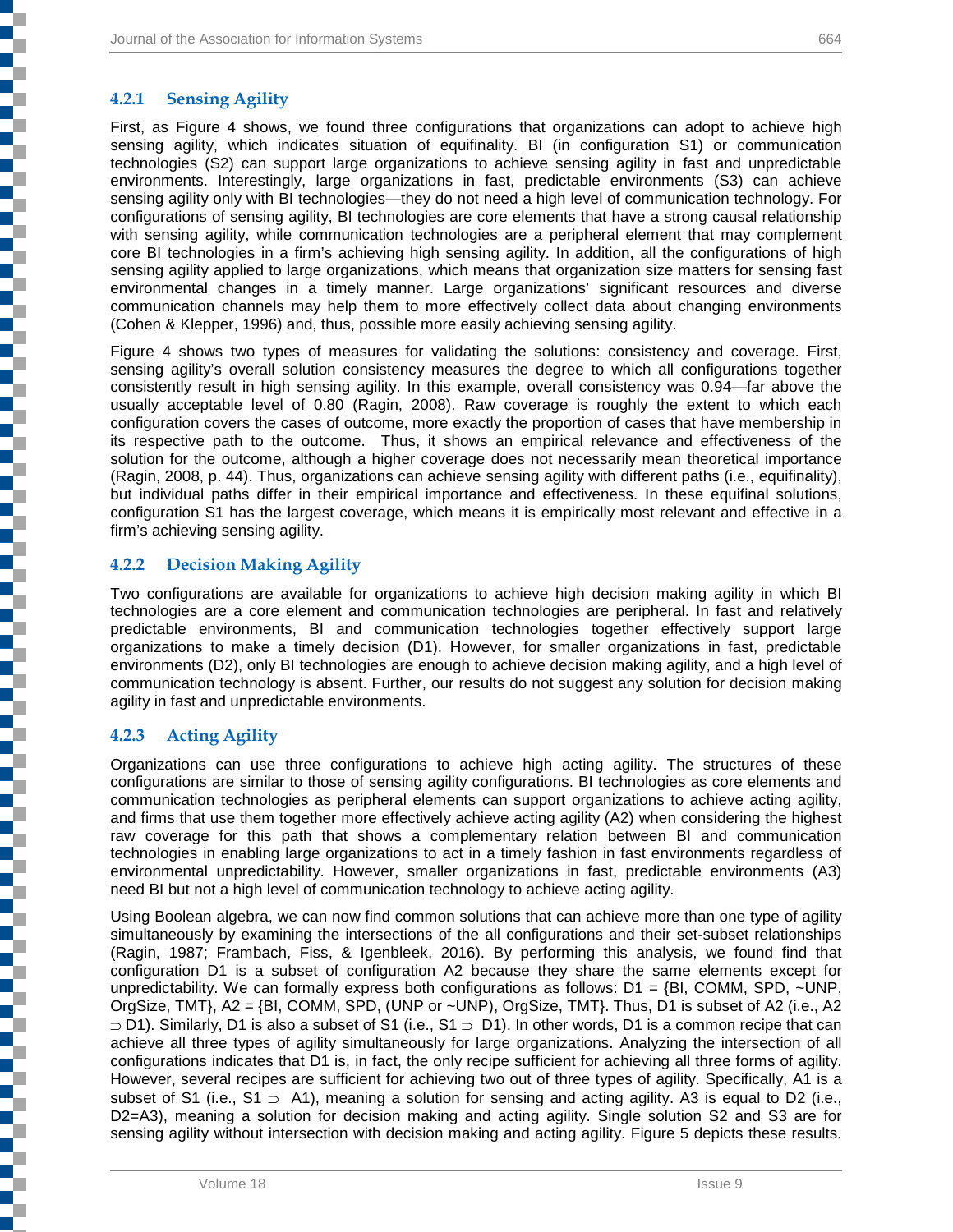In verbal terms, our results indicate that large organizations in fast and predictable environments with BI and communication technologies and TMT energy can achieve high sensing agility, decision making agility, and acting agility. In fast and unpredictable environments, large organizations can achieve sensing and acting agility with recipe A1 that combines BI technologies and TMT energy or they can achieve sensing agility with recipe S2 which combines communication technologies and TME energy<sup>7</sup>. We did not identify a configuration for high decision making agility in fast and unpredictable environments for large organizations. On the other hand, smaller organizations in fast and predictable environments can achieve decision making agility and acting agility with recipe D2=A3 (i.e., BI technology, not a high level of communication technology, and TMT energy). Our results to not indicate a consistent recipe for agility for smaller organizations in fast and unpredictable environments.



D1 = {BI, COMM, SPD, ~UNP, OrgSize, TMT}, A1 = {BI, SPD, UNP, OrgSize, TMT}, S2 = {COMM, SPD, UNP, OrgSize, TMT}, S3 = {BI, ~COMM, SPD, ~UNP, OrgSize, TMT},  $D2 = A3 = {BI, -COMM, SPD, -UNP, -OrgSize, TMT}$  $S1 = {BI, SPD, OrgSize, TMT}, A2 = {BI, COMM, SPD, OrgSize, TMT}$ 

#### **Figure 5. Set-Subset Relations of Configurations from Intersection Analysis**

In general, across all the configurations for three types of agility, organizations need BI technologies to achieve all three types of agility, while communication technologies take a peripheral and complementary position and play multifaceted roles. In Section 5, we further elaborate the key findings from the contingency perspective and suggest configurational propositions regarding the relationships between IT and organizational agility.

## **5 Theoretical Configurational Propositions for IT and Organizational Agility**

Wth this study, we develop a richer understanding of the role of information technologies in organizational agility. We built a theoretical framework based on the information-processing view of an organization and dynamic capability from which we conceptualized organizational agility and key components of IT and the organization and environment. Then, with a configurational approach and fsQCA, we investigated how the all elements combine in bundles to produce the three types of agility. We found multiple configurations of organizational agility, which may represent institutionalized forms and best practices that many organizations adopt to achieve agility. The equifinal configurations imply that organizations can choose one of multiple paths to a high level of agility with a distinct set of information technologies that better fits their unique context. Thus, in accordance with the contingency perspective (e.g., Lawrence & Lorsch, 1967), the roles of BI and communication technologies do not ubiquitously apply to all organizational contexts and environmental conditions.

This study shows that organizations need to apply each type of IT to a specific context and, therefore, builds a middle-range theory that suggests organizational and environmental boundary conditions that determine what role BI and communication technologies play in firms' achieving agility. In particular,

Œ

<span id="page-17-0"></span> $7$  While the solution indicates that it is theoretically possible for S1 and S2 to intersect, we did not find that they did so empirically since raw and unique coverage for S2 are identical. Accordingly, Figure 5 shows S2 as not intersecting with S1.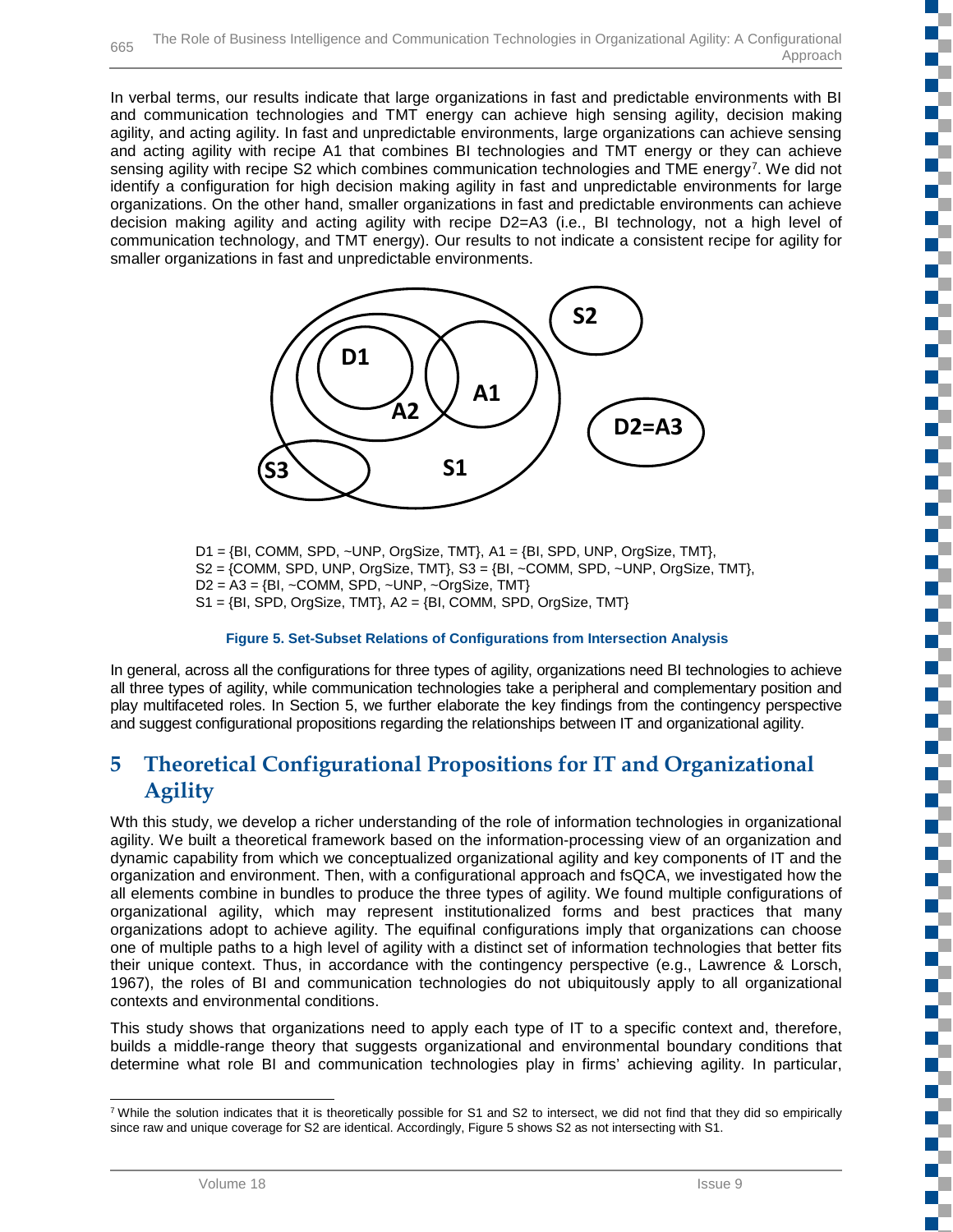based on our theoretical framework, we selected two contingency factors: environmental velocity and organization size. Consistent with the definition of agility, an organizational ability to quickly sense and respond to environmental changes in order to seize market opportunities in a timely manner", the results show that organizational agility always emerged in a high-speed environment as appeared in all the configurations of agility in Figure 4. Unpredictability, the second dimension of environmental velocity, and organization size add more complexity. With these contingency dimensions, we now suggest a contingency framework with which we integrate our findings in a systemic way that may more effectively elaborate ways to achieve organizational agility using BI and communication technologies depending on a specific contingency (Figure 6). Since organizational agility is not a concept of slow environments, our framework shows only high-speed environments for large and smaller organizations.

|                     |              | <b>Environmental Velocity</b>                                                                                                                        |                                                                                                                                             |  |  |
|---------------------|--------------|------------------------------------------------------------------------------------------------------------------------------------------------------|---------------------------------------------------------------------------------------------------------------------------------------------|--|--|
|                     |              | <b>High Speed &amp; Predictable</b>                                                                                                                  | <b>High Speed &amp; Unpredictable</b>                                                                                                       |  |  |
| <b>Organization</b> | Large        | • Many well-defined events<br>• High interdependence & complexity<br>. Well-defined questions, enough<br>rules & knowledge, structured<br>procedures | • Many unclear, unexpected events<br>· High interdependence & complexity<br>• Many new questions, less rules &<br>knowledge, new procedures |  |  |
| Size                | <b>Small</b> | • Many well-defined events<br>• Low interdependence & complexity<br>. Well-defined questions, enough<br>rules & knowledge, structured<br>procedures  | • Many unclear, unexpected events<br>• Low interdependence & complexity<br>. Many new questions, less rules &<br>knowledge, new procedures  |  |  |

**Figure 6. Conceptual Framework of the Contingency Perspective** 

### **5.1 Organizational Size Effect**

Research has established organization size as one key contingency factor that can affect an organization's structure, how it allocates resources and authority, and its information processing and decision making processes (Galbraith, 1973; Mintzberg, 1980; Sambamurthy & Zmud 1999). Organizational-level information processing and strategic decision making regarding important business events involves information sharing and collaboration between managers across multiple departments. Thus, as an organization's size increases, the interdependency and complexity in the process also increases, which results in managers' experiencing difficulties in coordinating and sharing information to perform sensing, decision making, and acting tasks in a timely manner. As such, we need to consider that organizations may have different paths to achieve agility depending on their size.

### **5.2 Environmental Velocity: Speed and Unpredictability Effect**

Based on its definition, organizational agility concerns high-speed environments in which new events and opportunities emerge more frequently (Davis et al., 2009; Eisenhardt, 1989) and organizations introduce new products and services at a faster rate (Mendelson & Pillai, 1998; Nadkarni & Narayanan, 2007). Unpredictability is related to multiplicity and disorder in that it concerns the direction of environmental change and is, thus, also relevant to agility.

In predictable environments, organizations deal with mostly well-defined business events and have defined questions to cope with them (Daft & Lengel, 1986). Organizations are likely to have enough data and knowledge to answer the questions and to follow structured rules and procedures to make strategic decisions and execute their strategic plans. In such predictable environments, managers often automatically interpret the meaning of predictable events without spending much time and effort, and sometimes their perception and past experience with the same type of event automatically guides their actions (Ortiz de Guinea & Webster, 2013).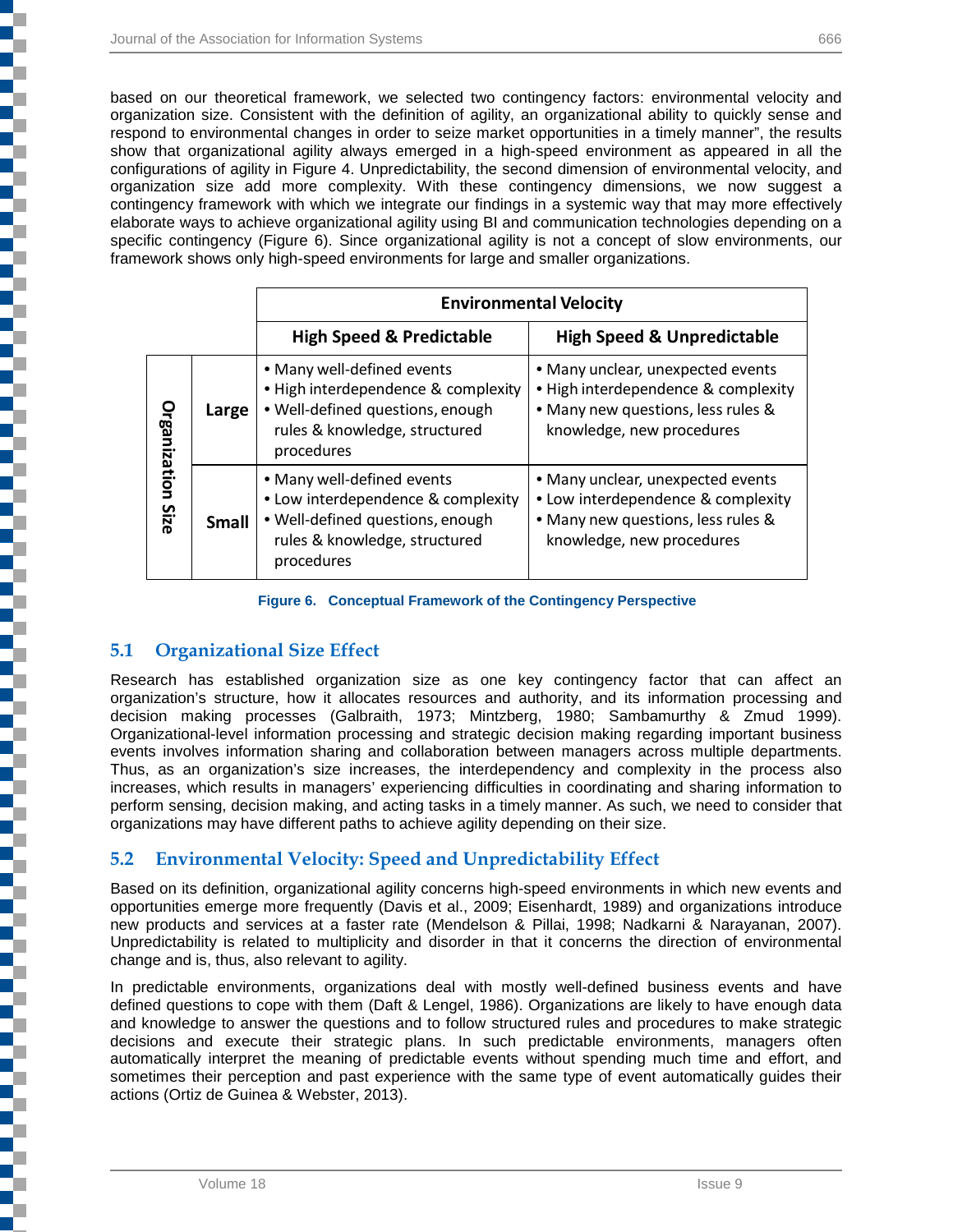In unpredictable environments, organizations confront unclear, unexpected events for which they do not have enough knowledge and rules to cope. For unclear, unexpected events, diverse interpretations can emerge from managers who have different business foci and interests. In essence, such an environment introduces what research has called ambiguous "wicked problems" (Conklin, 2005) where one spends significant effort in defining the issue with many new questions and creating shared understanding about the problem (Daft & Lengel, 1986). Thus, the sensing activity requires a disproportionate degree of managerial effort compared to the decision making activity. Thus, information processing in fast, unpredictable environments requires an organization to bridge disagreement and diverse interpretations quickly (Daft & Lengel, 1986). Each cell of the framework (Figure 6) summarizes the main characteristics of these contingency effects.

We now turn to developing theoretical propositions regarding the relationships between key antecedent elements and agility (in particular, the role that BI and communication technologies play). In Figure 7, we map the empirical solutions that we obtained from Figure 5 to each cell of contingency. In Sections 5.3 to 5.6, we elaborate the role of BI and communication technologies for agility and suggest theoretical propositions based on the theoretically driven contingency framework and our empirical findings.

|                   |              | <b>Environmental Velocity</b>                                                                                           |                                                                                                                                                            |  |  |
|-------------------|--------------|-------------------------------------------------------------------------------------------------------------------------|------------------------------------------------------------------------------------------------------------------------------------------------------------|--|--|
|                   |              | <b>High Speed &amp; Predictable</b>                                                                                     | <b>High Speed &amp; Unpredictable</b>                                                                                                                      |  |  |
| Organization Size | Large        | • BI & COMM & TMT<br>$\rightarrow$ all three types of agility                                                           | • BI & TMT $\rightarrow$ sensing & acting agility<br>• COMM & TMT $\rightarrow$ sensing agility<br>. No configuration found for<br>decision-making agility |  |  |
|                   | <b>Small</b> | • BI & ~COMM & TMT<br>$\rightarrow$ decision-making & acting agility<br>• No configuration found for sensing<br>agility | • No configuration found                                                                                                                                   |  |  |

**Figure 7. Solutions for Achieving High Agility: Contingency Perspective**

## **5.3 BI Technology and Agility**

The functionalities that BI technologies such as enterprise-wide consistent integrated databases, data visualization, exception handling, and data mining provide can increase an organization's informationprocessing capabilities and reduce information-processing needs and, thus, help it to effectively handle information overload that big data causes (Chen et al. 2012; Davenport & Harris 2007; Wixom & Watson 2001). Rule-based exception handling and information about key performance measures that digital dashboards display enable organizations to monitor and capture important business events at the right time (Carte et al., 2005; Cooper et al., 2000; Houghton et al., 2004). In addition to such typical BI functionalities, the recent advancement in BI technology enables organizations to automatically handle data in a way to monitor business events in real time and to proactively and reactively send out information about events to relevant people who are responsible for managing the captured events (Anderson-Lehman et al. 2004; Chandy & Schulte, 2009; Watson & Wixom, 2007). Therefore, BI functionalities can help organizations to enhance sensing agility. Data warehousing provides enterprisewide integrated, historical, consistent data. Online analytical processing and data mining help managers to find patterns embedded in data, and what-if analyses and data visualization help them to compare several alternative models (Davenport & Harris, 2007; Houghton et al., 2004; Wixom & Watson, 2001). Such BI functionalities enable managers to increase their strategic decision making speed (Chen et al., 2012; Eisenhardt, 1989; Wixom & Watson, 2001). Further, BI technologies help them to create actionable knowledge—to transform data into knowledge and intelligence based on which they can make a set of procedures that automatically respond to routine events in a timely manner.

ť.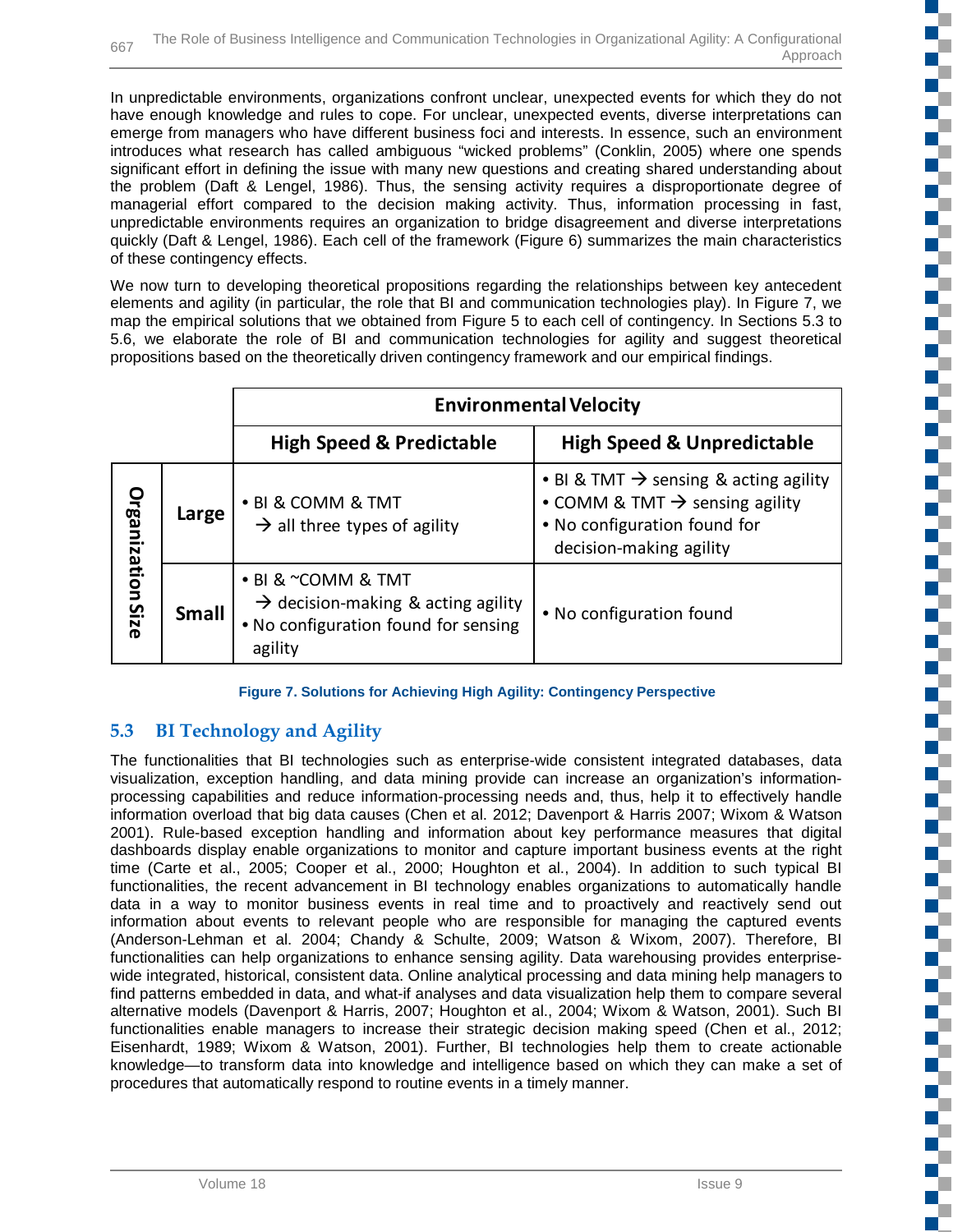## **5.4 Communication Technology and Agility**

Real-time information sharing and collaboration supported by communication technologies can help a group of managers from different departments quickly develop common ground and collective sensemaking (Majchrzak, Logan, McCurdy, & Kirschmer, 2006; Majchrzak, Jarvenpaa, & Hollingshead, 2007; Pavlou & El Sawy, 2010) and make a strategic decision in a timely manner (Eisenhardt, 1989). That is, real-time and rich communication functionalities (e.g., video/audio conferencing) help managers increase information use, reduce communication barriers, and increase interactions among team members (Majchrzak, Malhotra, & John, 2005; Malhotra et al., 2007; Thomas et al., 1993; Zigurs & Buckland, 1998). Thus, communication technologies enable managers to share information relevant to the specific context in and across organizational borders and, thus, collectively interpret events and make a decision in a timely manner (Galbraith, 1974; Malhotra et al., 2007; Tushman & Nadler, 1978).

### **5.5 Fast, Predictable Environments**

į

j

į

l

i

j

BI technologies can effectively capture fast well-defined events and allow the right people to access the right information to interpret and make decisions about it in a timely manner. Actionable knowledge and BI procedures (e.g., rule-base, workflow) can automate or support timely action for routine predictable events, which suggests that BI technologies play a core, enabling role in a firm's achieving all the three types of agility. Our empirical findings support this argument.

Unlike BI technologies, communication technologies can deliver diverse types of information that one has not filtered or interpreted yet. Although such diverse types of information can help managers sense unpredictable events in a timely manner, not all the information that communication technologies convey may be relevant for interpreting them. Thus, communication technologies may unnecessarily increase the amount of raw data that one needs to process before using it to make decisions (especially in predictable environments in which organizations can pre-define the information and rules for processing events). However, communication technologies enable organizations to effectively cope with the interdependency and complexity caused by their size. As we explain above, communication technologies allow managers across departments to share information and coordinate and, thus, to quickly develop consensus and agreement in a timely manner. Thus, information processing, enterprise-wide high-quality data, and realtime information sharing that BI and communication technologies provide can support large organizations to effectively overcome the complexity.

On the other hand, smaller organizations that have relatively low complexity may not need to extensively using communication technologies to process predictable routine events. Compared to large organizations, in smaller organizations, a smaller number of managers may participate in the information processing for well-defined events. They also can have face-to-face group meetings more easily than large organizations. Thus, BI technologies can sufficiently support smaller organizations to sense and respond predictable events.

Our empirical solutions support this argument. Communication technologies play a complementary role for large organizations in achieving agility, while small organizations in predictable environments do not need a high level of communication technology. Thus, we suggest:

**Proposition 1:** In fast, predictable environments, BI technologies are essential for firms to achieve sensing agility, decision making agility, and acting agility. Communication technologies complement BI technologies for a large organization to achieve agility. However, for small organizations, BI technologies are sufficient and the extensive use of communication technologies is not necessary for them to achieve agility.

In fast, unpredictable environments, it becomes more important for organizations to support managers to explore and develop new context-specific knowledge for unexpected events and related problems and to share this knowledge between themselves so that they reach consensus quickly and make a timely strategic decisions and actions. BI technologies enable managers to filter noise data, focus on important business events, and access the right information, which helps to reduce their information-processing needs. However, some functionalities of BI technologies have constraints for unclear, unexpected events. For example, rule-bases of BI technologies typically apply to recurring and well-defined events (Daft & Lengel, 1986). Alert and report functionalities can include information for only predefined business events, processes, and performance measures. Data mining requires data scientists' knowledge and intensive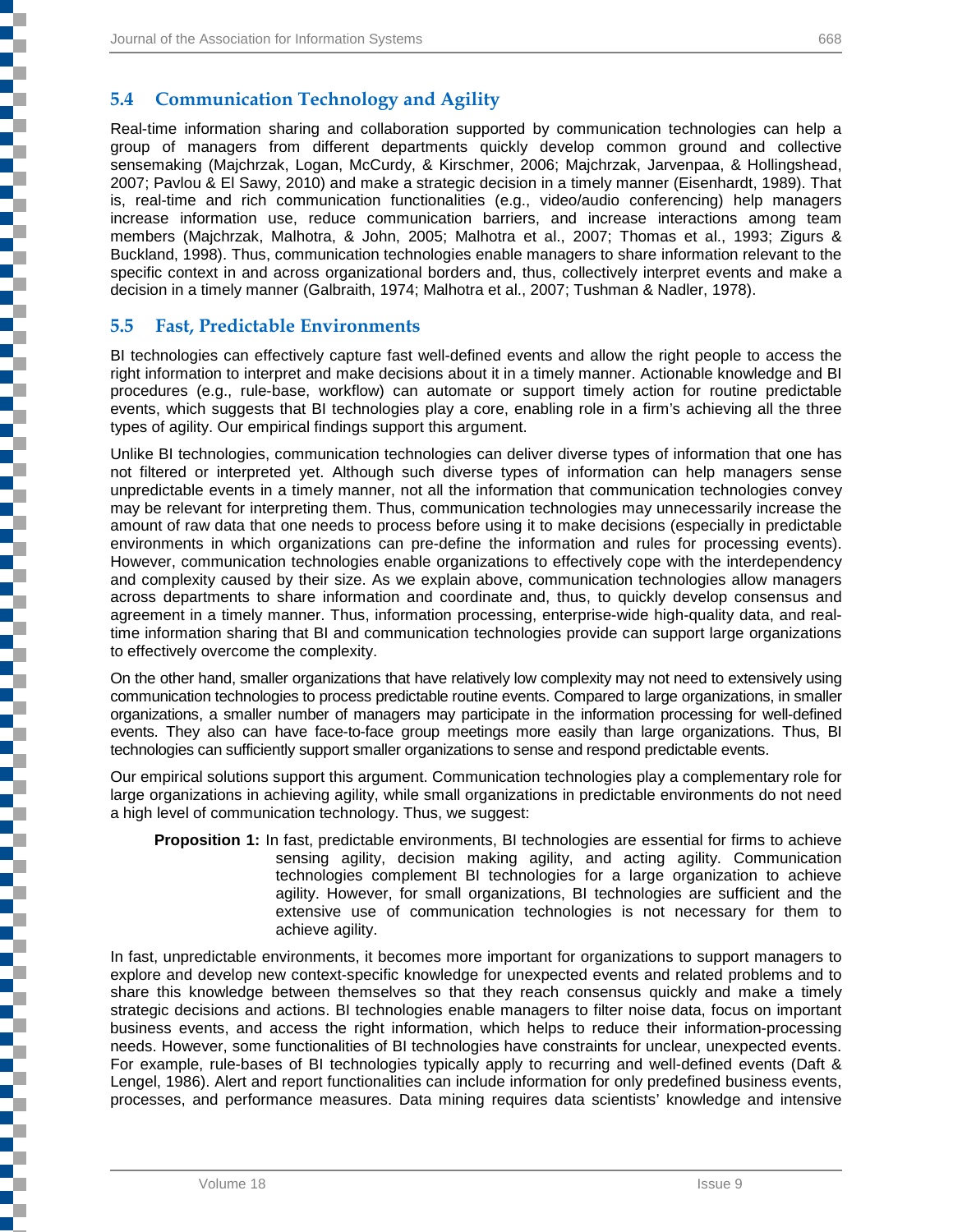manual working to extract patterns from big data, which takes time. Therefore, BI technologies alone may not sufficiently help an organization sense and respond to rapid, unpredictable events.

Communication technologies complement BI technology. Communication technologies deliver diverse types of information in real time and help managers sense unpredictable events in a timely manner. Communication technologies provide a real-time collaborative task environment in which a group of managers share and discuss their experience and knowledge through rich cues and rapid feedback to define new problems related to unclear events and, thus, develop an agreed-on interpretation quickly (Weick, 1979; Daft & Lengel, 1986). Thus, BI and communication technologies play an essential role in helping managers to sense fast, unpredictable events in a timely manner.

Although managers need IT to sense fast, unpredictable events in a timely manner, the functionalities of BI and communication technologies cannot support predefined rules and guidance for making decisions for unclear, unexpected events. Thus, to make strategic decision making in a timely manner for fast, unpredictable events, the TMT should play a critical role in bridging disagreement and diverse interpretations and helping managers make a decision quickly (Daft & Lengel, 1986), and IT mainly complements the TMT role. For acting agility, the same logic we use to explain fast, predictable events applies because the main difference between predictable and unpredictable events from the informationprocessing view mostly concerns sensing and decision making tasks as we explain above. Thus, after the TMT creates a strategic action plan in a decision making task, appropriate IT functionalities can support organizations to execute the plan in a timely manner.

We apply the same logic to this context regarding organization size. The functionalities that BI and communication technologies provide can support large organizations to overcome the complexity that their size causes.

Our empirical findings support this argument. BI and communication technologies enable organizations (especially large ones) to effectively achieve sensing agility and acting agility in fast, unpredictable environments. Our empirical findings do not contain an IT-enabled solution for decision making agility in fast, unpredictable environments. Further, we could not empirically find configurations for small organizations, which may imply that creating shared understanding around wicked problems with a smallfirm TMT may require less IT-enablement. Thus, we suggest:

**Proposition 2:** In fast, unpredictable environments, both BI and communication technologies enable organizations (especially large ones) to achieve sensing and acting agility.

### **5.6 The Role of TMT**

Top managers are at the center of information-processing view of organizations. They do the major job for sensing important business events, strategic decision making related to the captured events, and making action plans and realizing them. Thus, top managers are a basic, core building block of organizational agility. As we say above, TMT energy emerged as a necessary condition for organizations to achieve all three types of agility and, logically, also overall organizational agility. Following prior work, the TMT plays an important role in determining the ways an organization interprets important business events that arise in environments and formulates organizational actions that respond to environmental changes (Eisenhardt & Martin, 2000; Hambrick et al., 1996; Kaplan, 2008).

According to the extant studies on TMT and dynamic capability, the TMT initiates a strategic change by capturing and interpreting business events from environments, and, without top management energy, organizations may not successfully reconfigure in enterprise-level their structure, resources, and business processes to adapt to changing environments (Balogun, Bartunek, & Do, 2015; Hambrick et al., 1996; Eisenhardt, 1989; Teece et al., 1997). Further, the IT literature shows that TMT energy is a key success factor that determines the ways organizations adopt and use information technologies (Cooper et al., 2000; Markus, 1983; Wixom & Watson, 2001). The functionalities that BI and communication technologies provide support TMT to foster innovations by encouraging sense-response experimentation, communication, and collaboration (Davenport & Harris, 2007, p 23; Houghton et al., 2004; McAfee & Brynjolfsson, 2007). As such, TMT energy is tightly related with IT's role in organizational agility.

Our empirical fsQCA results show that TMT energy presents as a core element for all types of agility, which supports our argument that TMT energy is a valid-necessary condition for agility. Thus, we suggest:

**Proposition 3:** TMT energy as a necessary condition fundamentally drives organizations to develop sensing agility, decision making agility, and acting agility. BI and n T

n T Г E.

۳ T E. ď.

E. n. د بر<br>ا Z

E.

C ď.

n.  $\mathbb{R}^+$ 

a.

n T

 $\mathbb{R}^n$ **IST** 

 $\mathbb{R}^+$ æ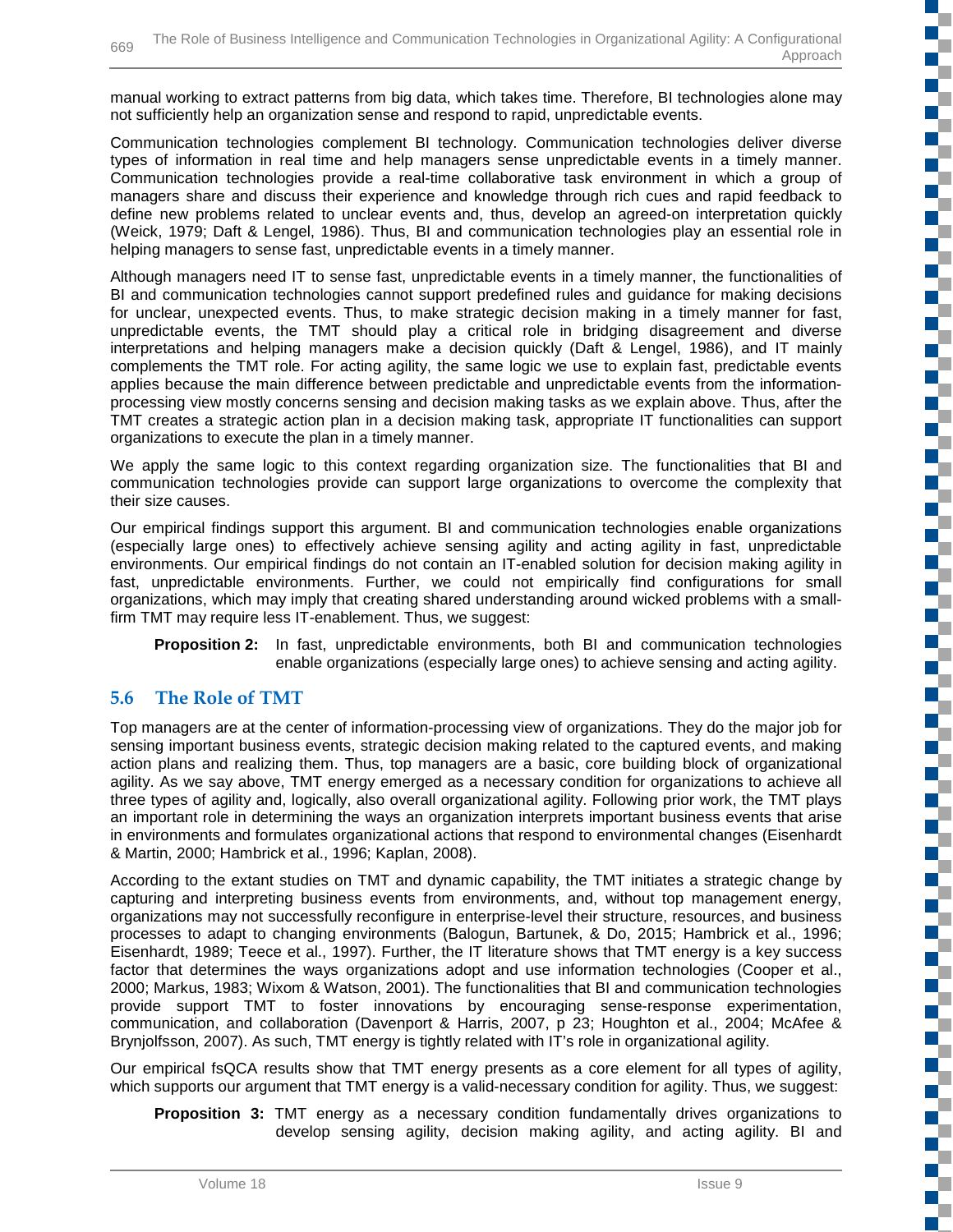communications technologies need to be designed to effectively support TMT tasks in the sense-response process depending on specific organizational and environmental contexts.

Taken together, these configurational propositions can serve as building blocks for a systemic middlerange theory of IT-embedded organizational agility. Our articulating sensing agility, decision making agility, and acting agility helps explain the dynamics of IT's role in organizational agility in different contextual conditions. As such, we establish better understanding about how to configure information technologies in a way to enable organizational agility under different conditions.

## **6 Discussion**

j

## **6.1 Contributions and Implications for Theory and Practice**

In today's increasingly turbulent digitized business environments, organizations strive to achieve competitive advantage by investing more in information technologies so that they can be agile in sensing, decision making, and acting in response to market opportunities and threats. In the current emerging big data era in particular, organizations invest increasingly more resources in business intelligence, analytics, and communication technologies to quickly sense and respond to rapidly changing customer preferences, new emerging technologies, and competitors' moves (Chen et al., 2012; Wixom et al., 2014). However, there is also growing concern over the real effect of such a large-scale IT investment on agility. Organizations want to understand the detailed relationships between IT and agility so that they can invest in and configure appropriate types of information technologies.

In this study, we build a middle-range theory of IT's relationship with agility that suggests the boundary conditions that determine the role that BI and communication technologies play in firms' achieving all types of agility. Specifically, this study makes several significant theoretical and methodological contributions to the IT-agility literature. First, we expand the IT-agility literature by suggesting a theoretical framework to conceptualize key constructs for IT-agility research, which we synthesize the extant frameworks grounded on the view of organizations as information processing and interpretation systems and dynamic capabilities. This framework complements the traditional input-output box of the senseresponse process by more fully and explicitly explaining the core tasks of interpretation of the captured events and strategic decision making for action.

Second, we explain the complex dynamics of IT-agility with a holistic configurational approach. Instead of focusing on the additive linear net-effects of IT on agility, we explain how IT and organizational and environmental elements combine into multiple configurations. By doing so, we show multiple equifinal pathways to each type of agility and the multifaceted role of IT across the configurations. We empirically explain the systemic, complex nature of IT-agility relationships in which BI and communication technologies may be essential for producing one type of agility in some configurations but may be irrelevant or even counterproductive in other configurations. Thus, we show the different roles of IT in a firm's achieving agility, which resolves somewhat conflicting arguments of extant IT-agility studies about the role of IT in developing organizational agility, pointing to IT as an enabler (Chakravarty et al., 2013; Lee et al. 2015; Lu & Rmamurthy, 2011) versus IT as an inhibitor for agility (Galliers, 2007; Leonardi & Barley, 2008; Rettig, 2007, Tripas & Gavetti, 2000) or IT does not matter (Carr, 2004).Third, we make a methodological contribution by applying a configuration approach and fsQCA in information system research to investigate the complex relationship between IT and agility in the form of configurations. We do not simply introduce the method but show how to adjust it to this research context. For example, using intersection analysis with the resulting configurations from fsQCA, we further delve into common solutions to achieve three types of agility simultaneously. Further, we apply both raw consistency and PRI consistency to find more rigorous patterns in the relationship between IT and agility. These contributions are significant according to the typology of the level of empirical studies' theoretical contributions (Colquitt & Zapata-Phelan, 2007).

Our findings also have implications for practice. Practically, the multiple configurations of high agility and the multifaceted roles of IT in the configurations imply that organizations in different conditions can choose their own unique configurations that can be more effective and affordable in achieving agility for their own contextual condition, instead of following the uniform "herd" industry practice of implementing all types of information technologies. Thus, in practice, managers have various options to choose from to achieve high agility that can take advantage of their organization's capabilities and, thus, reduce the risk of failure.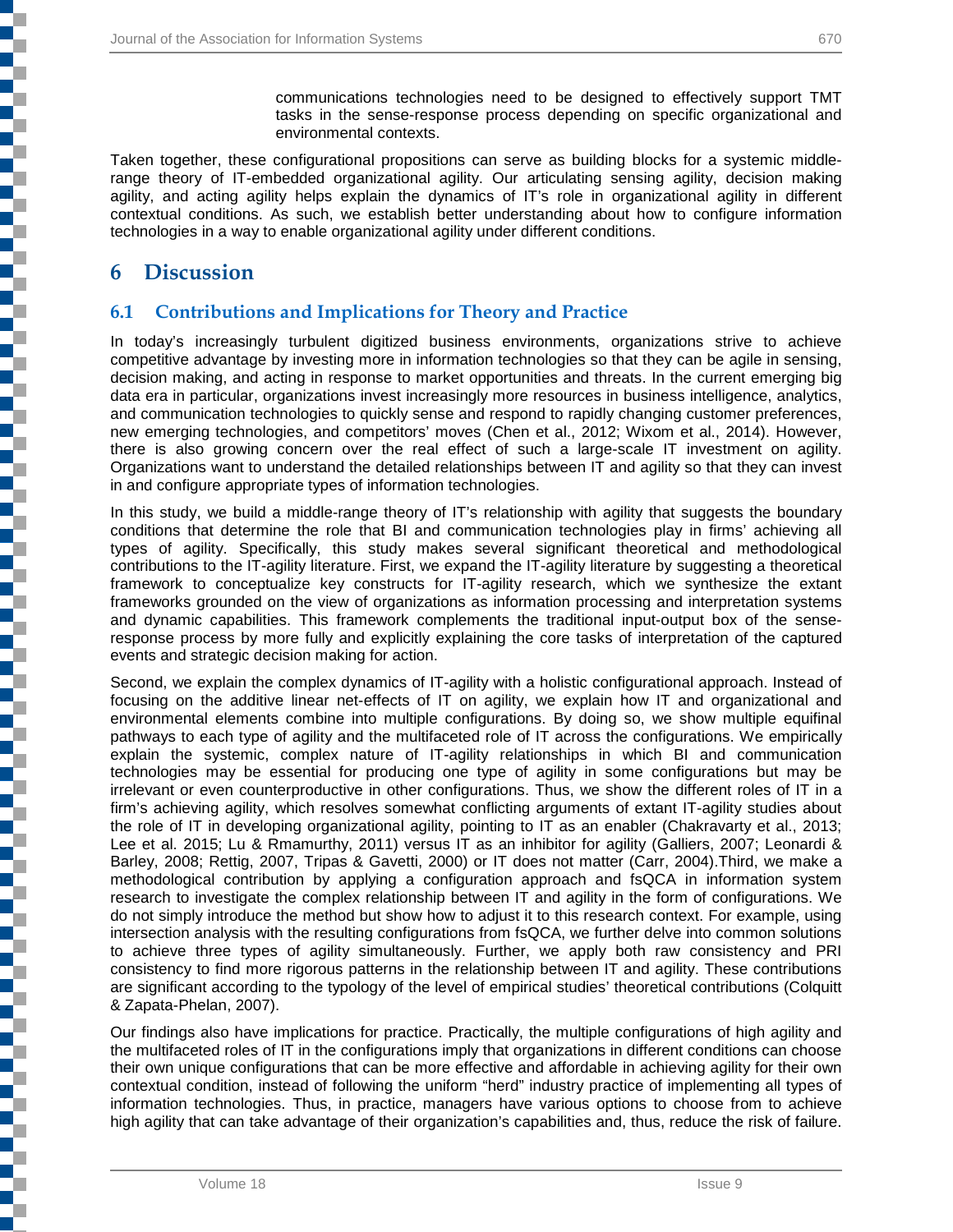At the same time, as we show in the fsQCA results, organizations can use few configurations to achieve high agility, and the effectiveness of each solution for the outcome is different from one another. This finding implies that there are a limited set of options that organizations can choose, which can reduce cognitive overload on managers when they need to make such a choice over multiple paths to agility.

## **6.2 Limitations and Future Research**

This study has several limitations that suggest further study. First, our empirical fsQCA results and solutions might show only part of the full potential role of IT in achieving agility. Accordingly, separate studies need to further test and complement the propositions. For example, we could not find an IT-enabled solution for high decision making agility for organizations in rapid and unpredictable environments. This result may mean organizations experience difficulties in making timely decisions for rapid and unpredictable business events, but it does not exclude the possibility that an organization can achieve high decision making agility using information technologies. Further, for small organizations, we found a limited number of recipes that applied only to fast, predictable environments. Future research may focus on finding an IT-enabled solution for fast, unpredictable environments (and especially for small and medium-sized businesses and in other research contexts) so that can make our middle-range theory more generalizable.

Second, we explain how to achieve three types of agility and the role that BI and communication technologies play in achieving organizational agility in different organizational and environmental contexts. However, in the current study, we did not empirically test if the configurations of agility achieve high firm performance or not. Depending on organizational and environmental contexts, distinct configurations can require different levels of the three types of agility (Nazir & Pinsonneault, 2012; Overby et al., 2006) to achieve high firm performance. Future studies can empirically show how to configure such agility with information technologies and test if such configurations result in high firm performance. Third, as we note above, we adopted the view of organizations as information processing and interpretation systems. Thus, we focused on the role that BI and communication technologies play in agility. However, other types of information systems may have a significant relationship with agility as well. For example, organizations can make large-scale investments in enterprise systems such as enterprise resource planning (ERP) systems and supply chain management (SCM) systems, which can change their structures and business processes. Accordingly, enterprise systems can result in significant changes in the dynamics of agility. Enterprise systems can provide data for sensing events in real-time and automate some business processes and, thus, possibly enhance acting agility. However, at the same time, large-scale IT-business alignment that organizations achieve from implementing enterprise systems can bring rigidity and organizational inertia that eventually inhibit organizations from moving fast (Tallon & Pinsonneault, 2011). IT infrastructure is another important IT aspect that may significantly influence organizational agility. For example, Roberts and Grover (2012) empirically investigate of the role that IT infrastructure plays in firms' developing customer-sensing agility and responding agility with mediating and moderating factors, showing more holistic aspects of IT-agility relationships. Thus, it is worth investigating further how other types of IT systems relate to organizational agility.

Fourth, we provide guidance for future research on how to adopt the configurational approach with the QCA method for building richer theories in the interconnected, non-linear digital world. Zammuto et. al. (2007) have called for the need for the IS field to rediscover socio-technical systems theory that views the social and technological systems of organizations in concert given that IT has become "inextricably intertwined with social relations". Majchrzak and Markus (2013) have further proposed a "technology affordances and constraints theory" (TACT) that, in addition to considering affordances, considers technology constraints that hold back an individual or organization from accomplishing a particular purpose when using a technology or an information system. The configurational approach with QCA would allow researchers to rethink the structuring and form of those theories and, hopefully, further enrich and augment them. Thus, more generally, the approach would enable researchers to develop novel theories in the information systems area that capture the complexity of the interconnected digital world and that go beyond linear traditional relationships (Straub & Burton-Jones, 2007).

This study enriches our understanding of IT's relationship with agility and provides new avenues for future research. We hope that it will stimulate other researchers to adopt a configurational theory-building approach with accompanying set-theoretic analysis to advance our understanding of the complexity of the dynamics and intricacies of the structure of organizational agility and the influence of information technologies on how it is enabled or inhibited. As a final note, we again emphasize the importance of the multifaceted role of IT in a firm's achieving agility as either enabling or inhibiting and either core or

 $\mathbb{R}^{\mathbb{Z}}$ a j  $\overline{\phantom{a}}$ C E. E. a pr T

EĒ. m. n T

 $\mathbb{R}^2$ a p

T.

**The Co** 

E ٣Ē,

T.

a. **TILL TT** 

Œ  $\mathbb{R}^{\mathbb{Z}}$ **Ta** a. Ű. T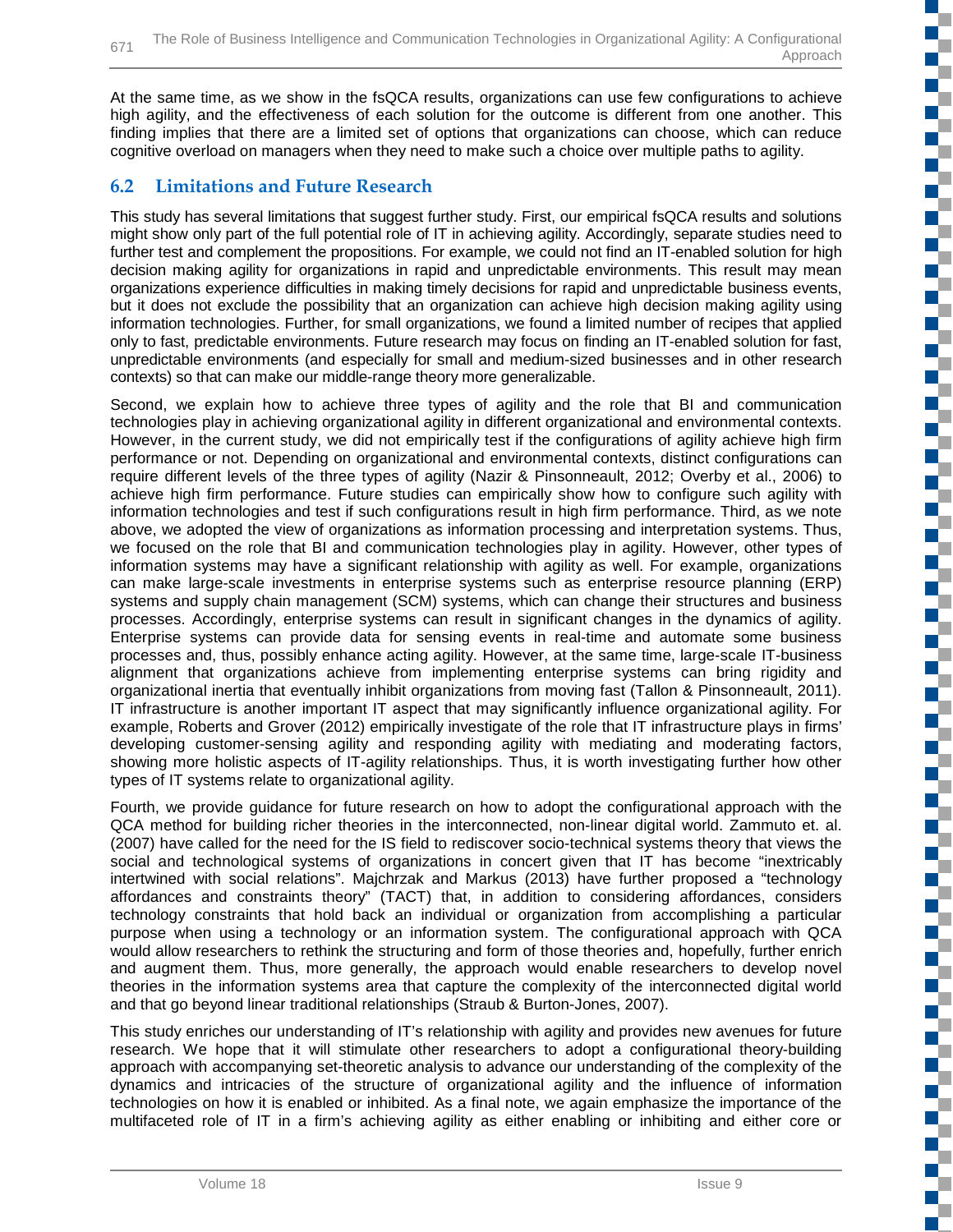peripheral across multiple configurations. IT itself is not sufficient for producing the outcome but is an element of a systemic configurational solution in which IT together with organizational and environmental elements can produce agility.

## **Acknowledgments**

l

٦

j

į

Ę

į

Ş

5

j

j

i<br>I

i<br>Li

We thank Varun Grover (the senior editor) and the two anonymous reviewers of *Journal of the Association for Information Systems*. We also thank Hee-Seok Lee at KAIST, Taeho Hong at the Pusan National University, Youn Sung Kim at the Inha University, and Hau Yong Sauk at the Yeungnam University for their help for data collection. This paper is partly based on the first author's dissertation. The first author thanks Ann Majchrzak, Dan O'Leary, and Merril Silverstein at the University of Southern California for their comments to improve this paper.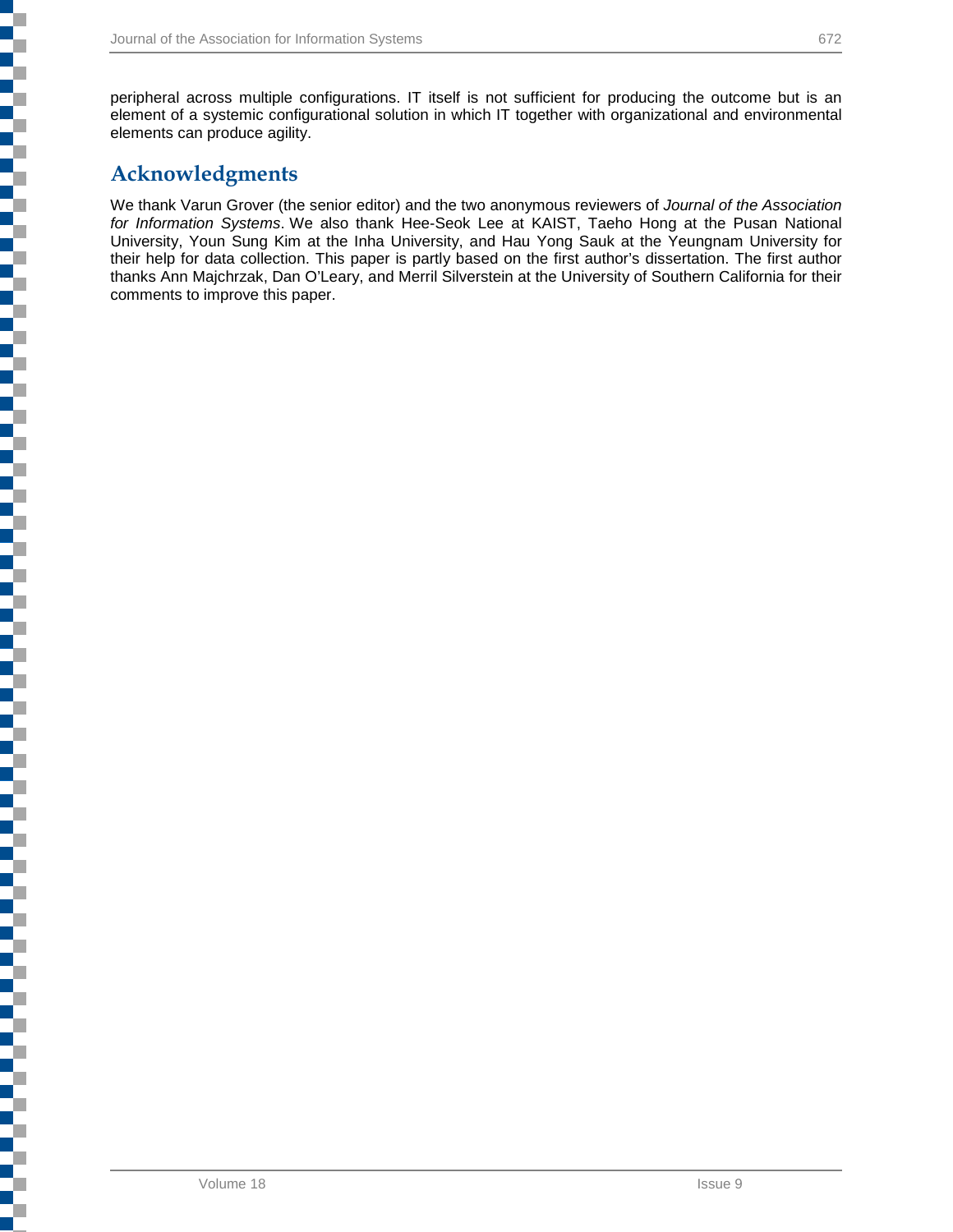Anderson-Lehman, R., Watson, H. J., Wixom, B. H., & Hoffer, J. A. (2004). Continental airlines flies high with real-time business intelligence. *MIS Quarterly Executive*, *3*(4), 163-176. Babbie, E. R. (1973). *Survey research methods*. Belmont, CA: Wadsworth Pub Co. Bagozzi, R. P., & Edwards, J. R. (1998). A general approach for representing constructs in organizational research. *Organizational Research Methods 103*, 411-423. Bagozzi, R. P., & Phillips, L. W. (1982). Representing and testing organizational theories. *Administrative*  Balogun, J., Bartunek, J. M., & Do, B. (2015). Senior managers' sensemaking and responses to strategic change. *Organization Science*, 26(4), 960-979. Bensaou, M., & Venkatraman, N. (1995). Configurations of interorganizational relationships: A comparison between U.S. and Japanese automakers. *Management Science, 41*(9), 1471-1492.

L

c

<u>ra</u>

n T

E.

T

D.

Œ c

s.

D. T

 $\mathbb{R}^2$ 

- Boudreau, M. C., Gefen, D., & Straub, D. W. (2001). Validation in IS research: A state-of-the-art assessment. *MIS Quarterly, 25*(1), 1-26.
- Bourgeois, L. J., & Eisenhardt, K. M. (1988). Strategic decision processes in high velocity environments: Four cases in the microcomputer industry. *Management Science, 34*(7), 816-835.
- Braun, B., & Röse, K. (2007). Localization issues: A glimpse at the Korean user (from the western perspective). In *Proceedings of the 2nd International Conference on Usability and Internationalization* (pp. 324-333).
- Bruch, H., & Vogel, B. (2011). *Fully charged: How great leaders boost their organization's energy and ignite high performance*. MA: Harvard Business School Press.
- Carr, N. G. (2003). IT doesn't matter. *Harvard Business Review*, *81*(5), 41-49.
- Carte, T. A., Schwarzkopf, A. B., Shaft, T. M., & Zmud, R. W. (2005). Advanced business intelligence at Cardinal Health. *MIS Quarterly Executive*, *4*(4), 413-424.
- Chakravarty, A., Grewal, R, & Sambamurthy, V. (2013). Information technology competencies, organizational agility, and firm performance: Enabling and facilitating roles. *Information Systems Research*, *24*(4), 398-417.
- Chandy, K. M., & Schulte, W. R. (2009). *Event processing: Designing IT systems for agile companies*. New York: McGraw-Hill.
- Chen, H., Chiang, R. H., & Storey, V. C. (2012). Business intelligence and analytics: From big data to big impact. *MIS Quarterly*, *36*(4), 1165-1188.
- Chin, W. W. (1998). The partial least squares approach to structural equation modeling. In G. A. Marcoulides (Ed.), *Modern methods for business research* (pp. 295-336). Mahwah, NJ: Lawrence Erlbaum Associates.
- Cohen, W. M., & Klepper, S. (1996). Firm size and the nature of innovation within industries: The case of process and product R&D. *The Review of Economics and Statistics*, *78*(2), 232-243.
- Colquitt, J. A., & Zapata-Phelan, C. P. (2007). Trends in theory building and theory testing: A five-decade study of the Academy of Management Journal. *Academy of Management Journal*, *50*(6), 1281- 1303.
- Conklin, J. (2005). *Dialogue mapping: Building shared understanding of wicked problems*. New York, NY: John Wiley and Sons.
- Cooper, B. L., Watson, H. J., Wixom, B. H., & Goodhue, D. L. (2000). Data warehousing supports corporate strategy at first American corporation. *MIS Quarterly, 24*(4), 547-567.
- Crilly, D. (2011). Predicting stakeholder orientation in the multinational enterprise: A mid-range theory. *Journal of International Business Studies*, *42*, 694-717.

**References**

*Science Quarterly*, *27*, 459-489.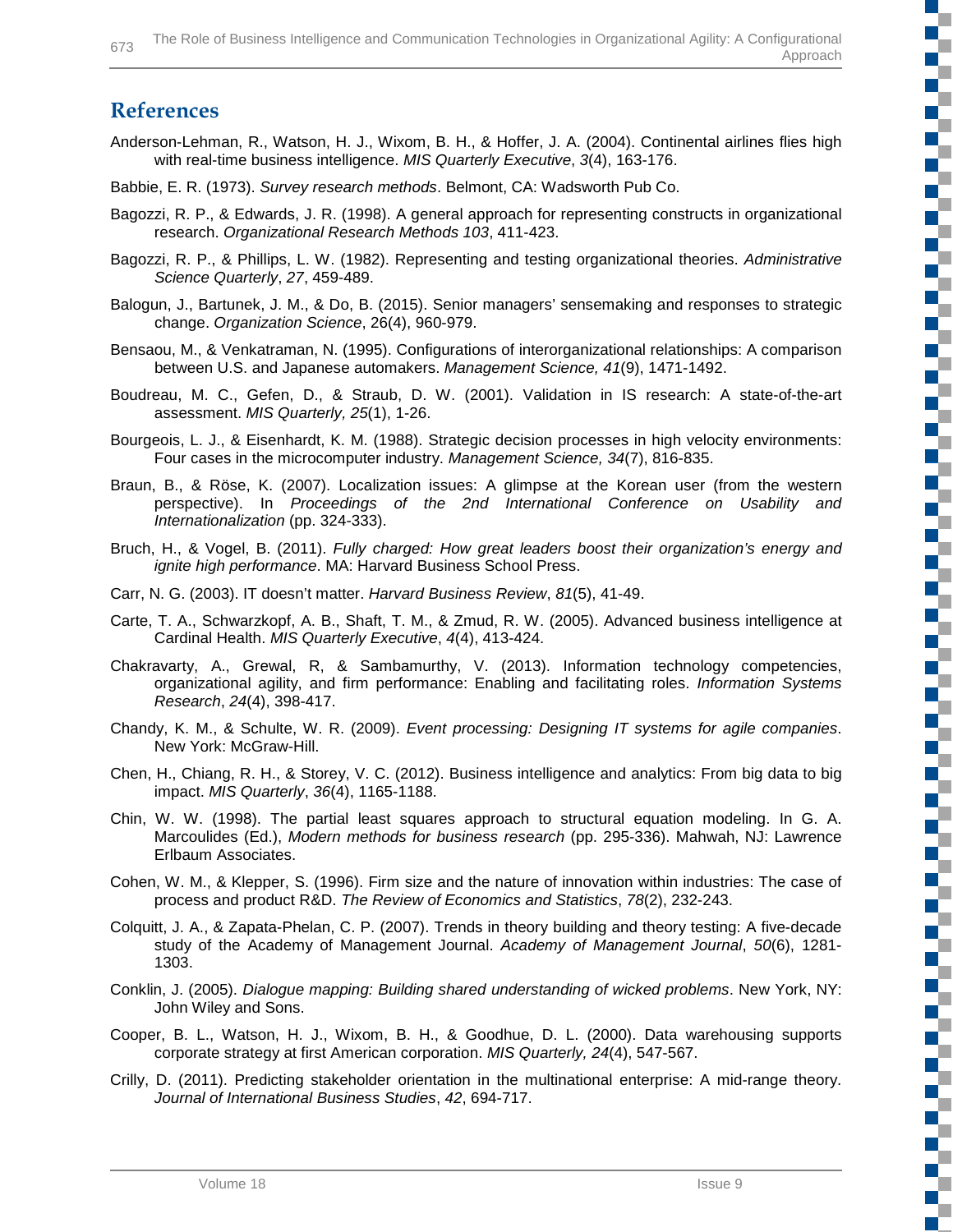- Crilly, D., Zollo, M., & Hansen, M. T. (2012). Faking it or muddling through? Understanding decoupling in response to stakeholder pressures. *Academy of Management Journal*, *55*(6), 1429-1448.
- D'Aveni, R. A. (1994). *Hypercompetition: Managing the dynamics of strategic maneuvering*. New York, NY: The Free Press.
- D'Aveni, R. A., Dagnino, G. B., & Smith K. G. (2010). The age of temporary advantage. *Strategic Management Journal, 31*(13), 1371-1385.
- Daft, R. L., & Lengel, R. H. (1986). Organizational information requirements, media richness and structural design. *Management Science 32*(5), 554-571.
- Daft, R. L., Sormunen, J., & Parks, D. (1988). Chief executive scanning, environmental characteristics, and company performance: An empirical study. *Strategic Management Journal*, *9*, 123-139.
- Daft, R. L., & Weick, K. E. (1984). Toward a model of organizations as interpretive systems. *Academy of Management Review, 9*, 284-295.
- Davenport, T., & Harris, J. (2007). *Competing on analytics: The new science of winning*. Boston, MA: Harvard Business School Publishing.
- Davis, J. P., Eisenhardt, K. M., & Bingham, C. B. (2009). optimal structure, market dynamism, and the strategy of simple rules. *Administrative Science Quarterly*, *54*, 413-452.
- Doty, D. H., Glick, W. H., & Huber, G. P. (1993). Fit, equifinality, and organizational effectiveness: A test of two configurational theories. *Academy of Management Journal, 36*(6), 1196-1250.
- Dove, R. (2001). *Response ability: The language, structure, and culture of the agile enterprise*. New York: John Wiley & Sons.
- Drazin, R., & Van de Ven, A. H. (1985). Alternative forms of fit in contingency theory. *Administrative Science Quarterly*, *30*, 514-539.
- Dutton, J. E., & Duncan, R. B. (1987). The creation of momentum for change through the process of strategic issue diagnosis. *Strategic Management Journal, 8*, 279-295.
- Eisenhardt, K. M. (1989). Making fast strategic decisions in high-velocity environments. *Academy of Management Journal 32*, 543-576.
- Eisenhardt, K. M., & Martin, J. (2000). Dynamic capabilities: What are they? *Strategic Management Journal*, *21*, 1105-1121.
- Eisenhardt, K. M., Furr, N. R., & Bingham, C. B. (2010). Microfoundations of performance: Balancing efficiency and flexibility in dynamic environments. *Organization Science, 21*(6), 1263-1273.
- El Sawy, O. A. (1985). Personal information systems for strategic scanning in turbulent environments: Can the CEO go go-line? *MIS Quarterly, 9*(1), 53-60.
- El Sawy, O. A. (2003). The IS core IX: The 3 faces of IS identity: Connection, immersion, and fusion. *Communication of the Association for Information Systems*, *12*(1), 588-598.
- El Sawy, O. A., Malhotra, A., Park, Y., & Pavlou, P. A. (2010). Seeking the configurations of digital ecodynamics: It takes three to tango. *Information Systems Research, 21*(4), 835-848.
- Ferrier, W. J., Smith, K. G., & Grimm, C. M. (1999). The role of competitive action in market share erosion and industry dethronement: A study of industry leaders and challengers. *Academy of Management Journal, 42*(4), 372-388.
- Fiss, P. (2007). A set-theoretic approach to organizational configurations. *Academy of Management Review*, *32*(4), 1180-1198.
- Fiss, P. (2011). Building better causal theories: A fuzzy set approach to typologies in organization research. *Academy of Management Journal, 54*, 393-420.
- Fornell, C., & Larcker, D. F. (1981). Evaluating structural equation models with unobservable variables and measurement error. *Journal of Marketing Research, 18*, 39-50.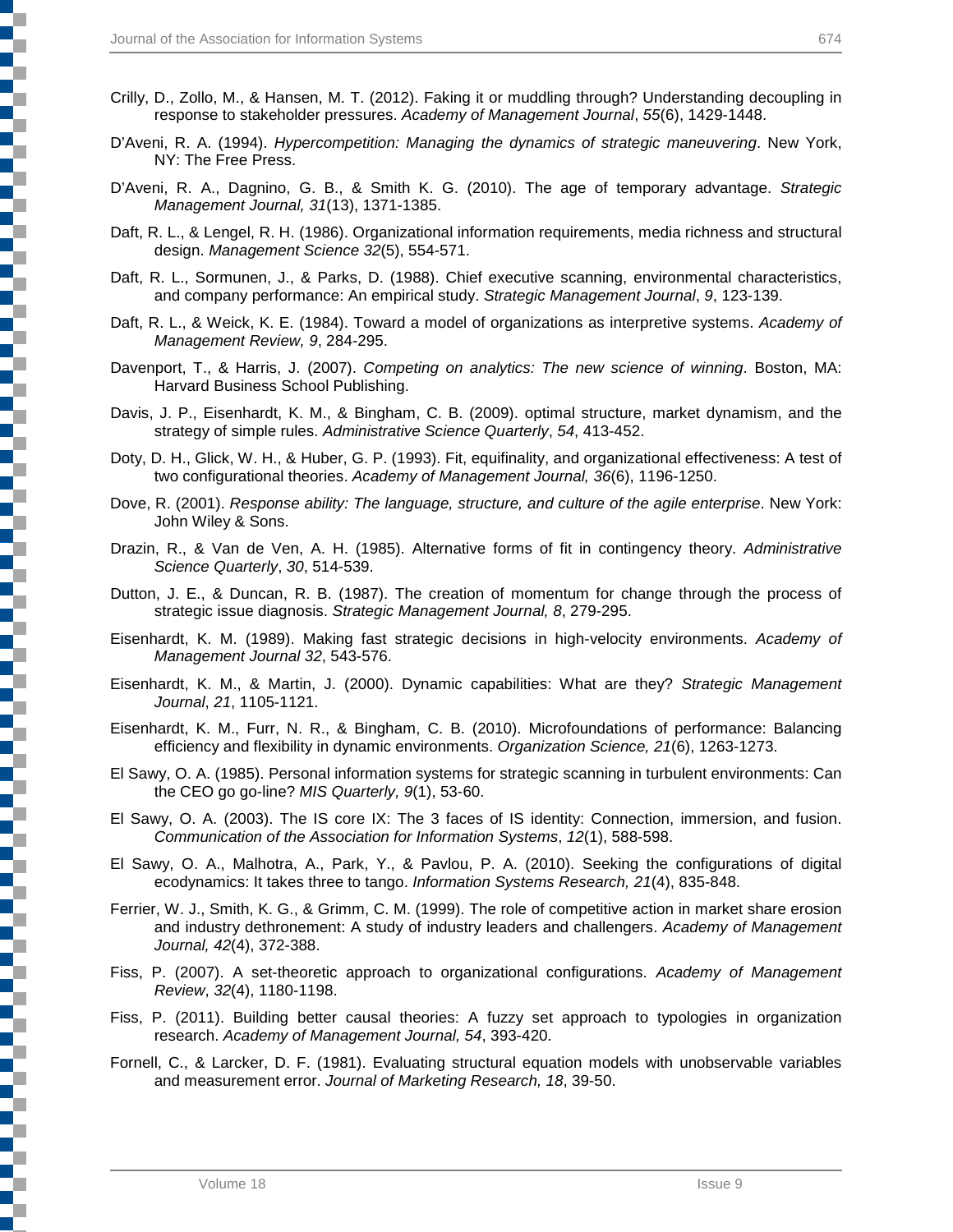Frambach, R. T., Fiss, P. C., & Ingenbleek, P. T. M. (2016). How important is customer orientation for firm performance? A fuzzy set analysis of orientations, strategies, and environments. *Journal of Business Research*, *69,* 1428-1436.

Galbraith, J. (1974). Organization design: An information processing view. *Interfaces*, *4*(3), 28-36.

- Galbraith, J. (1973). *Designing complex organizations*. Reading, MA: Addison-Wesley.
- Galliers, R. (2007). Strategizing for agility: Confronting information systems inflexibility in dynamic environments. In K. C. DeSouza (Ed.). A*gile information systems: Conceptualization construction and management* (pp. 1-15). Burlington, MA: Butterworth-Heinemann.
- Ganzach, Y. (1998). Nonlinearity, multicollinearity and the probability of type II error in detecting interaction. *Journal of Management, 24*, 615-622.
- Gefen, D., Straub, D. W., & Boudreau, M. C. (2000). Structural equation modeling and regression: Guidelines for research practice. *Communications of the Association for Information Systems, 4*(7), 1-77.
- Goodhue, D., & Thompson, R. L. (1995). Task-technology fit and individual performance. *MIS Quarterly, 19*(2), 213-236.
- Greckhamer, T. (2011). Cross-cultural differences in compensation level and inequality across occupations: A set-theoretic analysis. *Organization Studies, 32*, 85-115.
- Grewal, R., Chandrashekaran, M., Johnson, J. L., & Mallapragada, G. (2013). Moderating role of the environment for the effect of market orientation on firm outcomes: Accounting for unobserved heterogeneity. *Journal of the Academy of Marketing Science, 41*(2), 206-233.
- Haeckel, S., & Nolan, R. (1993). Managing by wire. *Harvard Business Review*, *71*(5), 122-132.
- Haeckel, S.H. (1999). *Adaptive enterprise: Creating and leading sense-and-respond organizations*. Boston, MA: Harvard Business School Press.
- Hambrick, D. C., Cho, T. S., & Chen, M. (1996). The influence of top management team heterogeneity on firms' competitive moves. *Administrative Science Quarterly, 41*(4), 659-684.
- Hamrick, D.C. (2007). Upper echelons theory: An update. *The Academy of Management Review, 32*(2), 334-343.
- Harris, S. E., & Katz, J. L. (1991). Firm size and the information technology investment intensity of life insurers. *MIS Quarterly, 15*(3), 333-352.
- Helfat, C. E., & Winter, S. G. (2011). Untangling dynamic and operational capabilities: Strategy for the (N)ever-changing world. *Strategic Management Journal*, *32*, 1243-1250.
- Houghton, R., El Sawy, O. A., Gray, P., Donegan, C., & Joshi, A. (2004). Vigilant information systems for managing enterprises in dynamic supply chains: Real-time dashboards at Western Digital. *MIS Quarterly Executive*, *3*(1), 19-35.
- Jacobs, A. (2009). The pathologies of big data. *Communications of the ACM, 52*(8), 36-44.
- Jaworski, B. J., & Kohli, A. K. (1993). Market orientation: antecedents and consequences. *Journal of Marketing*, *57*(3), 52-70.
- Kaplan, S. (2008). Cognition, capabilities, and incentives: Assessing firm response to the fiber-optic evolution. *Academy of Management Journal, 51*(4), 672-695.
- Kester, L., Griffin, A., Hultink, E. J., & Lauche, K. (2011). Exploring portfolio decision-making processes. *Journal of Product Innovation Management*, *28*(5), 641-661
- Ketchen, D. J., Thomas, J. B., & Snow, C. C. (1993). Organizational configurations and performance: A comparison of theoretical approaches. *Academy of Management Journal, 36*(6), 1278-1313.
- Kharabe, A., Lyytinen, K., & Grover, V. (2013). Do organizational competencies influence how enterprise systems foster organizational agility? In *Proceedings of the 34th International Conference on Information Systems.*

T.

Œ

Œ Œ

T. c  $\mathbb{R}^n$ 

> г Œ

> T

Г ٣Ē

 $\mathbb{Z}^{\mathbb{Z}}$ 

T. C **The Co**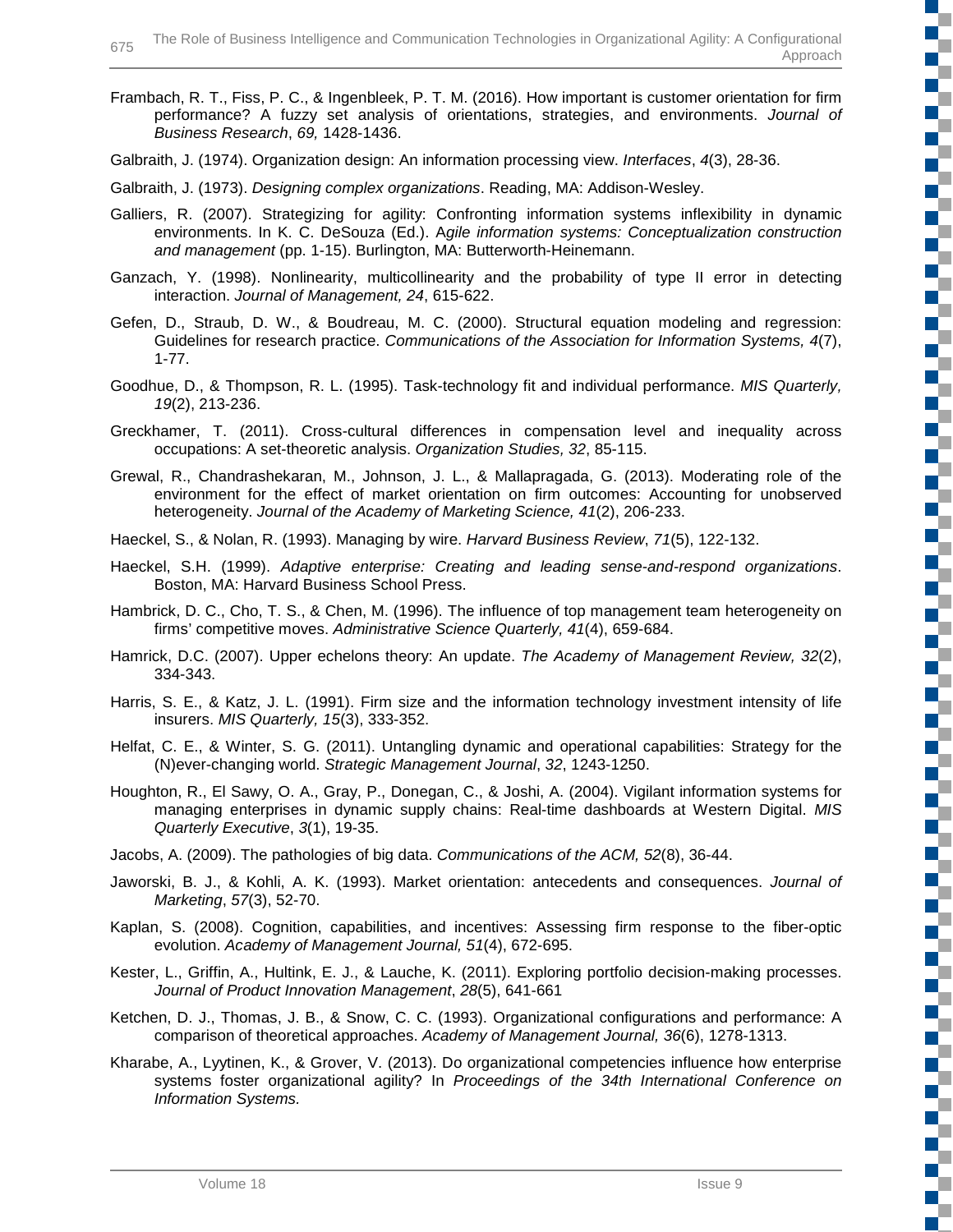- Lawrence, P. R., & Lorsch, J. W. (1967). *Organization and environment: Managing differentiation and integration.* Boston, MA: Harvard University Press.
- Lee, O. D., Sambamurthy, V., Lim, K. H., & Wei, K. K. (2015). How does IT ambidexterity impact organizational agility. *Information Systems Research, 26*(2), 398-417.
- Leonardi, P. M., & Barley, S. R. (2008). Materiality and change: Challenges to building better theory about technology and organizing. *Information and Organization, 18*(3), 159-176.
- Locke, K., Golden-Biddle, K., & Feldman, M. S. (2008). Making doubt generative: Rethinking the role of doubt in the research process. *Organization Science*, *19*(6), 907-918.
- Lu, Y., & Ramamurthy, K. R. (2011). Understanding the link between information technology capability and organizational agility: An empirical examination. *MIS Quarterly, 35*(4), 931-954.
- Luke, D. (2004). *Multilevel modeling*. Thousand Oaks, CA: Sage.
- Mabert, V. A., Soni, A., & Venkataramanan, M. A. (2003). The impact of organization size on enterprise resource planning (ERP) implementations in the US manufacturing sector. *Omega*, *31*, 235-246.
- Majchrzak, A., & Markus, M. L. (2013). Technology affordances and constraints theory (of MIS). In E. H. Kessler (Ed.), *Encyclopedia of management theory*. Thousand Oaks, CA: Sage.
- Majchrzak, A., Jarvenpaa, S. L., & Hollingshead, A. B. (2007). Coordinating expertise among emergent groups responding to disasters. *Organization Science, 18*(1), 147-161.
- Majchrzak, A., Logan, D., McCurdy, R., & Kirchmer, M. (2006). Four keys to managing emergence. *MIT Sloan Management Review*, *47*(2), 14-18.
- Majchrzak, A., Malhotra, A., & John, R. (2005). Perceived individual collaboration know-how development through information technology-enabled contextualization: Evidence from distributed teams. *Information Systems Research*, *16*(1), 9-27.
- Malhotra, A., Gosain, S., & El Sawy, O. A. (2007). Leveraging standard electronic business interfaces to enable adaptive supply chain partnerships. *Information Systems Research, 18*(3), 1-20.
- Markus, M. L. (1983). Power, politics, and MIS implementation. *Communications of the ACM, 26*(6), 430- 444.
- McAfee, A., & Brynjolfsson, E. (2007). Dog eat dog. *Wall Street Journal*. Retrieved from https://www.wsj.com/articles/SB117735476945179344
- McCarthy, I. P., Lawrence, T. B., Wixted, B., & Gordon, B. R. (2010). A multidimensional conceptualization of environmental velocity. *Academy of Management Review*, *35*(4), 604-626.
- Mendelson, H., & Pillai, R. (1998). Clockspeed and informational response: Evidence from the information technology industry. *Information Systems Research, 9*(4), 415-433.
- Mendonça, D. (2007). Decision support for improvisation in response to extreme events: Learning from the response to the 2001 world trade center attack. *Decision Support Systems, 43*(3), 952-967.
- Meyer, A. D., Gaba, V., & Colwell, K. A. (2005). Organizing far from equilibrium: nonlinear change in organizational fields. *Organization Science, 16*(5), 456-473.
- Milliken, F. J. (1990). Perceiving and interpreting environmental change: an examination of college administrators' interpretation of changing demographics. *Academy of Management Journal, 33*, 42- 63.
- Mintzberg, H. (1980). A synthesis of the research on organization design. *Management Science*, *26*(3), 322-341.
- Misangyi, V. F., & Acharya, A. G. (2014). Substituting or complements? A configurational examination of corporate governance mechanisms. *Academy of Management Journal*, *57*(6), 1681-17055.
- Misangyi, V. F., Greckhamer, T., Furnari, S., Fiss, P. C., Crilly, D., & Aguilera, R. (2017). Embracing causal complexity: The emergence of a neo-configurational perspective. *Journal of Management, 43*(1), 255-282.

Morgan, G. (1986). *Images of organization*. Beverly Hills, CA: Sage.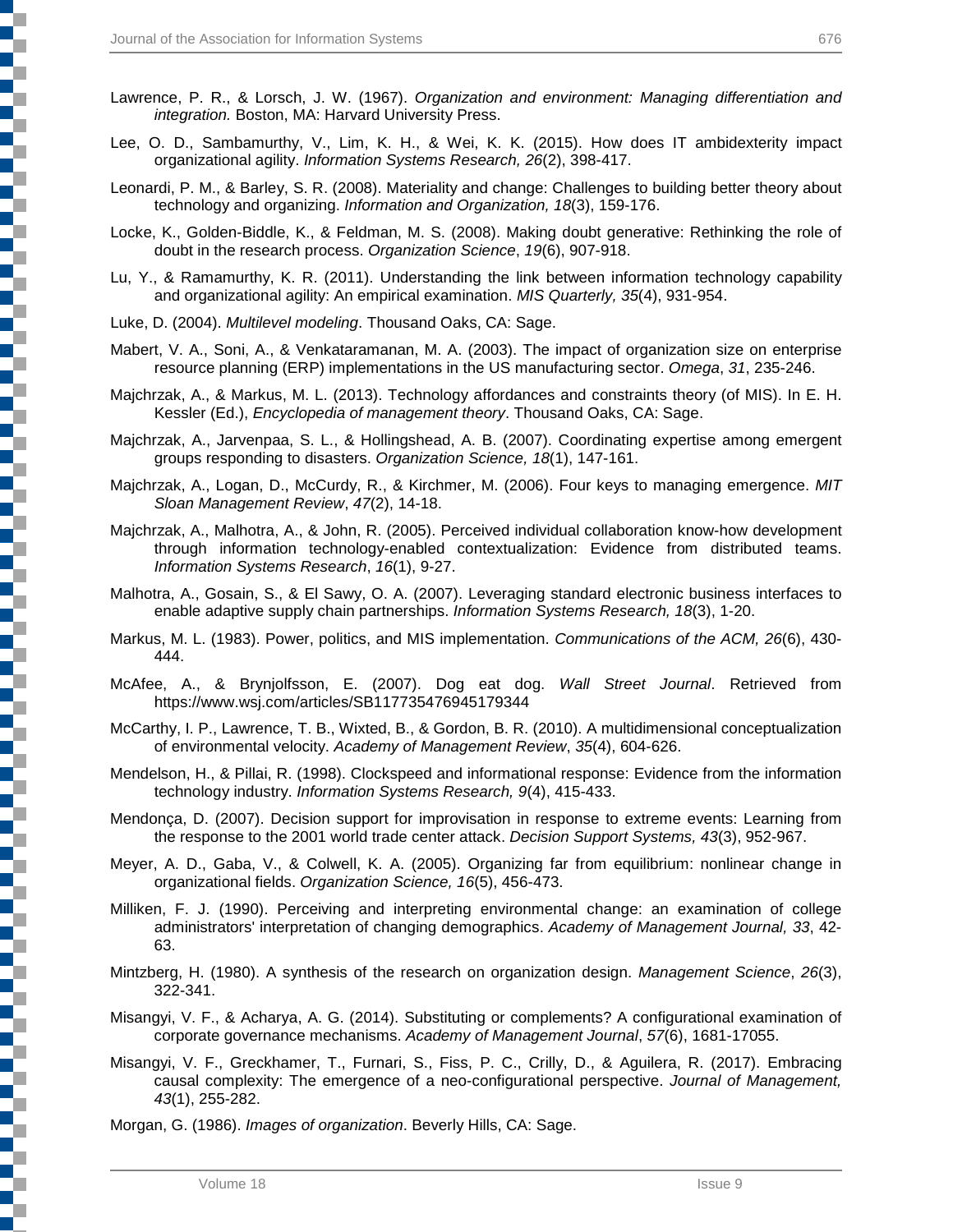- Nadkarni, S., & Narayanan, V. K. (2007). Strategic schemas, strategic flexibility, and firm performance: The moderating role of industry clockspeed. *Strategic Management Journal, 28*(3), 243-270.
- Nazir, S., & Pinsonneault, A. (2012). IT and firm agility: An electronic integration perspective. *Journal of the Association for Information Systems*, *13*(3), 150-171.
- Nunnally, J. C. (1978). *Psychometric theory*. New York, NY: McGraw-Hill.
- Ortiz de Guinea, A., & Webster, J. (2013). An investigation of information systems use patterns: Technological events as triggers, the effect of time, and consequences for performance. *MIS Quarterly*, *37*(4), 1165-1188.
- Overby, E., Bharadwaj, A., & Sambamurthy, V. (2006). Enterprise agility and the enabling role of information technology. *European Journal of Information Systems, 15*(2), 120-131.
- Pajunen, K. (2008). Institutions and inflows of foreign direct investment: A fuzzy-set analysis. *Journal of International Business Studies, 39*, 652-669.
- Podsakoff, P. M., & Organ, D. W. (1986). Self-reports in organizational research: Problems and prospects. *Journal of Management, 12*(4), 531-544.
- Pavlou, P. A., & El Sawy, O. A. (2006). From IT leveraging competence to competitive advantage in turbulent environments: The case of new product development. *Information Systems Research, 17*(3), 198-227.
- Pavlou, P. A, & El Sawy, O. A. (2010). The "third hand": IT-enabled competitive advantage in turbulence through improvisational capabilities. *Information Systems Research, 21*(3), 443-471.
- Pavlou. P. A., & El Sawy, O.A. (2011). Understanding the elusive black box of dynamic capabilities. *Decision Sciences, 42*(1), 239-273.
- Peteraf, M., Stefano, G., & Verona, G. (2013). The elephant in the room of dynamic capabilities: Bringing two diverging conversations together. *Strategic Management Journal*, *34*, 1389-1410.
- Ragin, C. C. (1994). *Constructing social research: The unity and diversity of Method Pine Forge Press*. Thousand Oaks, CA: Sage.
- Ragin, C. C. (1987). *The comparative method: Moving beyond qualitative and quantitative strategies*. Oakland: University of California Press.
- Ragin, C.C. (2000). Fuzzy *set social science*. Chicago, IL: University of Chicago Press.
- Ragin, C. C. (2008). *Redesigning social inquiry: Fuzzy set and beyond*. Chicago, IL: University of Chicago Press.
- Ragin, C. C., & Fiss, P. (2008). Net effects versus configurations: An empirical demonstration. In C. C. Ragin (Ed.), *Redesigning social inquiry: Fuzzy set and beyond* (pp. 190-219). Chicago, IL: University of Chicago Press.
- Raudenbush, S. W., & Bryk, A. S. (2002). *Hierarchical linear models: Applications and data analysis methods.* Thousand Oaks, CA: Sage.
- Rettig, C. (2007). The trouble with enterprise software. *Sloan Management Review, 49*(1), 21-27.
- Rihoux, B., & Ragin, C. C. (2009). Configurational comparative methods: Qualitative comparative analysis (QCA) and related techniques. Thousand Oaks, CA: Sage.
- Roberts, N., & Grover, V. (2012). Leveraging information technology infrastructure to facilitate a firm's customer agility and competitive activity: An empirical investigation. *Journal of Management Information Systems*, *28*(4), 231-269.
- Sabherwal, R., & Chan, Y. (2001). Alignment between business and IS strategies: A study of prospectors, analyzers, and defenders. *Information Systems Research, 12*(1), 303-327.
- Sambamurthy, V., Bharadwaj, A., & Grover, V. (2003). Shaping agility through digital options: Reconceptualizing the role of IT in contemporary firms. *MIS Quarterly, 27*(2), 237-263.
- Sambamurthy, V., & Zmud, R. W. (1999). Arrangement for information technology governance: A theory of multiple contingencies. *MIS Quarterly, 23*(2), 261-290.

L

ET.

E. E.

Г

S N.

> Г ю

ПĒ

٣Ē

**IST** 

E.  $\mathbb{R}^3$ 

c **The Co**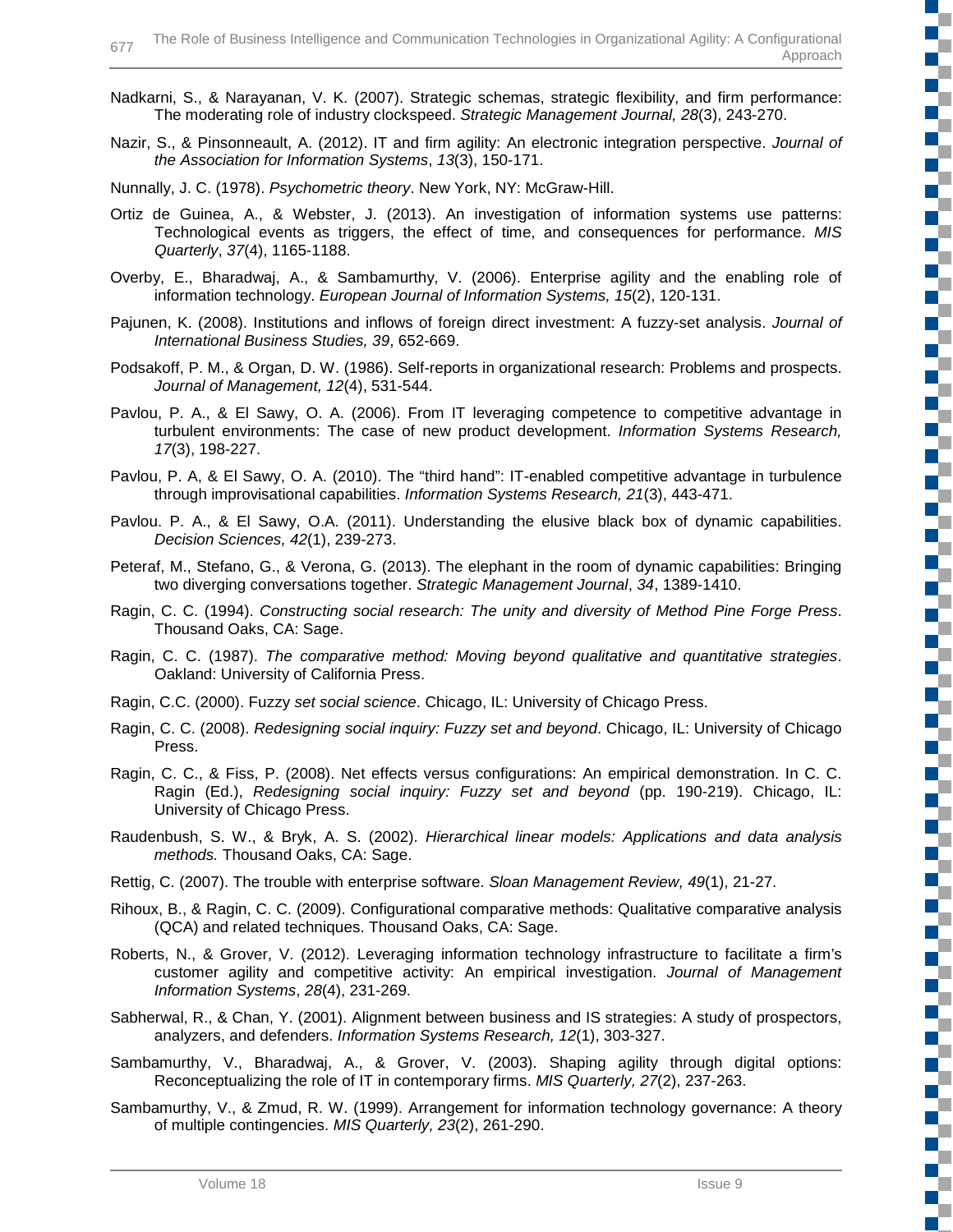- Sahaym, A., Steensma, H. K., & Schilling, M.A. (2007). The influence of information technology on the use of loosely coupled organizational forms: An industry-level analysis. *Organization Science, 18*(5), 865-880.
- Smircich, L., & Stubbart, C. (1985). Strategic management in an enacted world. *Academy of Management Review*, *10*(4), 724-736.
- Straub, D. W., & Burton-Jones, A. (2007). Veni, vidi, vici: Breaking the TAM logjam. *Journal of the Association for Information Systems*, *8*(4), 223-229.
- Tallon, P. P., & Pinsonneault, A. (2011). Competing perspectives on the link between strategic information technology alignment and organizational agility: Insights from a mediating model. *MIS Quarterly, 35*(2), 463-486.
- Tallon, P. P., Short, J. E., & Harkins, M. W. (2013). The evolution of information governance at Intel. *MIS Quarterly Executive*, *12*(4), 189-198.
- Teece, D. J., Pisano, G., & Shuen, A. (1997). Dynamic capabilities and strategic management capabilities. *Strategic Management Journal, 20*, 1133-1156.
- Teece, D. J., Peteraf, M, & Leih, S. (2016). Dynamic capabilities and organizational agility: Risk, uncertainty, and strategy in the innovation economy. *California Management Review*, *58*(4), 13-35.
- The Economist. (2010). *Data, data everywhere.* Retrieved from http://www.economist.com/node/15557443
- Thomas, J. B., Clark, S. M., & Gioia, D. A. (1993). Strategic sensemaking and organizational performance: Linkages among scanning, interpretation, action, and outcomes. *Academy of Management Journal*, *36*(2), 239-270.
- Tripas, M., & Gavetti, G. (2000). Capabilities, cognition, and inertia: Evidence from digital imaging. *Strategic Management Journal, 21*(10-11), 1147-1161.
- Tushman, M. L., & Nadler, D. A. (1978). Information processing as an integrating concept in organizational design. *Academy of Management Review, 3*, 613-624.
- van de Vijver, F. J. R., & Leung, K. (1997). Methods and data-analysis for cross-cultural research. Newbury Park, CA: Sage.
- Van Maanen, J., Sorensen, J. B., & Mitchell, T. R. (2007). The interplay between theory and method. *Academy of Management Review*, *32*(4), 1145-1154.
- Vis, B. (2012). The comparative advantages of fsQCA and regression analysis for moderately large-N analyses. *Sociological Methods & Research*, *41*, 168-198.
- Wagner, C., & Majchrzak, A. (2007). Enabling customer-centricity using wikis and the wiki way. *Journal of Management Information Systems*, *23*(3), 17-43.
- Watson, H. J. (2009). Tutorial: Business intelligence past, present, and future. *Communications of the Association for Information Systems*, *25*, 487-510.
- Watson, H. J., & Wixom, B. H. (2007). Enterprise agility and mature BI capabilities. *Business Intelligence Journal*, *12*(3), 13-28.
- Weick. K. E. (1979). *The social psychology of organizing*. Reading, MA: Addision-Wesley.
- Weick, K. E., Sutcliffe, K., & Obstfeld, D. (2005). Organizing and the process of sensemaking. *Organization Science, 16*(4), 409-421.
- Wiggins, R. R., & Ruefli, T. W. (2005). Schumpeter's ghost: Is hyper competition making the best of times shorter? *Strategic Management Journal*, *26*(10), 887-911.
- Winter, S. G. (2003). Understanding dynamic capabilities. *Strategic Management Journal, 24*, 991-995.
- Wixom, B. H., & Watson, H. J. (2001). An empirical investigation of the factors affecting data warehousing success. *MIS Quarterly, 25*(1), 17-41.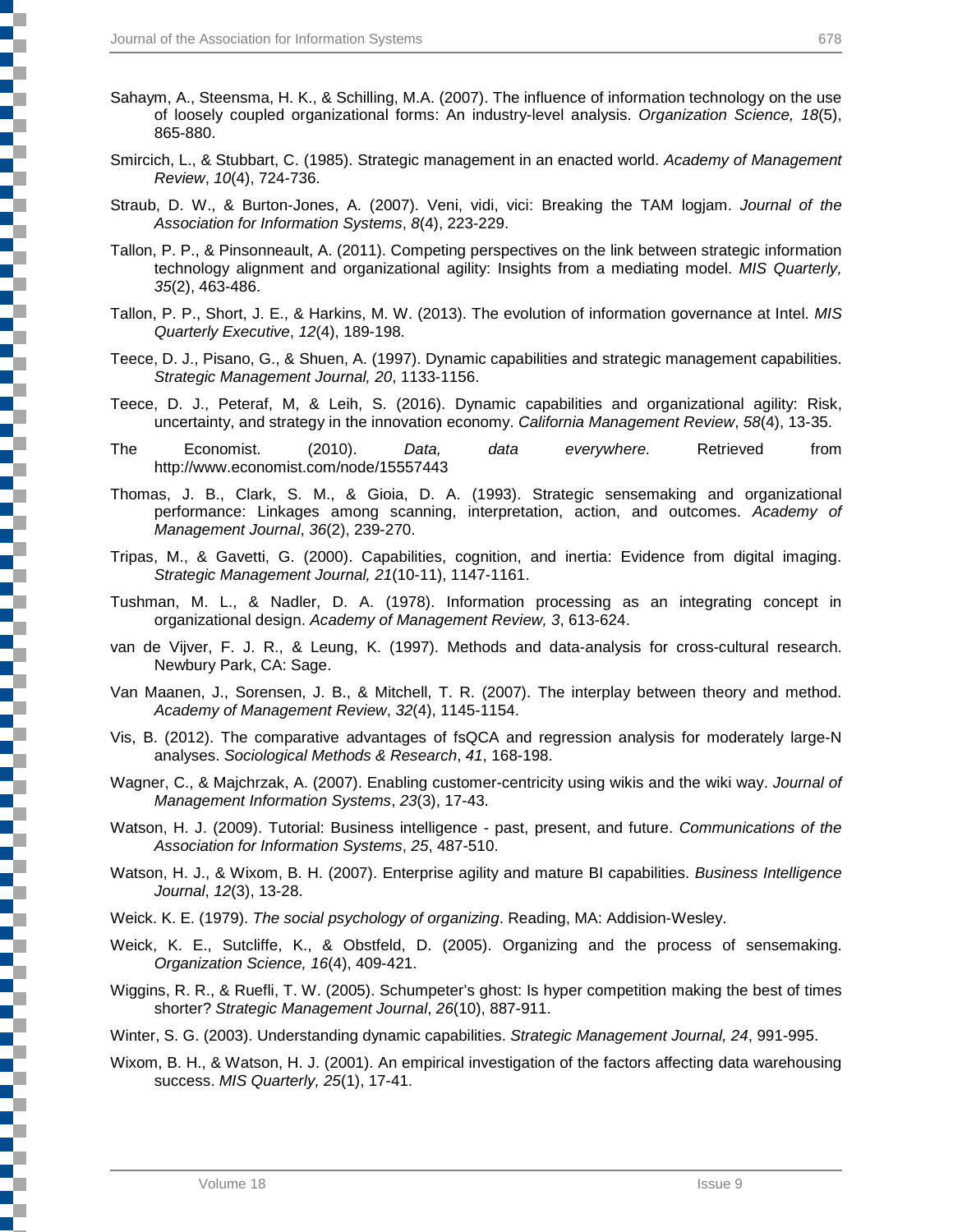- Wixom, B. H., Ariyachandra, T., Douglas, D., Goul, M., & Gupta, B. (2014). The current state of business intelligence in academia: The arrival of big data. *Communications of the Association for Information Systems*, *34*, 1-13.
- Yoo, Y. (2010). Computing in everyday life: A call for research on experiential computing. *MIS Quarterly, 34*(2), 213-231.
- Zammuto, R. F., Griffith, T. L., Majchrzak, A., Dougherty, D. J., & Faraj, S. (2007). Information technology and the changing fabric of organization. *Organization Science, 18*(5), 749-762.
- Zigurs, I., & Buckland, B. K. (1998). A theory of task/technology fit and group support systems effectiveness. *MIS Quarterly, 22*(3), 313-334.

**I**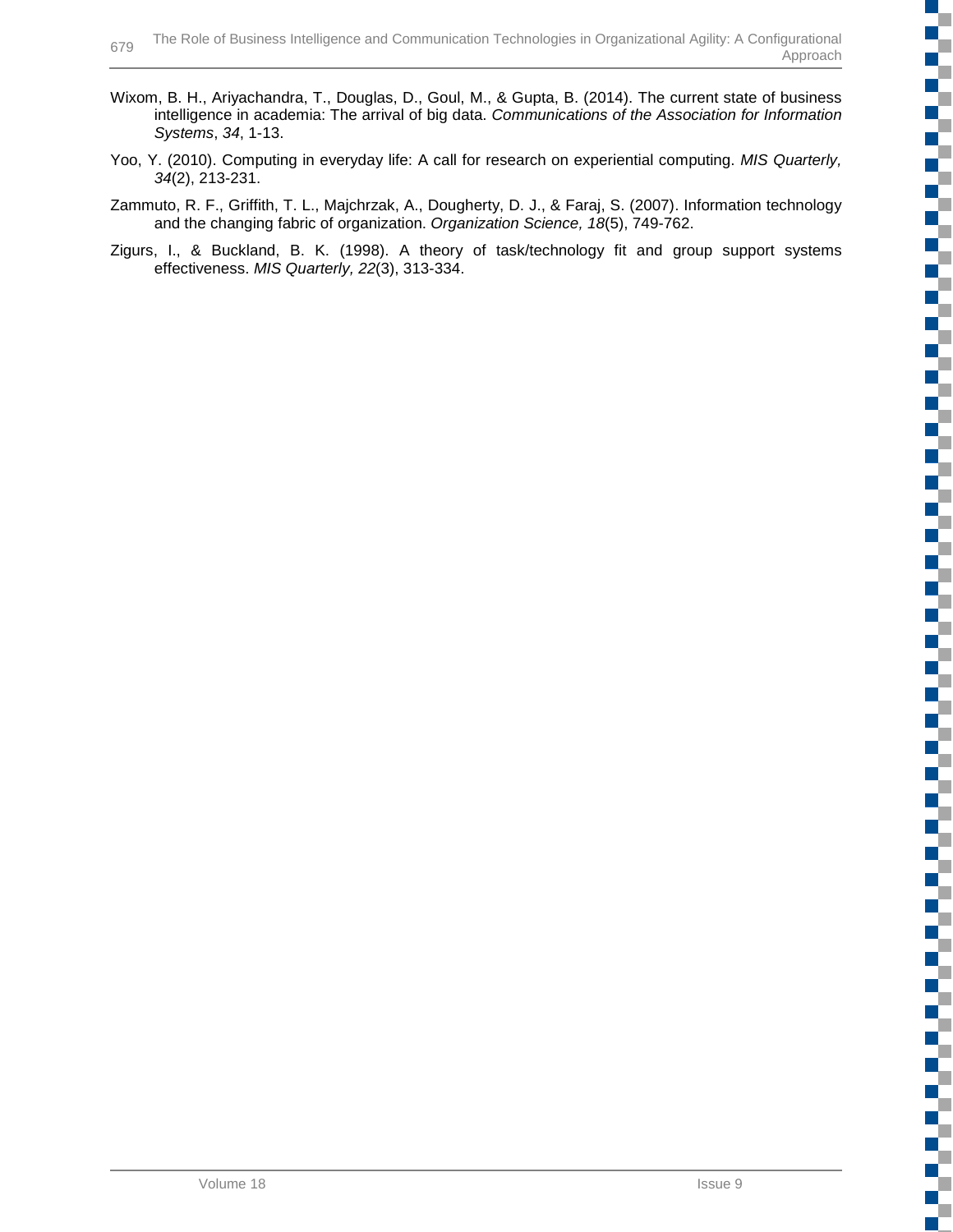Ę

l

٦

į

┋

## **Appendix A: Comparison of Research Approaches**

Table A1) compares our research approach (QCA with a retroductive approach) with the traditional deductive correlational approach and the inductive case study approach.

| <b>Table A1. Research Approaches</b> |  |
|--------------------------------------|--|
|--------------------------------------|--|

|                                         | <b>Quantitative correlational</b><br>approach                                                                                                                                                        | Qualitative case study<br>approach                                                                                                                          | Configurational (QCA) approach                                                                                                                                                                                                                                                         |
|-----------------------------------------|------------------------------------------------------------------------------------------------------------------------------------------------------------------------------------------------------|-------------------------------------------------------------------------------------------------------------------------------------------------------------|----------------------------------------------------------------------------------------------------------------------------------------------------------------------------------------------------------------------------------------------------------------------------------------|
| Mode of<br>inquiry                      | Variable-based, net-effects<br>focus $\rightarrow$ good at describing<br>mechanical sequential<br>relationships                                                                                      | Case-based $\rightarrow$ good at<br>describing a rich, detailed<br>characteristics of cases                                                                 | Case-based, combinatorial recipes<br>focus $\rightarrow$ good at describing systemic,<br>holistic features of a complex<br>phenomenon                                                                                                                                                  |
| Nature of<br>causality                  | Linear, additive, and<br>symmetric (possibly non-<br>linear with transformation)                                                                                                                     | Complex, conjunctural,<br>asymmetric                                                                                                                        | Complex, conjunctural, asymmetric                                                                                                                                                                                                                                                      |
| Reasoning in<br>general                 | Deductive                                                                                                                                                                                            | Inductive                                                                                                                                                   | Retroductive (inductive & deductive) or<br>deductive                                                                                                                                                                                                                                   |
| Primary goal,<br>outcomes               | Theory testing and refining<br>$\rightarrow$ effective in finding strong<br>parsimonious patterns,<br>useful for testing how of<br>extant relationships and<br>validating a universe grand<br>theory | Theory building<br>$\rightarrow$ effective in exploring<br>new phenomena, and<br>finding new concepts and<br>understanding why of<br>emergent relationships | Theory building and testing<br>$\rightarrow$ effective in exploring the diversity of<br>phenomena with multiple equifinal<br>configurations and useful for explaining<br>why and how of emergent and extant<br>relationships and for suggesting a<br>normative and prescriptive theory |
| Number of<br>appropriate<br>cases       | $50+$                                                                                                                                                                                                | $1 - 10$                                                                                                                                                    | Small $(8 \sim 12)$ , medium $(13 \sim 50)$ ,<br>large $(50+)$                                                                                                                                                                                                                         |
| Resulting<br>theory                     | Grand theory (generalizable)                                                                                                                                                                         | Emergent substantive<br>theory                                                                                                                              | Primarily middle-range theory                                                                                                                                                                                                                                                          |
| Structure of<br>modeled<br>relationship | Fixed single structure based<br>on linear, univocal net-effect;<br>measured based on<br>correlation                                                                                                  | Flexible multiple structures<br>allowing for exceptional<br>outcomes                                                                                        | Flexible multiple structures allowing for<br>exceptional outcomes, diverse<br>systemic effects; measured based on<br>set-membership, set-subset relation,<br>and Boolean algebra                                                                                                       |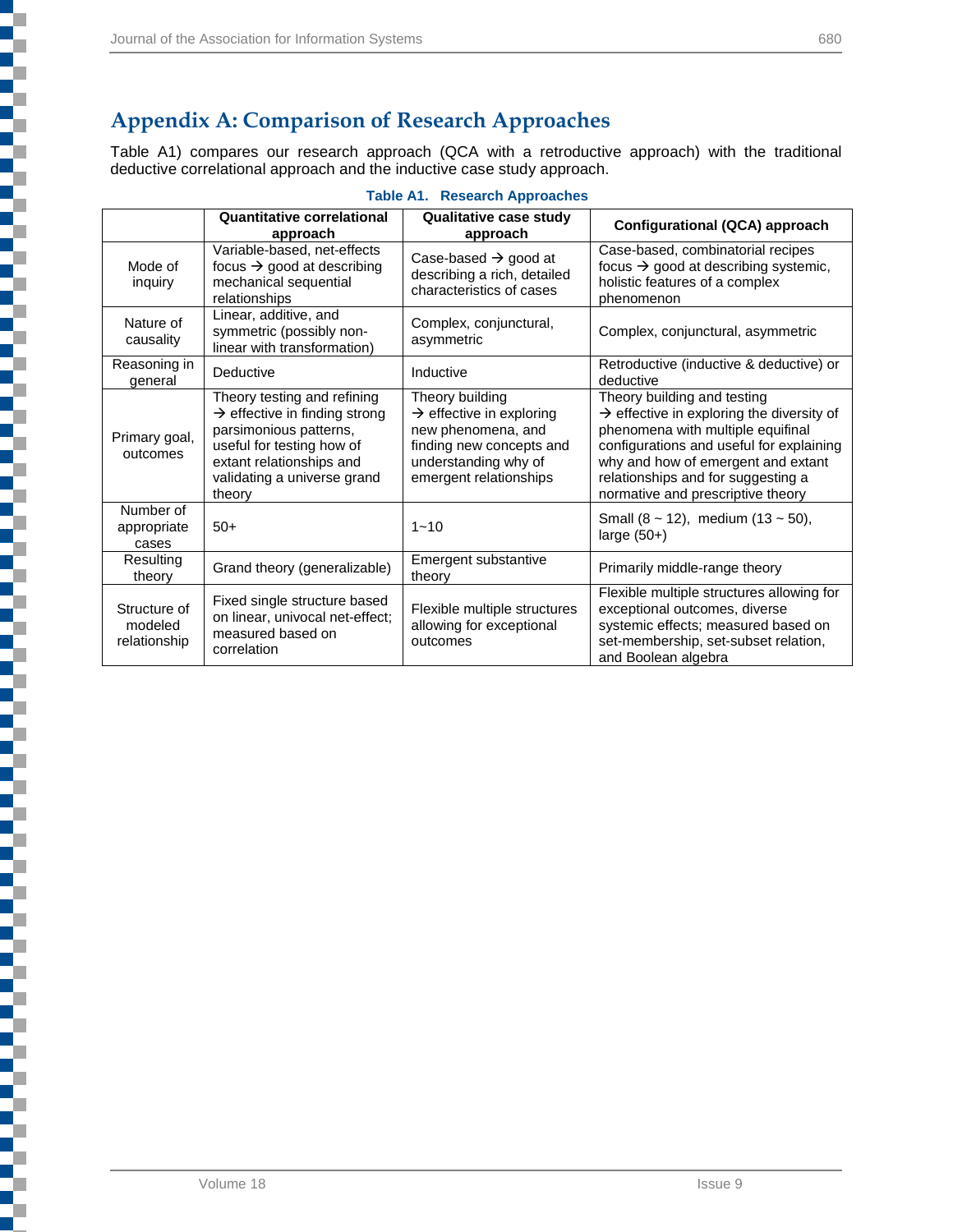# **Appendix A: Characteristics of the Survey Sample**

## **Table B1. Sample Characteristics**

General management 40 18.3% Senior manager 71 71 32%

| Firm sales revenue                            | Number of<br>firms        | %      |
|-----------------------------------------------|---------------------------|--------|
| Less than \$100 million                       | 38                        | 35.8%  |
| 100 million - 1 billion                       | 28                        | 26.4%  |
| Over 1 billion                                | 40                        | 37.7%  |
|                                               |                           |        |
| Firm: number of<br>employees                  | Number of<br>firms        | %      |
| Less than 100                                 | 26                        | 24.54% |
| $100 - 1000$                                  | 34                        | 32.1%  |
| 1000 - 10000                                  | 29                        | 27.4%  |
| Over 10000                                    | 17                        | 16.0%  |
|                                               |                           |        |
| Individual respondents - average working      | experience = $13.3$ years |        |
| <b>Experience for</b><br>current firm (years) | Number of<br>respondents  | %      |
| I ess than 5                                  | 10                        | 4.6%   |
| 5 - 7 years                                   | 23                        | 10.6%  |
|                                               |                           |        |

| Firm sales revenue                            | Number of<br>firms        | $\frac{9}{6}$ | Response rate                                    |                                                                 |                |             |        |
|-----------------------------------------------|---------------------------|---------------|--------------------------------------------------|-----------------------------------------------------------------|----------------|-------------|--------|
| Less than \$100 million                       | 38                        | 35.8%         |                                                  | Num. of companies contacted                                     | 114            |             |        |
| 100 million - 1 billion                       | 28                        | 26.4%         |                                                  | Num. of companies participated in the survey                    | 106            |             |        |
| Over 1 billion                                | 40                        | 37.7%         |                                                  | Num. of respondents started the survey                          |                | 242         |        |
|                                               |                           |               |                                                  | Num. of respondents completed the survey                        |                | 218         |        |
| Firm: number of<br>employees                  | Number of<br>firms        | $\%$          |                                                  | Response rate (firm level),<br>47 firms with multiple responses |                | 93%         |        |
| Less than 100                                 | 26                        | 24.54%        |                                                  | Response rate (individual level)                                |                | 90%         |        |
| $100 - 1000$                                  | 34                        | 32.1%         |                                                  |                                                                 |                |             |        |
| 1000 - 10000                                  | 29                        | 27.4%         | Industry                                         | <b>Subindustry</b>                                              | Num.<br>οf     | Num. of     | %      |
| Over 10000                                    | 17                        | 16.0%         |                                                  |                                                                 | firms          | respondents | (firm) |
|                                               |                           |               | Construction                                     |                                                                 | 12             | 26          | 11.3%  |
| Individual respondents - average working      | experience $= 13.3$ years |               | Finance                                          |                                                                 | $\overline{7}$ | 15          | 6.6%   |
| <b>Experience for</b><br>current firm (years) | Number of<br>respondents  | %             | Service                                          | IT/SI                                                           | 18             | 31          | 17.0%  |
| Less than 5                                   | 10                        | 4.6%          |                                                  | Non-IT/SI                                                       | 9              | 21          | 8.5%   |
| $5 - 7$ years                                 | 23                        | 10.6%         | Manufact.                                        | General consumer goods                                          | 5              | 11          | 4.7%   |
| 8-10 years                                    | 42                        | 19.3%         |                                                  | Steel/stone/wood products                                       | 8              | 14          | 7.5%   |
| 11 - 15 years                                 | 76                        | 34.9%         |                                                  | Machinery                                                       | 8              | 12          | 7.5%   |
| Over 15 years                                 | 67                        | 30.7%         |                                                  | Electrical equipment                                            | 14             | 27          | 13.2%  |
|                                               |                           |               |                                                  | <b>Transportation equipment</b>                                 | 7              | 12          | 6.6%   |
| Respondent<br>working area                    | Number of<br>respondents  | $\frac{9}{6}$ | Transportation                                   |                                                                 | 4              | 10          | 3.8%   |
| <b>Business strategic</b><br>planning         | 51                        | 23.4%         | Retail/utility                                   |                                                                 | 6              | 16          | 5.7%   |
| Sales & marketing                             | 53                        | 24.3%         | Telecom/network                                  |                                                                 | 8              | 23          | 7.5%   |
| Finance/accounting                            | 10                        | 4.6%          |                                                  |                                                                 |                |             |        |
| Production/procurement                        | 22                        | 10.1%         |                                                  |                                                                 |                |             |        |
| Information technology                        | 15                        | 6.9%          | Number of<br><b>Manager level</b><br>respondents |                                                                 |                | %           |        |
| R&D                                           | 27                        | 12.4%         |                                                  | Chief officer, executive manager                                |                | 147         | 68%    |

| I ess than 5                          | 10                       | 4.6%  |
|---------------------------------------|--------------------------|-------|
| $5 - 7$ years                         | 23                       | 10.6% |
| 8-10 years                            | 42                       | 19.3% |
| 11 - 15 years                         | 76                       | 34.9% |
| Over 15 years                         | 67                       | 30.7% |
|                                       |                          |       |
|                                       |                          |       |
| Respondent<br>working area            | Number of<br>respondents | %     |
| <b>Business strategic</b><br>planning | 51                       | 23.4% |
| Sales & marketing                     | 53                       | 24.3% |
| Finance/accounting                    | 10                       | 4.6%  |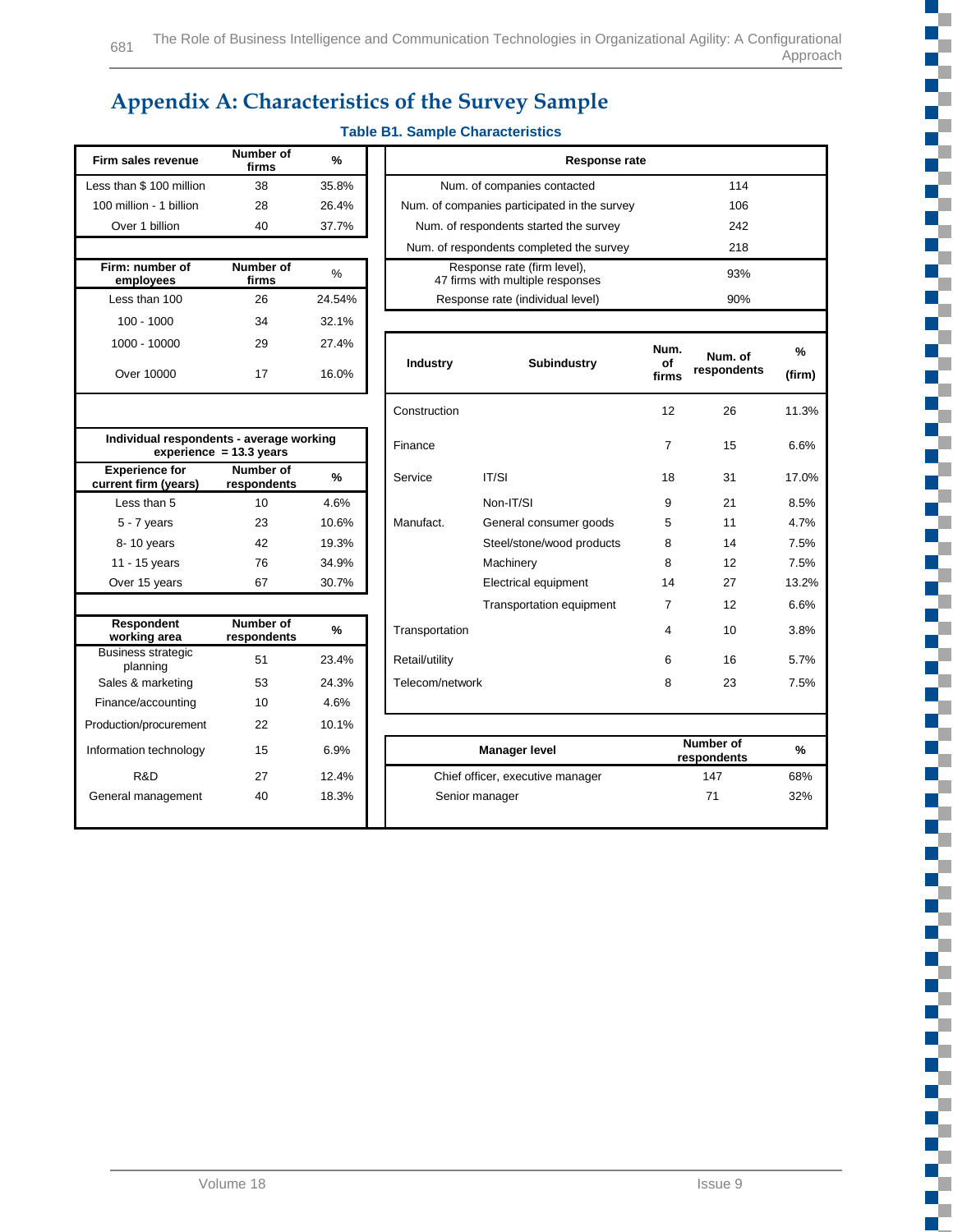₹

Ę

l

5

ĺ

i

ī

# **Appendix C: Measurement Items**

| Organizational agility (1 = strongly disagree, 4 = neutral, 7 = strongly agree): "a timely manner" or "without delay"<br>means that a task is done in the allowed time in order not to negatively affect other related tasks.<br>Our organization:<br>• Is slow to detect changes in our customers' preferences on products.<br>Sensing agility<br>• Is slow to detect changes in our competitors' moves (e.g., new promotions, products, and<br>(SEN) (reverse<br>prices).<br>coding)<br>• Is slow to detect changes in technologies.<br>• Analyzes important events about customer/competitor/technology without delay.<br>• Finds opportunities and threats from changes in customer/competitor/technology in a timely<br>manner.<br>Decision making<br>• Makes an action plan to meet customers' needs without delay.<br>agility (DM)<br>• Makes an action plan to react to competitors' strategic moves without delay.<br>• Makes an action plan on how to use new technology without delay.<br>• Can reconfigure our resources in a timely manner.<br>• Can modify/restructure processes in a timely manner.<br>• Can adopt new technologies in a timely manner.<br>Acting agility<br>• Can introduce new products in a timely manner.<br>(ACT)<br>• Can change price quickly.<br>• Can change strategic partnerships in a timely manner.<br>• Can address our customers' changing needs and complaints without delay.<br><b>Information technology</b> (1 = almost never, $7$ = always, $4$ = about half the time).<br>Information systems in our organization:<br>• Support the acquiring of information from diverse sources about changes in customers,<br>competitors, and technologies.<br>• Filter out unimportant events related to customers, competitive actions, and technology<br>change based on predefined rules.<br><b>Business</b><br>intelligence (BI)<br>• Help appropriate managers to know important events about customers, competitors, and<br>technologies in a timely manner.<br>technologies<br>• Support access to relevant data in a timely manner.<br>• Provide enterprise-wide, integrated, consistent data.<br>• Support what-if analysis, which shows how the outcomes can change when the situations<br>change.<br>• Support the dissemination of relevant information to the people who need it.<br>• Support information sharing in the company.<br>Communication<br>• Support exchanging relevant information with key partner companies and customers.<br>(COMM)<br>• Support virtual conferences with real-time video and audio.<br>technologies<br>• Support effective collaboration between employees.<br>• Support effective collaboration with key partner companies and customers. | <b>Constructs</b> | <b>Measures</b> |
|------------------------------------------------------------------------------------------------------------------------------------------------------------------------------------------------------------------------------------------------------------------------------------------------------------------------------------------------------------------------------------------------------------------------------------------------------------------------------------------------------------------------------------------------------------------------------------------------------------------------------------------------------------------------------------------------------------------------------------------------------------------------------------------------------------------------------------------------------------------------------------------------------------------------------------------------------------------------------------------------------------------------------------------------------------------------------------------------------------------------------------------------------------------------------------------------------------------------------------------------------------------------------------------------------------------------------------------------------------------------------------------------------------------------------------------------------------------------------------------------------------------------------------------------------------------------------------------------------------------------------------------------------------------------------------------------------------------------------------------------------------------------------------------------------------------------------------------------------------------------------------------------------------------------------------------------------------------------------------------------------------------------------------------------------------------------------------------------------------------------------------------------------------------------------------------------------------------------------------------------------------------------------------------------------------------------------------------------------------------------------------------------------------------------------------------------------------------------------------------------------------------------------------------------------------------------------------------------------------------------------------------------------------------------------------------------------------------------------------|-------------------|-----------------|
|                                                                                                                                                                                                                                                                                                                                                                                                                                                                                                                                                                                                                                                                                                                                                                                                                                                                                                                                                                                                                                                                                                                                                                                                                                                                                                                                                                                                                                                                                                                                                                                                                                                                                                                                                                                                                                                                                                                                                                                                                                                                                                                                                                                                                                                                                                                                                                                                                                                                                                                                                                                                                                                                                                                                    |                   |                 |
|                                                                                                                                                                                                                                                                                                                                                                                                                                                                                                                                                                                                                                                                                                                                                                                                                                                                                                                                                                                                                                                                                                                                                                                                                                                                                                                                                                                                                                                                                                                                                                                                                                                                                                                                                                                                                                                                                                                                                                                                                                                                                                                                                                                                                                                                                                                                                                                                                                                                                                                                                                                                                                                                                                                                    |                   |                 |
|                                                                                                                                                                                                                                                                                                                                                                                                                                                                                                                                                                                                                                                                                                                                                                                                                                                                                                                                                                                                                                                                                                                                                                                                                                                                                                                                                                                                                                                                                                                                                                                                                                                                                                                                                                                                                                                                                                                                                                                                                                                                                                                                                                                                                                                                                                                                                                                                                                                                                                                                                                                                                                                                                                                                    |                   |                 |
|                                                                                                                                                                                                                                                                                                                                                                                                                                                                                                                                                                                                                                                                                                                                                                                                                                                                                                                                                                                                                                                                                                                                                                                                                                                                                                                                                                                                                                                                                                                                                                                                                                                                                                                                                                                                                                                                                                                                                                                                                                                                                                                                                                                                                                                                                                                                                                                                                                                                                                                                                                                                                                                                                                                                    |                   |                 |
|                                                                                                                                                                                                                                                                                                                                                                                                                                                                                                                                                                                                                                                                                                                                                                                                                                                                                                                                                                                                                                                                                                                                                                                                                                                                                                                                                                                                                                                                                                                                                                                                                                                                                                                                                                                                                                                                                                                                                                                                                                                                                                                                                                                                                                                                                                                                                                                                                                                                                                                                                                                                                                                                                                                                    |                   |                 |
|                                                                                                                                                                                                                                                                                                                                                                                                                                                                                                                                                                                                                                                                                                                                                                                                                                                                                                                                                                                                                                                                                                                                                                                                                                                                                                                                                                                                                                                                                                                                                                                                                                                                                                                                                                                                                                                                                                                                                                                                                                                                                                                                                                                                                                                                                                                                                                                                                                                                                                                                                                                                                                                                                                                                    |                   |                 |
|                                                                                                                                                                                                                                                                                                                                                                                                                                                                                                                                                                                                                                                                                                                                                                                                                                                                                                                                                                                                                                                                                                                                                                                                                                                                                                                                                                                                                                                                                                                                                                                                                                                                                                                                                                                                                                                                                                                                                                                                                                                                                                                                                                                                                                                                                                                                                                                                                                                                                                                                                                                                                                                                                                                                    |                   |                 |
|                                                                                                                                                                                                                                                                                                                                                                                                                                                                                                                                                                                                                                                                                                                                                                                                                                                                                                                                                                                                                                                                                                                                                                                                                                                                                                                                                                                                                                                                                                                                                                                                                                                                                                                                                                                                                                                                                                                                                                                                                                                                                                                                                                                                                                                                                                                                                                                                                                                                                                                                                                                                                                                                                                                                    |                   |                 |
|                                                                                                                                                                                                                                                                                                                                                                                                                                                                                                                                                                                                                                                                                                                                                                                                                                                                                                                                                                                                                                                                                                                                                                                                                                                                                                                                                                                                                                                                                                                                                                                                                                                                                                                                                                                                                                                                                                                                                                                                                                                                                                                                                                                                                                                                                                                                                                                                                                                                                                                                                                                                                                                                                                                                    |                   |                 |
|                                                                                                                                                                                                                                                                                                                                                                                                                                                                                                                                                                                                                                                                                                                                                                                                                                                                                                                                                                                                                                                                                                                                                                                                                                                                                                                                                                                                                                                                                                                                                                                                                                                                                                                                                                                                                                                                                                                                                                                                                                                                                                                                                                                                                                                                                                                                                                                                                                                                                                                                                                                                                                                                                                                                    |                   |                 |
|                                                                                                                                                                                                                                                                                                                                                                                                                                                                                                                                                                                                                                                                                                                                                                                                                                                                                                                                                                                                                                                                                                                                                                                                                                                                                                                                                                                                                                                                                                                                                                                                                                                                                                                                                                                                                                                                                                                                                                                                                                                                                                                                                                                                                                                                                                                                                                                                                                                                                                                                                                                                                                                                                                                                    |                   |                 |
|                                                                                                                                                                                                                                                                                                                                                                                                                                                                                                                                                                                                                                                                                                                                                                                                                                                                                                                                                                                                                                                                                                                                                                                                                                                                                                                                                                                                                                                                                                                                                                                                                                                                                                                                                                                                                                                                                                                                                                                                                                                                                                                                                                                                                                                                                                                                                                                                                                                                                                                                                                                                                                                                                                                                    |                   |                 |
|                                                                                                                                                                                                                                                                                                                                                                                                                                                                                                                                                                                                                                                                                                                                                                                                                                                                                                                                                                                                                                                                                                                                                                                                                                                                                                                                                                                                                                                                                                                                                                                                                                                                                                                                                                                                                                                                                                                                                                                                                                                                                                                                                                                                                                                                                                                                                                                                                                                                                                                                                                                                                                                                                                                                    |                   |                 |
|                                                                                                                                                                                                                                                                                                                                                                                                                                                                                                                                                                                                                                                                                                                                                                                                                                                                                                                                                                                                                                                                                                                                                                                                                                                                                                                                                                                                                                                                                                                                                                                                                                                                                                                                                                                                                                                                                                                                                                                                                                                                                                                                                                                                                                                                                                                                                                                                                                                                                                                                                                                                                                                                                                                                    |                   |                 |
|                                                                                                                                                                                                                                                                                                                                                                                                                                                                                                                                                                                                                                                                                                                                                                                                                                                                                                                                                                                                                                                                                                                                                                                                                                                                                                                                                                                                                                                                                                                                                                                                                                                                                                                                                                                                                                                                                                                                                                                                                                                                                                                                                                                                                                                                                                                                                                                                                                                                                                                                                                                                                                                                                                                                    |                   |                 |
|                                                                                                                                                                                                                                                                                                                                                                                                                                                                                                                                                                                                                                                                                                                                                                                                                                                                                                                                                                                                                                                                                                                                                                                                                                                                                                                                                                                                                                                                                                                                                                                                                                                                                                                                                                                                                                                                                                                                                                                                                                                                                                                                                                                                                                                                                                                                                                                                                                                                                                                                                                                                                                                                                                                                    |                   |                 |
|                                                                                                                                                                                                                                                                                                                                                                                                                                                                                                                                                                                                                                                                                                                                                                                                                                                                                                                                                                                                                                                                                                                                                                                                                                                                                                                                                                                                                                                                                                                                                                                                                                                                                                                                                                                                                                                                                                                                                                                                                                                                                                                                                                                                                                                                                                                                                                                                                                                                                                                                                                                                                                                                                                                                    |                   |                 |
|                                                                                                                                                                                                                                                                                                                                                                                                                                                                                                                                                                                                                                                                                                                                                                                                                                                                                                                                                                                                                                                                                                                                                                                                                                                                                                                                                                                                                                                                                                                                                                                                                                                                                                                                                                                                                                                                                                                                                                                                                                                                                                                                                                                                                                                                                                                                                                                                                                                                                                                                                                                                                                                                                                                                    |                   |                 |
|                                                                                                                                                                                                                                                                                                                                                                                                                                                                                                                                                                                                                                                                                                                                                                                                                                                                                                                                                                                                                                                                                                                                                                                                                                                                                                                                                                                                                                                                                                                                                                                                                                                                                                                                                                                                                                                                                                                                                                                                                                                                                                                                                                                                                                                                                                                                                                                                                                                                                                                                                                                                                                                                                                                                    |                   |                 |
|                                                                                                                                                                                                                                                                                                                                                                                                                                                                                                                                                                                                                                                                                                                                                                                                                                                                                                                                                                                                                                                                                                                                                                                                                                                                                                                                                                                                                                                                                                                                                                                                                                                                                                                                                                                                                                                                                                                                                                                                                                                                                                                                                                                                                                                                                                                                                                                                                                                                                                                                                                                                                                                                                                                                    |                   |                 |
|                                                                                                                                                                                                                                                                                                                                                                                                                                                                                                                                                                                                                                                                                                                                                                                                                                                                                                                                                                                                                                                                                                                                                                                                                                                                                                                                                                                                                                                                                                                                                                                                                                                                                                                                                                                                                                                                                                                                                                                                                                                                                                                                                                                                                                                                                                                                                                                                                                                                                                                                                                                                                                                                                                                                    |                   |                 |
|                                                                                                                                                                                                                                                                                                                                                                                                                                                                                                                                                                                                                                                                                                                                                                                                                                                                                                                                                                                                                                                                                                                                                                                                                                                                                                                                                                                                                                                                                                                                                                                                                                                                                                                                                                                                                                                                                                                                                                                                                                                                                                                                                                                                                                                                                                                                                                                                                                                                                                                                                                                                                                                                                                                                    |                   |                 |
|                                                                                                                                                                                                                                                                                                                                                                                                                                                                                                                                                                                                                                                                                                                                                                                                                                                                                                                                                                                                                                                                                                                                                                                                                                                                                                                                                                                                                                                                                                                                                                                                                                                                                                                                                                                                                                                                                                                                                                                                                                                                                                                                                                                                                                                                                                                                                                                                                                                                                                                                                                                                                                                                                                                                    |                   |                 |
|                                                                                                                                                                                                                                                                                                                                                                                                                                                                                                                                                                                                                                                                                                                                                                                                                                                                                                                                                                                                                                                                                                                                                                                                                                                                                                                                                                                                                                                                                                                                                                                                                                                                                                                                                                                                                                                                                                                                                                                                                                                                                                                                                                                                                                                                                                                                                                                                                                                                                                                                                                                                                                                                                                                                    |                   |                 |
|                                                                                                                                                                                                                                                                                                                                                                                                                                                                                                                                                                                                                                                                                                                                                                                                                                                                                                                                                                                                                                                                                                                                                                                                                                                                                                                                                                                                                                                                                                                                                                                                                                                                                                                                                                                                                                                                                                                                                                                                                                                                                                                                                                                                                                                                                                                                                                                                                                                                                                                                                                                                                                                                                                                                    |                   |                 |
|                                                                                                                                                                                                                                                                                                                                                                                                                                                                                                                                                                                                                                                                                                                                                                                                                                                                                                                                                                                                                                                                                                                                                                                                                                                                                                                                                                                                                                                                                                                                                                                                                                                                                                                                                                                                                                                                                                                                                                                                                                                                                                                                                                                                                                                                                                                                                                                                                                                                                                                                                                                                                                                                                                                                    |                   |                 |
|                                                                                                                                                                                                                                                                                                                                                                                                                                                                                                                                                                                                                                                                                                                                                                                                                                                                                                                                                                                                                                                                                                                                                                                                                                                                                                                                                                                                                                                                                                                                                                                                                                                                                                                                                                                                                                                                                                                                                                                                                                                                                                                                                                                                                                                                                                                                                                                                                                                                                                                                                                                                                                                                                                                                    |                   |                 |
|                                                                                                                                                                                                                                                                                                                                                                                                                                                                                                                                                                                                                                                                                                                                                                                                                                                                                                                                                                                                                                                                                                                                                                                                                                                                                                                                                                                                                                                                                                                                                                                                                                                                                                                                                                                                                                                                                                                                                                                                                                                                                                                                                                                                                                                                                                                                                                                                                                                                                                                                                                                                                                                                                                                                    |                   |                 |
|                                                                                                                                                                                                                                                                                                                                                                                                                                                                                                                                                                                                                                                                                                                                                                                                                                                                                                                                                                                                                                                                                                                                                                                                                                                                                                                                                                                                                                                                                                                                                                                                                                                                                                                                                                                                                                                                                                                                                                                                                                                                                                                                                                                                                                                                                                                                                                                                                                                                                                                                                                                                                                                                                                                                    |                   |                 |
|                                                                                                                                                                                                                                                                                                                                                                                                                                                                                                                                                                                                                                                                                                                                                                                                                                                                                                                                                                                                                                                                                                                                                                                                                                                                                                                                                                                                                                                                                                                                                                                                                                                                                                                                                                                                                                                                                                                                                                                                                                                                                                                                                                                                                                                                                                                                                                                                                                                                                                                                                                                                                                                                                                                                    |                   |                 |
|                                                                                                                                                                                                                                                                                                                                                                                                                                                                                                                                                                                                                                                                                                                                                                                                                                                                                                                                                                                                                                                                                                                                                                                                                                                                                                                                                                                                                                                                                                                                                                                                                                                                                                                                                                                                                                                                                                                                                                                                                                                                                                                                                                                                                                                                                                                                                                                                                                                                                                                                                                                                                                                                                                                                    |                   |                 |
|                                                                                                                                                                                                                                                                                                                                                                                                                                                                                                                                                                                                                                                                                                                                                                                                                                                                                                                                                                                                                                                                                                                                                                                                                                                                                                                                                                                                                                                                                                                                                                                                                                                                                                                                                                                                                                                                                                                                                                                                                                                                                                                                                                                                                                                                                                                                                                                                                                                                                                                                                                                                                                                                                                                                    |                   |                 |
|                                                                                                                                                                                                                                                                                                                                                                                                                                                                                                                                                                                                                                                                                                                                                                                                                                                                                                                                                                                                                                                                                                                                                                                                                                                                                                                                                                                                                                                                                                                                                                                                                                                                                                                                                                                                                                                                                                                                                                                                                                                                                                                                                                                                                                                                                                                                                                                                                                                                                                                                                                                                                                                                                                                                    |                   |                 |
|                                                                                                                                                                                                                                                                                                                                                                                                                                                                                                                                                                                                                                                                                                                                                                                                                                                                                                                                                                                                                                                                                                                                                                                                                                                                                                                                                                                                                                                                                                                                                                                                                                                                                                                                                                                                                                                                                                                                                                                                                                                                                                                                                                                                                                                                                                                                                                                                                                                                                                                                                                                                                                                                                                                                    |                   |                 |
|                                                                                                                                                                                                                                                                                                                                                                                                                                                                                                                                                                                                                                                                                                                                                                                                                                                                                                                                                                                                                                                                                                                                                                                                                                                                                                                                                                                                                                                                                                                                                                                                                                                                                                                                                                                                                                                                                                                                                                                                                                                                                                                                                                                                                                                                                                                                                                                                                                                                                                                                                                                                                                                                                                                                    |                   |                 |
|                                                                                                                                                                                                                                                                                                                                                                                                                                                                                                                                                                                                                                                                                                                                                                                                                                                                                                                                                                                                                                                                                                                                                                                                                                                                                                                                                                                                                                                                                                                                                                                                                                                                                                                                                                                                                                                                                                                                                                                                                                                                                                                                                                                                                                                                                                                                                                                                                                                                                                                                                                                                                                                                                                                                    |                   |                 |
| $(1 =$ strongly disagree, $4 =$ neutral, $7 =$ strongly agree)                                                                                                                                                                                                                                                                                                                                                                                                                                                                                                                                                                                                                                                                                                                                                                                                                                                                                                                                                                                                                                                                                                                                                                                                                                                                                                                                                                                                                                                                                                                                                                                                                                                                                                                                                                                                                                                                                                                                                                                                                                                                                                                                                                                                                                                                                                                                                                                                                                                                                                                                                                                                                                                                     |                   |                 |
| <b>TMT</b> energy<br>• Our top management team is energetic.                                                                                                                                                                                                                                                                                                                                                                                                                                                                                                                                                                                                                                                                                                                                                                                                                                                                                                                                                                                                                                                                                                                                                                                                                                                                                                                                                                                                                                                                                                                                                                                                                                                                                                                                                                                                                                                                                                                                                                                                                                                                                                                                                                                                                                                                                                                                                                                                                                                                                                                                                                                                                                                                       |                   |                 |
| (TMT)<br>• Our top management team drives dynamic change.                                                                                                                                                                                                                                                                                                                                                                                                                                                                                                                                                                                                                                                                                                                                                                                                                                                                                                                                                                                                                                                                                                                                                                                                                                                                                                                                                                                                                                                                                                                                                                                                                                                                                                                                                                                                                                                                                                                                                                                                                                                                                                                                                                                                                                                                                                                                                                                                                                                                                                                                                                                                                                                                          |                   |                 |
| <b>Environmental change:</b> (SPD: $1 = \text{very slow}, 7 = \text{very fast}, 4 = \text{moderate}$ ),                                                                                                                                                                                                                                                                                                                                                                                                                                                                                                                                                                                                                                                                                                                                                                                                                                                                                                                                                                                                                                                                                                                                                                                                                                                                                                                                                                                                                                                                                                                                                                                                                                                                                                                                                                                                                                                                                                                                                                                                                                                                                                                                                                                                                                                                                                                                                                                                                                                                                                                                                                                                                            |                   |                 |
| (UNP: 1 = very unpredictable, $7$ = very predictable, $4$ = moderate)                                                                                                                                                                                                                                                                                                                                                                                                                                                                                                                                                                                                                                                                                                                                                                                                                                                                                                                                                                                                                                                                                                                                                                                                                                                                                                                                                                                                                                                                                                                                                                                                                                                                                                                                                                                                                                                                                                                                                                                                                                                                                                                                                                                                                                                                                                                                                                                                                                                                                                                                                                                                                                                              |                   |                 |
| • The speed of change in our customers' product preferences is                                                                                                                                                                                                                                                                                                                                                                                                                                                                                                                                                                                                                                                                                                                                                                                                                                                                                                                                                                                                                                                                                                                                                                                                                                                                                                                                                                                                                                                                                                                                                                                                                                                                                                                                                                                                                                                                                                                                                                                                                                                                                                                                                                                                                                                                                                                                                                                                                                                                                                                                                                                                                                                                     |                   |                 |
| • The speed of change in competitors' moves is<br>Speed (SPD)                                                                                                                                                                                                                                                                                                                                                                                                                                                                                                                                                                                                                                                                                                                                                                                                                                                                                                                                                                                                                                                                                                                                                                                                                                                                                                                                                                                                                                                                                                                                                                                                                                                                                                                                                                                                                                                                                                                                                                                                                                                                                                                                                                                                                                                                                                                                                                                                                                                                                                                                                                                                                                                                      |                   |                 |
| • The speed of change in the technology in our industry is                                                                                                                                                                                                                                                                                                                                                                                                                                                                                                                                                                                                                                                                                                                                                                                                                                                                                                                                                                                                                                                                                                                                                                                                                                                                                                                                                                                                                                                                                                                                                                                                                                                                                                                                                                                                                                                                                                                                                                                                                                                                                                                                                                                                                                                                                                                                                                                                                                                                                                                                                                                                                                                                         |                   |                 |
| • The direction of change in our customers' product preferences is<br>Unpredictability<br>(UNP) (reverse<br>• The direction of change in competitors' moves is                                                                                                                                                                                                                                                                                                                                                                                                                                                                                                                                                                                                                                                                                                                                                                                                                                                                                                                                                                                                                                                                                                                                                                                                                                                                                                                                                                                                                                                                                                                                                                                                                                                                                                                                                                                                                                                                                                                                                                                                                                                                                                                                                                                                                                                                                                                                                                                                                                                                                                                                                                     |                   |                 |
| coding)<br>• The direction of change in the technology in our industry is                                                                                                                                                                                                                                                                                                                                                                                                                                                                                                                                                                                                                                                                                                                                                                                                                                                                                                                                                                                                                                                                                                                                                                                                                                                                                                                                                                                                                                                                                                                                                                                                                                                                                                                                                                                                                                                                                                                                                                                                                                                                                                                                                                                                                                                                                                                                                                                                                                                                                                                                                                                                                                                          |                   |                 |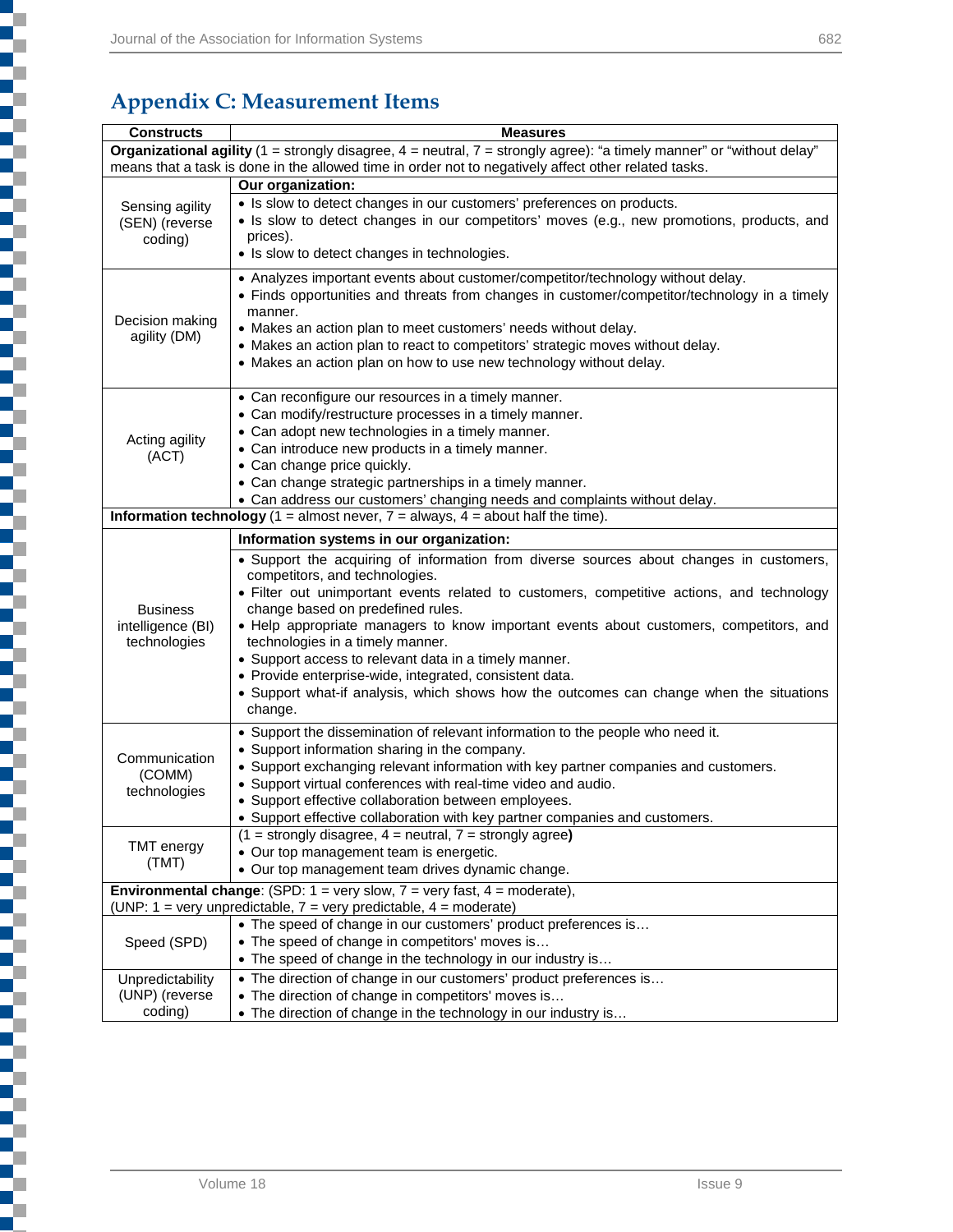# **Appendix D: Indicator and Cross Loadings**

|                   | SPD      | <b>UNP</b>      | <b>SEN</b> | DM       | <b>ACT</b> | BI       | CC       | <b>TMT</b> |
|-------------------|----------|-----------------|------------|----------|------------|----------|----------|------------|
| SPD1              | 0.916    | 0.107           | 0.066      | $-0.068$ | 0.031      | $-0.139$ | $-0.104$ | 0.109      |
| SPD <sub>2</sub>  | 0.894    | $-0.057$        | 0.044      | 0.106    | $-0.101$   | 0.042    | 0.108    | $-0.050$   |
| SPD3              | 0.856    | $-0.055$        | $-0.116$   | $-0.038$ | 0.073      | 0.104    | $-0.002$ | $-0.065$   |
| UNP1              | 0.014    | 0.900           | 0.038      | $-0.074$ | 0.008      | $-0.072$ | $-0.011$ | 0.033      |
| UNP <sub>2</sub>  | 0.028    | 0.879           | 0.112      | 0.007    | $-0.004$   | 0.029    | $-0.071$ | $-0.071$   |
| UNP3              | $-0.049$ | 0.769           | $-0.173$   | 0.079    | $-0.005$   | 0.051    | 0.093    | 0.042      |
| SEN1              | $-0.053$ | $-0.046$        | 0.903      | $-0.020$ | 0.053      | $-0.078$ | 0.029    | 0.068      |
| SEN <sub>2</sub>  | 0.055    | $-0.052$        | 0.910      | 0.014    | $-0.020$   | 0.074    | $-0.042$ | $-0.009$   |
| SEN3              | $-0.003$ | 0.102           | 0.871      | 0.006    | $-0.035$   | 0.004    | 0.013    | $-0.061$   |
| DM1               | 0.109    | $-0.075$        | 0.076      | 0.770    | 0.011      | $-0.067$ | 0.108    | $-0.011$   |
| DM <sub>2</sub>   | 0.042    | $-0.058$        | 0.169      | 0.821    | 0.134      | $-0.251$ | $-0.036$ | $-0.127$   |
| DM3               | 0.026    | 0.055           | $-0.009$   | 0.838    | 0.030      | $-0.112$ | 0.005    | 0.013      |
| DM4               | $-0.097$ | 0.046           | $-0.006$   | 0.852    | $-0.142$   | 0.226    | $-0.023$ | 0.126      |
| DM <sub>5</sub>   | $-0.070$ | 0.025           | $-0.221$   | 0.835    | $-0.027$   | 0.190    | $-0.046$ | $-0.007$   |
| ACT1              | $-0.179$ | $-0.087$        | $-0.008$   | $-0.045$ | 0.780      | 0.113    | $-0.198$ | 0.289      |
| ACT <sub>2</sub>  | $-0.120$ | $-0.109$        | $-0.136$   | 0.076    | 0.821      | $-0.019$ | 0.014    | 0.325      |
| ACT3              | 0.040    | 0.021           | 0.083      | $-0.025$ | 0.843      | $-0.005$ | 0.136    | $-0.074$   |
| ACT4              | $-0.003$ | 0.127           | 0.217      | 0.020    | 0.833      | $-0.005$ | 0.091    | $-0.184$   |
| ACT5              | 0.104    | 0.028           | $-0.064$   | 0.079    | 0.739      | $-0.051$ | 0.092    | $-0.244$   |
| ACT6              | 0.250    | 0.030           | $-0.152$   | 0.036    | 0.732      | 0.081    | 0.002    | $-0.236$   |
| ACT7              | $-0.075$ | $-0.014$        | 0.036      | $-0.149$ | 0.714      | $-0.120$ | $-0.164$ | 0.107      |
| BI1               | 0.015    | 0.049           | 0.012      | $-0.035$ | $-0.087$   | 0.891    | 0.127    | 0.022      |
| BI <sub>2</sub>   | $-0.039$ | $-0.060$        | 0.051      | $-0.176$ | 0.067      | 0.850    | $-0.112$ | 0.028      |
| BI3               | 0.146    | 0.028           | 0.081      | 0.011    | $-0.075$   | 0.877    | $-0.062$ | $-0.253$   |
| BI4               | 0.063    | 0.014           | 0.103      | $-0.011$ | $-0.097$   | 0.910    | 0.076    | $-0.068$   |
| BI5               | $-0.076$ | $-0.059$        | $-0.049$   | 0.041    | 0.067      | 0.820    | 0.045    | 0.319      |
| BI <sub>6</sub>   | $-0.127$ | 0.023           | $-0.219$   | 0.181    | 0.148      | 0.814    | $-0.084$ | $-0.027$   |
| COMM1             | 0.034    | 0.048           | 0.047      | 0.001    | 0.039      | $-0.129$ | 0.838    | 0.072      |
| COMM <sub>2</sub> |          | $0.058 - 0.003$ | 0.059      | $-0.088$ | 0.008      | $-0.064$ | 0.800    | 0.138      |
| COMM3             | $-0.179$ | 0.067           | $-0.023$   | $-0.029$ | 0.025      | $-0.093$ | 0.835    | $-0.017$   |
| COMM4             | 0.073    | $-0.059$        | $-0.048$   | $-0.019$ | 0.035      | $-0.075$ | 0.750    | $-0.089$   |
| COMM5             | 0.051    | $-0.046$        | $-0.014$   | 0.027    | $-0.031$   | 0.204    | 0.865    | 0.028      |
| COMM6             | $-0.028$ | $-0.011$        | $-0.022$   | 0.101    | $-0.070$   | 0.138    | 0.847    | $-0.134$   |
| TMT1              | 0.003    | $-0.005$        | 0.059      | 0.029    | $-0.019$   | $-0.004$ | $-0.020$ | 0.972      |
| TMT <sub>2</sub>  | $-0.003$ | 0.005           | $-0.059$   | $-0.029$ | 0.019      | 0.004    | 0.020    | 0.972      |

**Figure D1. Indicator and Cross Loadings**

m.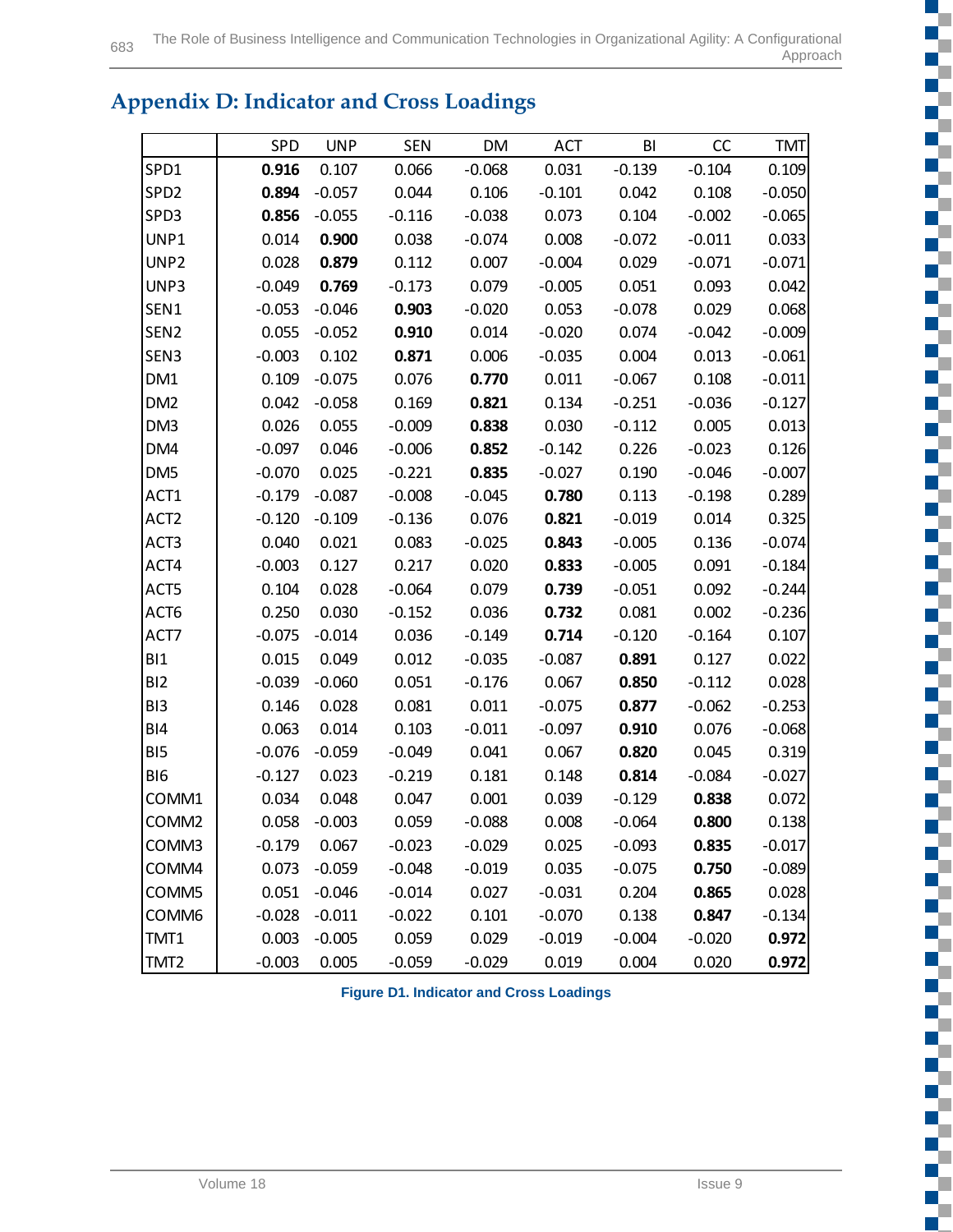Table E1 shows the results of necessary condition tests for all conditions. Since the average of TMT energy was high (5.05), we conducted a sensitive analysis with different anchors for calibration by increasing the anchor for full membership to 7 (maximum value). Our sample statistics show that the average TMT energy was 5.05 with standard deviation 1.1, that 51 percent (i.e., 54 cases out of 106 cases) had TMT energy with less than or equal to 5, and that 20 percent had less than 4. Thus, a meaningful number of cases were still below the average and the cross-over point.

As we explain in Section 4.1., the results show that TMT energy had high consistency and coverage and, thus, that it is a valid and almost always necessary condition for all three types of agility, meaning that, except for a few cases, high TMT energy is necessary for organizations to achieve agility. Further, given the high sample average of TMT energy, we conducted sensitivity analyses to evaluate whether our finding was robust to the use of different calibration (TMT energy1) that reflects sample statistics. The necessary condition test still shows its validity as a necessary condition for all types of agility, and the fsQCA with this TMT energy1 element produced the same configurations with almost same consistencies and coverages.

Environmental speed seems also necessary for agility, but we put it as a contingency condition in which organizations more want to build agility rather than treat it as an element that they must equip to achieve agility. Also, in slow environments, organizations still can achieve agility, and, thus, high speed is not a necessary condition for achieving agility. However, organizations in high-speed environments need more to equip TMT energy to achieve agility.

|                      | <b>Sensing agility</b>                                                                                                              |          | Decision making agility |          | <b>Acting agility</b> |          |  |  |  |  |
|----------------------|-------------------------------------------------------------------------------------------------------------------------------------|----------|-------------------------|----------|-----------------------|----------|--|--|--|--|
|                      | <b>Consistency</b>                                                                                                                  | Coverage | <b>Consistency</b>      | Coverage | <b>Consistency</b>    | Coverage |  |  |  |  |
| <b>TMT</b> energy    | 0.88                                                                                                                                | 0.82     | 0.94                    | 0.73     | 0.92                  | 0.71     |  |  |  |  |
| TMT energy1          | 0.86                                                                                                                                | 0.86     | 0.92                    | 0.77     | 0.91                  | 0.75     |  |  |  |  |
| Org. Size            | 0.68                                                                                                                                | 0.71     | 0.70                    | 0.61     | 0.67                  | 0.59     |  |  |  |  |
| <b>Speed</b>         | 0.86                                                                                                                                | 0.82     | 0.87                    | 0.69     | 0.90                  | 0.71     |  |  |  |  |
| Unpredictability     | 0.64                                                                                                                                | 0.89     | 0.67                    | 0.79     | 0.68                  | 0.79     |  |  |  |  |
| BI                   | 0.67                                                                                                                                | 0.92     | 0.72                    | 0.82     | 0.78                  | 0.87     |  |  |  |  |
| <b>Communication</b> | 0.77                                                                                                                                | 0.88     | 0.78                    | 0.76     | 0.82                  | 0.78     |  |  |  |  |
|                      | * We performed a sensitivity analysis with different calibration with TMT energy1 for which we used the interval scale values 2, 4, |          |                         |          |                       |          |  |  |  |  |

|  | <b>Table E1. Necessary Condition Tests</b> |  |  |
|--|--------------------------------------------|--|--|
|--|--------------------------------------------|--|--|

and 7 for full non-membership, cross-over, and full membership, accordingly.

Tables E2, E3, and E4 are the truth tables for sensing agility, decision making agility, and acting agility, accordingly. In this study, we set the minimum acceptable frequency of cases at three, which the tables show in "number" columns. Thus, we considered combinations only with at least three empirical instances for subsequent analysis. For limited space, we do not show rows with less than three cases in these tables. The truth table algorithm then calculates a consistency score that explains how reliably a combination results in the outcome, a measure roughly comparable to the significance level alpha in standard econometric analysis. fsQCA contains two kinds of consistency: 1) raw consistency, which is calculated analogously to crisp set consistency but in addition gives credit for "near misses" and penalties for large inconsistencies; and 2) proportional reduction in inconsistency (PRI) consistency, an alternate measure of consistency that additionally eliminates the influence of cases that have simultaneous membership in both the outcome and its complement (i.e., y and  $-y$ ). In this study, we relied on both raw and PRI consistency. That is, for rows (i.e., combinations of conditions) that satisfy the frequency threshold, we set the lowest acceptable raw consistency cutoff at 0.9, meaning that we considered only combinations with a raw consistency of at least 0.9 and a PRI consistency of about 0.75 as very reliably resulting in agility. PRI consistency applies only to fuzzy set (not crisp set), and it is a more rigorous consistency measure; its value is usually lower than that of raw consistency. We currently lack a widely agreed-on cutoff value for PRI consistency. For the current study, we set the cutoff at 0.75 for two reasons. First, the data indicated a break point in PRI consistency between the rows with PRI consistency above 0.75 and the rows with PRI consistency below 0.75. For example, in Table E2, the minimum PRI consistency for the rows of the presence of sensing agility was 0.89 (4th row), while the maximum PRI consistency for the rows of the absence of sensing agility was 0.71 (7th row): these values show a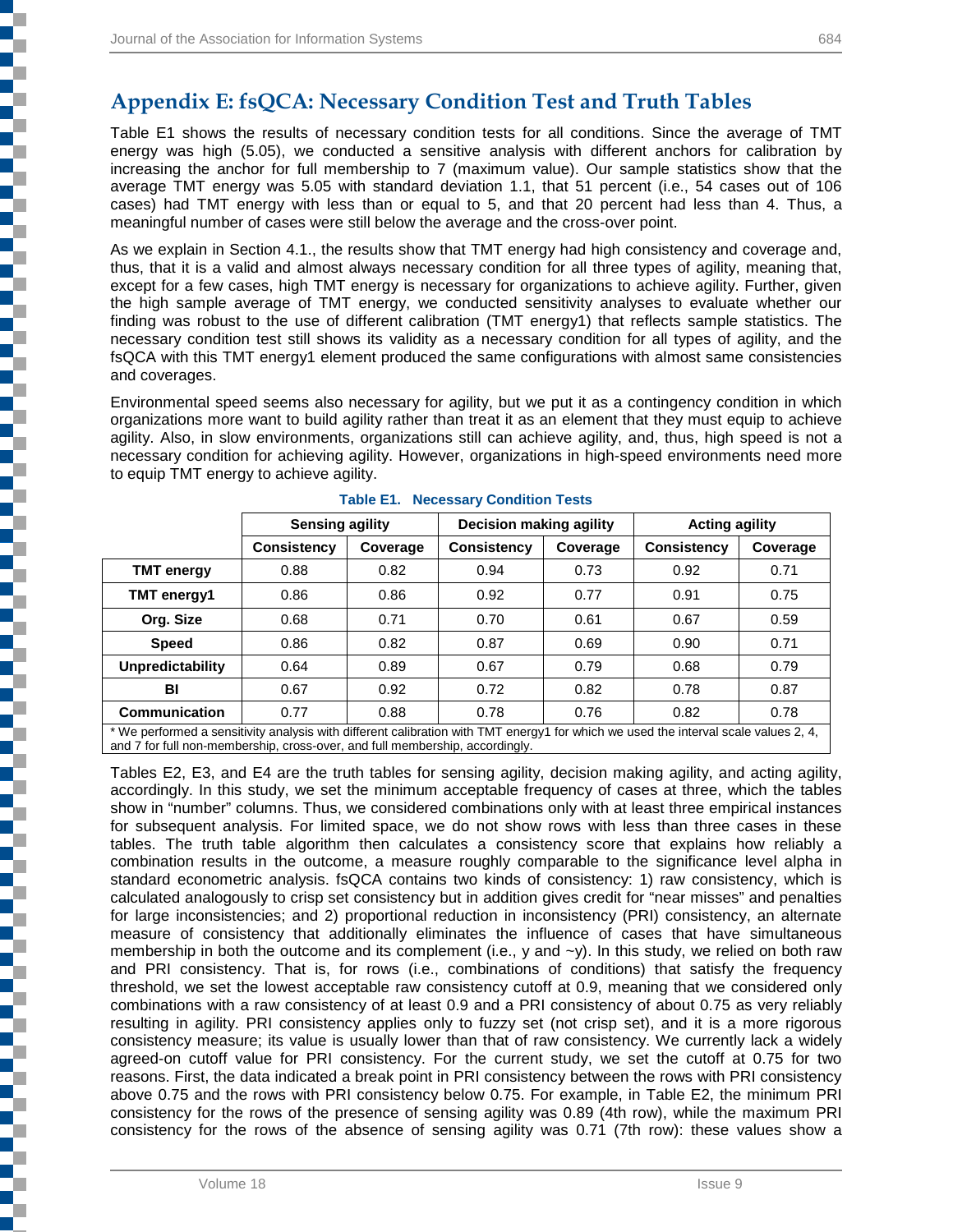significant difference and, thus, a preferred break point (Ragin 2008). Second, a PRI consistency of 0.75 corresponds to the minimum value that Ragin (2008) suggests for raw consistency. Thus, in our truth table analysis, we set rows with raw consistency higher than 0.9 and PRI consistency higher than 0.75 to 1 (meaning the row consistently produces agility) or otherwise 0. With the truth table assembled, we next applied the truth table algorithm to reduce the numerous combinations into a smaller set of configurations based on the QM algorithm and counterfactual analysis.

| <b>Size</b> | <b>TMT</b> | BI       | Communication | Speed | Unpredictability | Number | Sensing<br>agility | Raw<br>consistency | PRI<br>consistency |
|-------------|------------|----------|---------------|-------|------------------|--------|--------------------|--------------------|--------------------|
|             |            |          |               |       |                  | 15     |                    | 0.98               | 0.97               |
|             |            |          |               |       | 0                | 9      |                    | 0.98               | 0.96               |
|             |            |          |               |       |                  |        |                    | 0.97               | 0.92               |
|             | 0          |          |               |       |                  |        |                    | 0.97               | 0.89               |
|             |            | $\Omega$ |               |       |                  |        |                    | 0.96               | 0.90               |
| 0           |            |          |               |       |                  |        | ი                  | 0.92               | 0.68               |
|             | 0          | 0        |               |       |                  |        | ი                  | 0.90               | 0.71               |
| 0           |            | $\Omega$ |               |       |                  |        |                    | 0.89               | 0.63               |

#### **Table E2. Truth Table for Sensing Agility**

#### **Table E3. Truth Table for Decision Making Agility**

| <b>Size</b> | <b>TMT</b> | BI           | Communication | <b>Speed</b> | Unpredictability | <b>Number</b> | <b>Decision</b><br>making<br>agility | Raw<br>consistency | <b>PRI</b><br>consistency |
|-------------|------------|--------------|---------------|--------------|------------------|---------------|--------------------------------------|--------------------|---------------------------|
| 0           |            |              |               |              | 0                | 3             |                                      | 0.98               | 0.85                      |
|             |            |              |               |              | 0                | 9             |                                      | 0.95               | 0.87                      |
|             | 0          |              |               |              |                  | 3             |                                      | 0.94               | 0.59                      |
|             |            |              |               |              |                  | 3             |                                      | 0.93               | 0.74                      |
| $\mathbf 0$ |            | $\Omega$     |               |              |                  | 3             |                                      | 0.90               | 0.48                      |
|             |            | $\Omega$     |               |              |                  | 5             | ∩                                    | 0.90               | 0.67                      |
|             |            |              |               |              |                  | 15            |                                      | 0.88               | 0.73                      |
|             | 0          | $\mathbf{0}$ |               |              |                  | ◠             |                                      | 0.87               | 0.34                      |

#### **Table E4. Truth Table for Acting Agility**

| <b>Size</b> | <b>TMT</b> | BI | Communication | <b>Speed</b> | Unpredictability | <b>Number</b> | Acting<br>agility | Raw<br>consistency | PRI<br>consistency |
|-------------|------------|----|---------------|--------------|------------------|---------------|-------------------|--------------------|--------------------|
|             |            |    |               |              |                  | 3             |                   | 0.96               | 0.80               |
| 0           |            |    |               |              |                  | ≏             |                   | 0.96               | 0.83               |
|             | 0          |    |               |              |                  | ົ             |                   | 0.93               | 0.43               |
| 0           |            | 0  |               |              |                  | ≏             |                   | 0.93               | 0.72               |
|             |            |    |               |              |                  | 9             |                   | 0.92               | 0.78               |
|             |            | 0  |               |              |                  | 5             | $\Omega$          | 0.92               | 0.63               |
|             |            | ۸  |               |              |                  | 15            |                   | 0.91               | 0.78               |
|             | 0          | 0  |               |              |                  | з             | $\Omega$          | 0.88               | 0.37               |